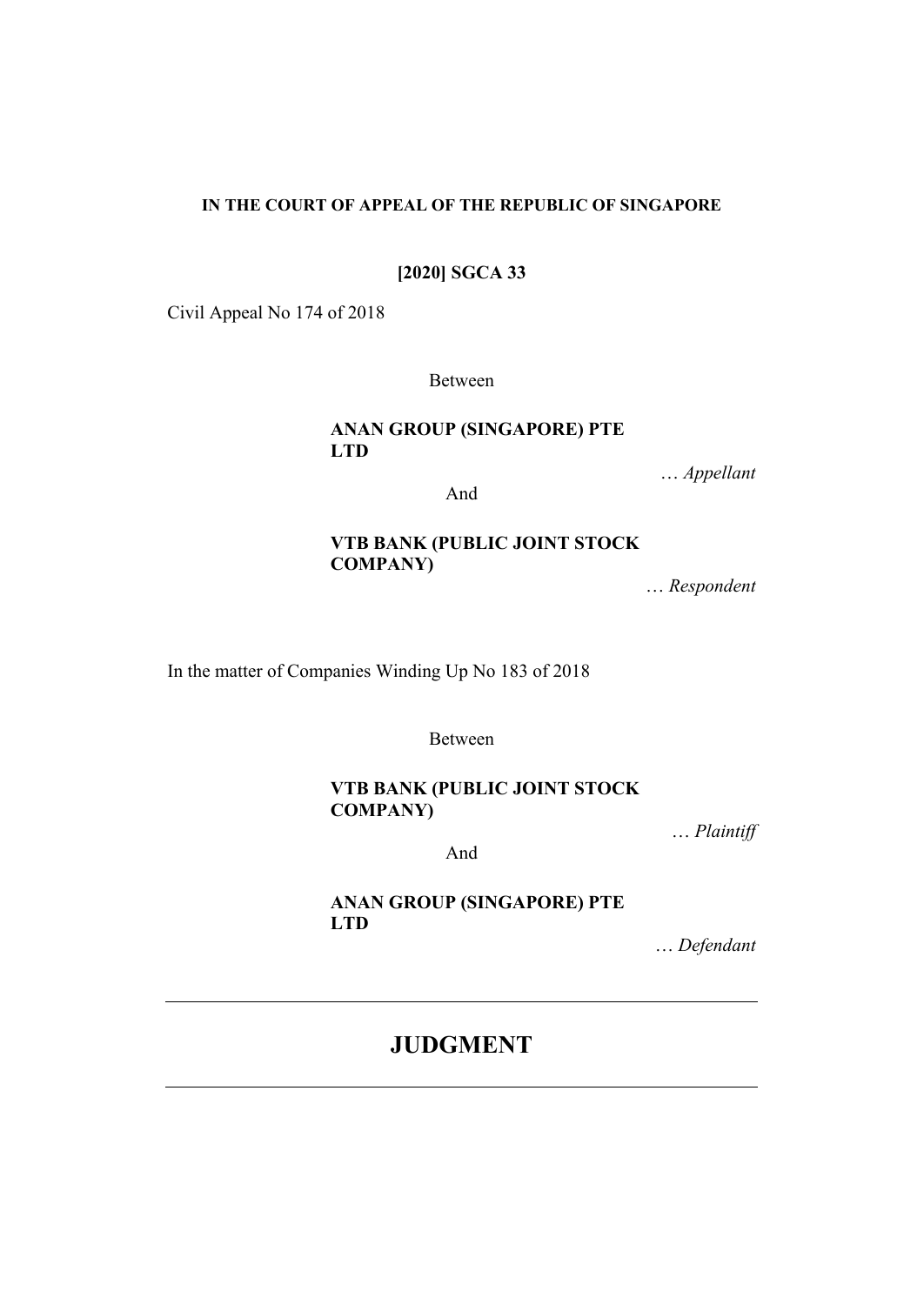[Companies] — [Winding up] — [Disputed debt] — [Arbitration agreement] — [Standard of review] — [Prima facie]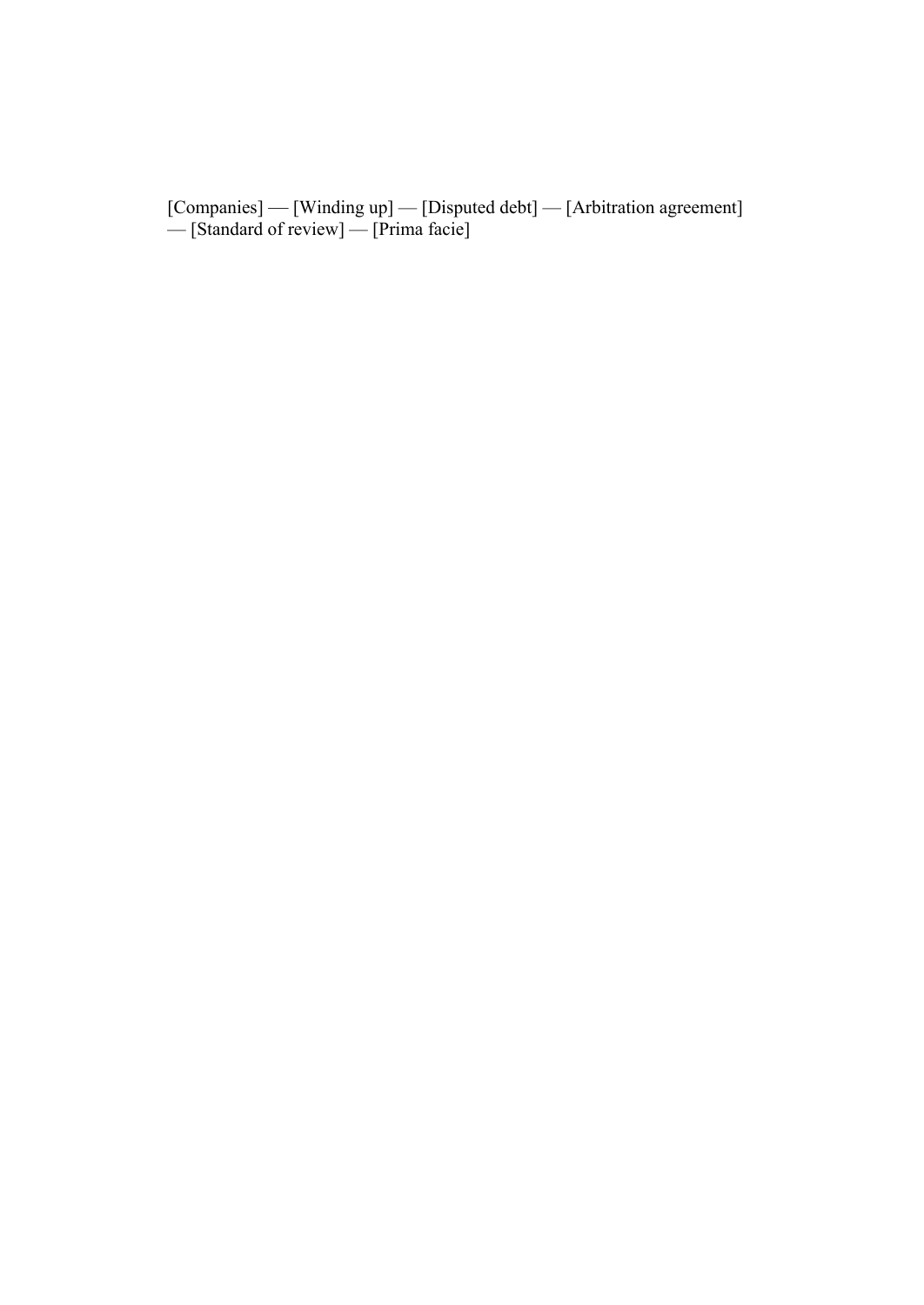# **TABLE OF CONTENTS**

| BWF v BWG: prima facie standard of review with an<br>(2)     |  |
|--------------------------------------------------------------|--|
| THE PRIMA FACIE STANDARD OF REVIEW IS TO BE ADOPTED 27       |  |
| No differing standards for disputed debts and cross-claims27 |  |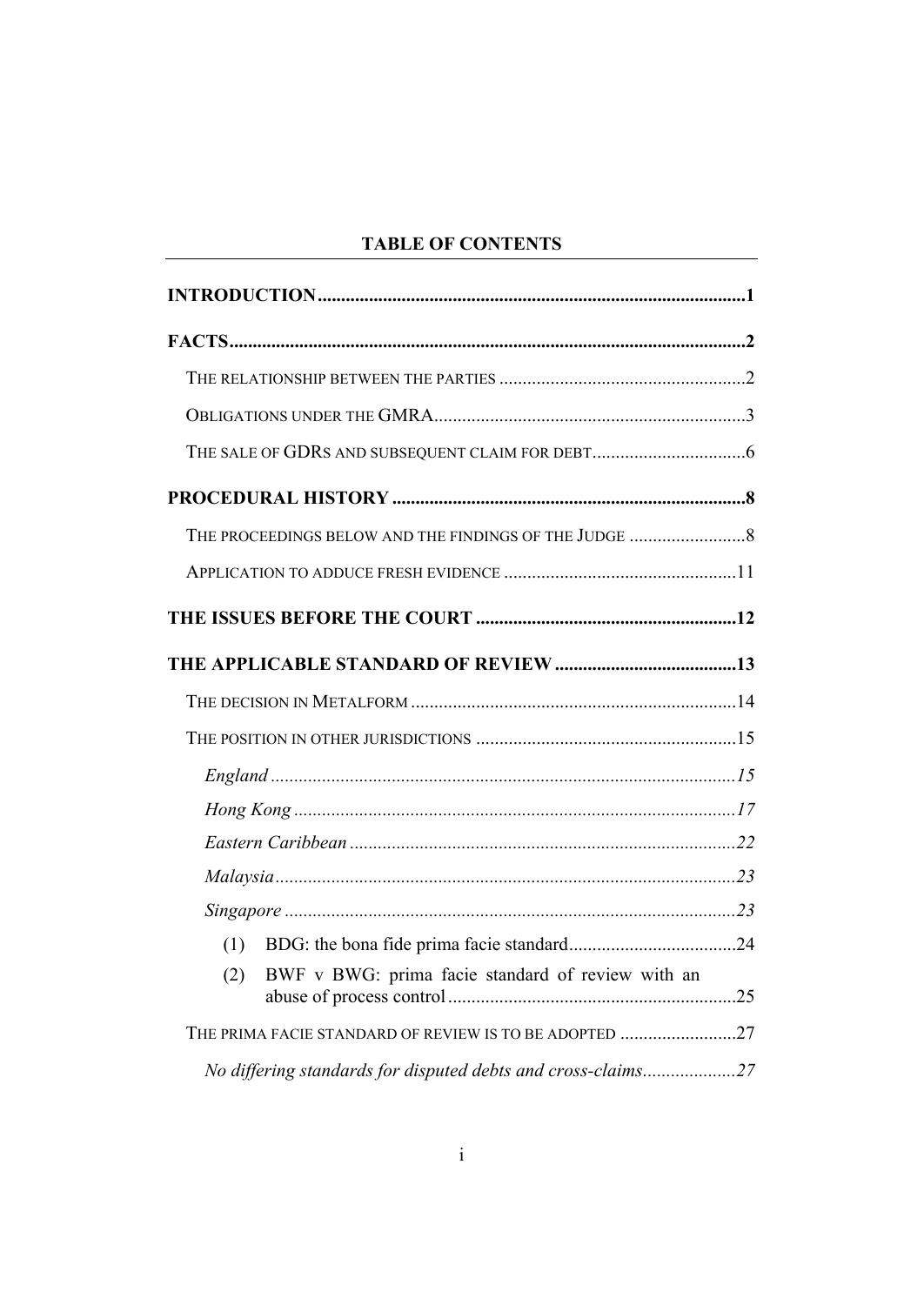| Coherence is to be preferred to prevent abuse of winding-<br>(1)    |     |
|---------------------------------------------------------------------|-----|
| The insolvency and arbitration regimes are not in conflict32<br>(2) |     |
|                                                                     |     |
|                                                                     |     |
| Perceived entrenchment of the triable issue standard41              |     |
| THE SCOPE OF THE PRIMA FACIE STANDARD OF REVIEW 43                  |     |
| <b>APPLICATION OF THE PRIMA FACIE STANDARD48</b>                    |     |
| <b>APPROPRIATE ORDER: DISMISSAL OR STAY OF WINDING-</b>             |     |
| THE PARTIES' ARGUMENTS ON THE GMRA AND THE                          |     |
|                                                                     | .58 |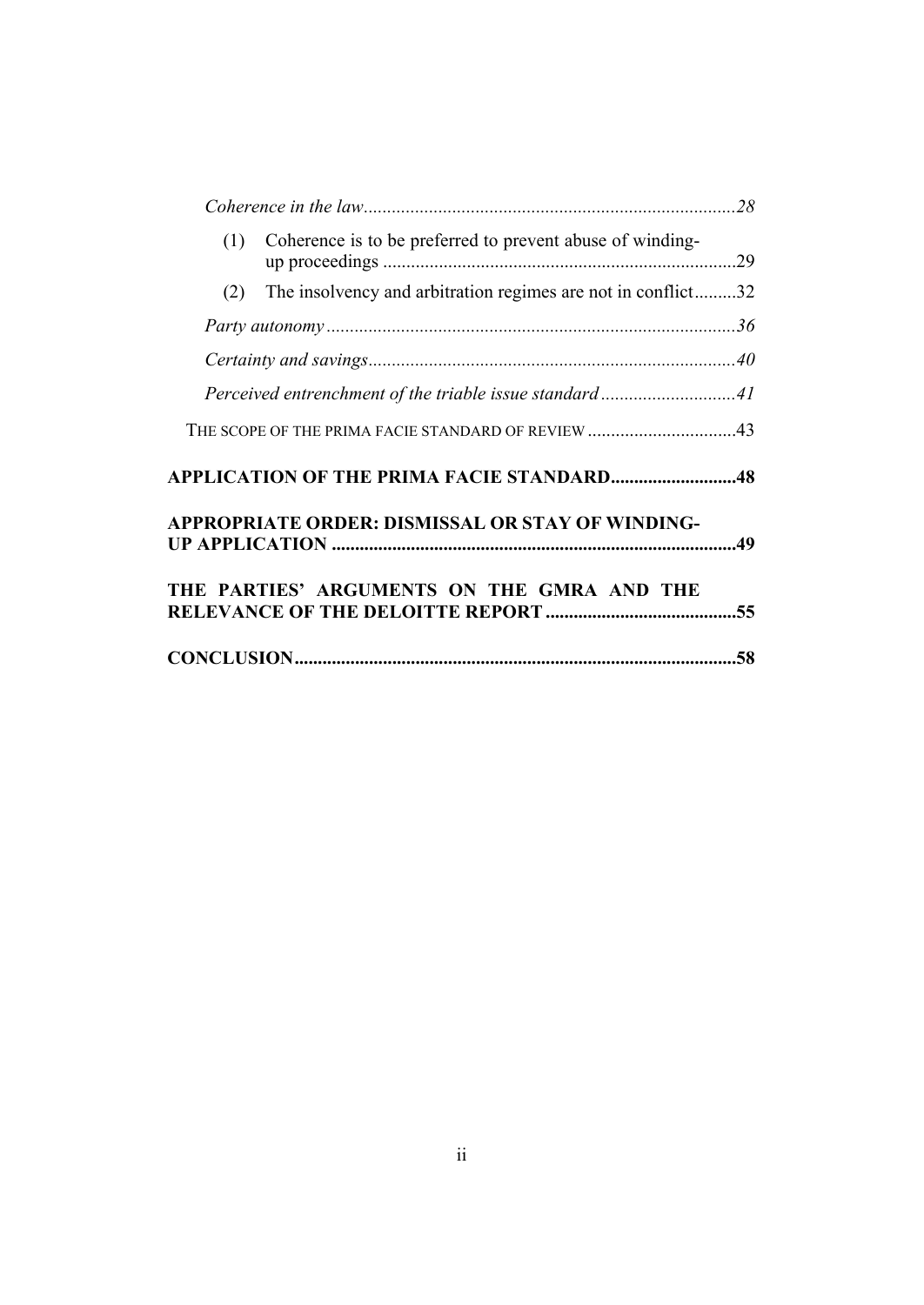**This judgment is subject to final editorial corrections approved by the court and/or redaction pursuant to the publisher's duty in compliance with the law, for publication in LawNet and/or the Singapore Law Reports.**

# **AnAn Group (Singapore) Pte Ltd v VTB Bank (Public Joint Stock Company)**

#### **[2020] SGCA 33**

Court of Appeal — Civil Appeal No 174 of 2018 Sundaresh Menon CJ, Andrew Phang Boon Leong JA, Judith Prakash JA, Steven Chong JA and Quentin Loh J 26 November 2019; 31 March 2020

7 April 2020 Judgment reserved.

# <span id="page-4-0"></span>**Steven Chong JA (delivering the judgment of the court):**

# **Introduction**

1 The jurisprudence governing stay applications in relation to disputes which are subject to arbitration is well settled in Singapore. So long as the parties to the dispute are parties to an arbitration agreement and there is a dispute which falls within the ambit of that agreement, the court would ordinarily stay the court proceedings in favour of arbitration. The court would not embark on any examination of the merits since that would be the role and task of the arbitral tribunal. Such has been termed the *prima facie* standard of review.

2 Should the position be any different if the *same claimant* unilaterally elects to proceed against the *same alleged debtor* in respect of the *same claim* by way of a winding-up application instead of an action in court? Two High Court judges separately decided that the position should be no different while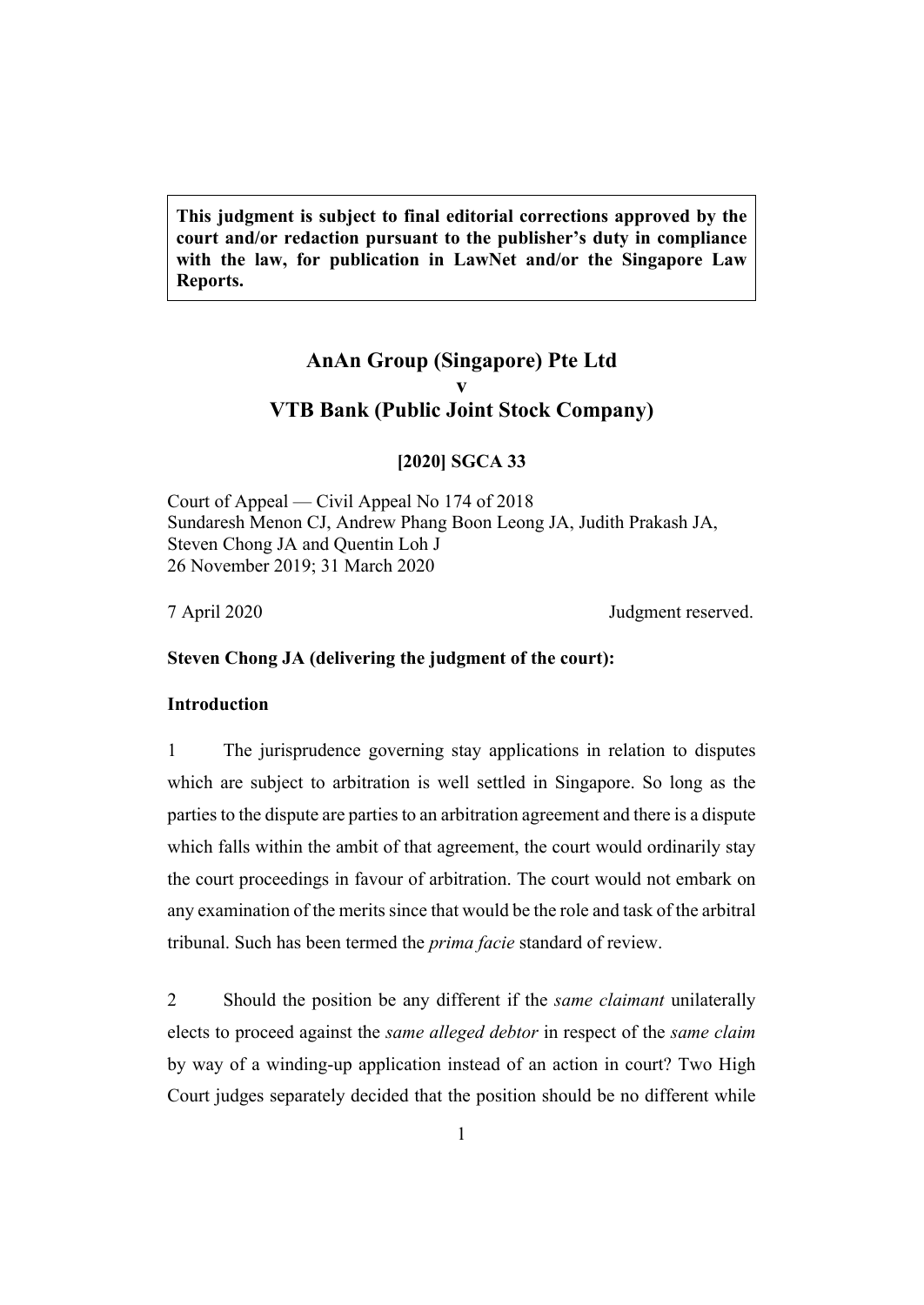the High Court Judge below ("the Judge"), believing that he was bound by a previous decision of this court, adopted a different standard of review, *ie*, the triable issue standard which typically applies to claims which are not subject to arbitration.

3 The two contrasting standards of review, *ie*, the *prima facie* standard and the triable issue standard, were developed to address different policies and when applied independently of each other, they do not give rise to difficulties. This appeal ultimately concerns the applicable standard of review when the seemingly conflicting policies underpinning the arbitration and insolvency regimes intersect and interact with each other. As a winding-up application directly impacts on the commercial viability and survival of an alleged debtor company with its attendant adverse consequences upon the *mere presentation* of the application, this appeal provides an opportunity for this court to pronounce on the applicable standard of review in respect of a claim which is subject to arbitration *albeit* in the context of an insolvency setting.

#### <span id="page-5-1"></span><span id="page-5-0"></span>**Facts**

# *The relationship between the parties*

4 The appellant is AnAn Group (Singapore) Pte Ltd ("AnAn"), a Singapore holding company. The respondent is VTB Bank (Public Joint Stock Company) ("VTB"), a state-owned Russian bank. On 3 November 2017, AnAn and VTB entered into a global master repurchase agreement ("GMRA") under which AnAn would sell VTB global depository receipts ("GDRs") of shares in EN+ Group PLC ("EN+") and then repurchase the GDRs from VTB at a later date at pre-agreed rates. The pre-agreed rates that AnAn would pay VTB at the date of repurchase amounted in essence to the original purchase price paid by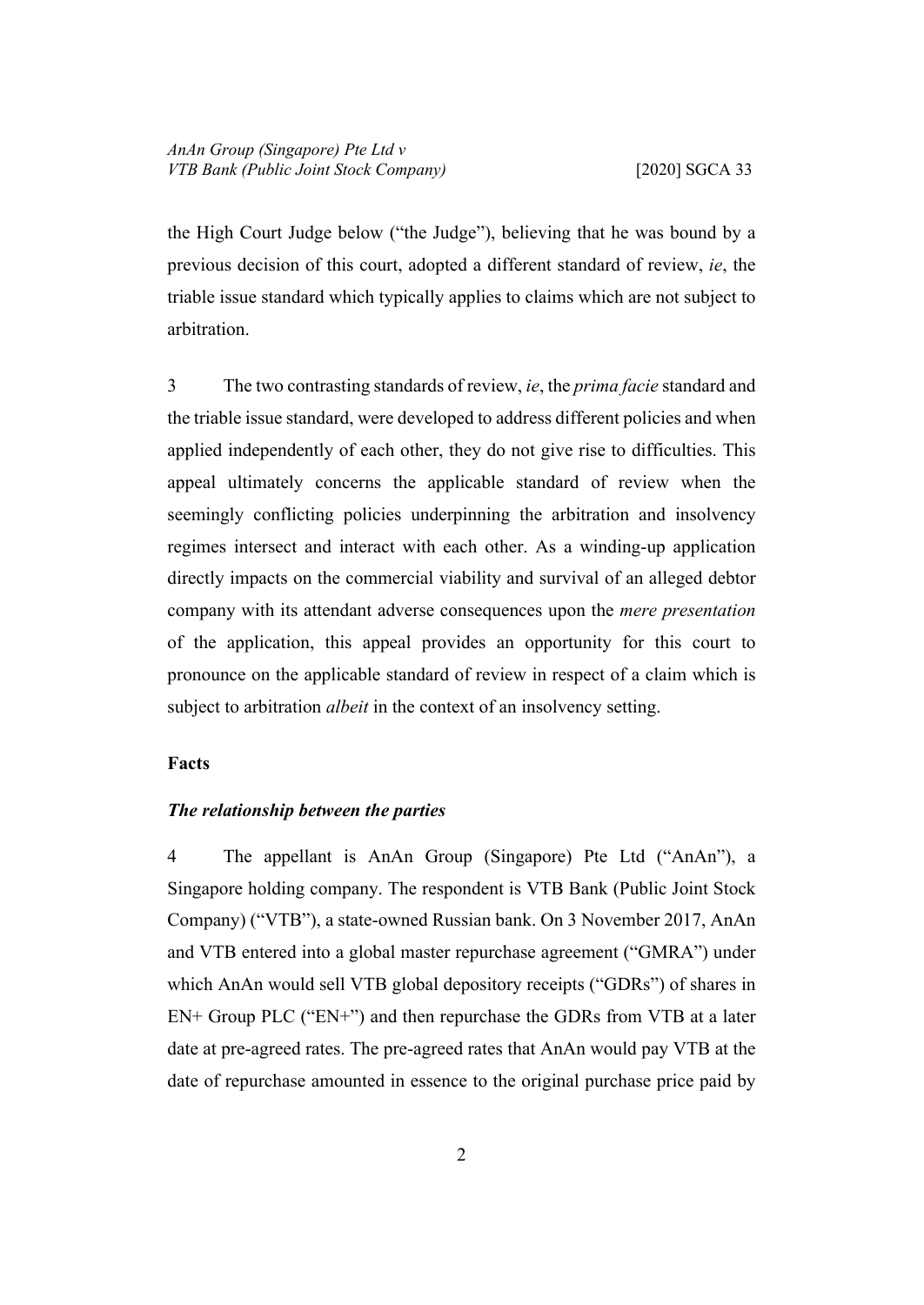VTB plus interest and other costs. Despite the structure of the transaction as a sale and repurchase, this was in substance a loan from VTB to AnAn.<sup>1</sup>

### <span id="page-6-0"></span>*Obligations under the GMRA*

5 According to the GMRA, AnAn was under an obligation to maintain sufficient collateral, with the level of collateral being measured by an indicator known as the Repo Ratio which was essentially calculated based on the purchase price of the GDRs plus accrued interest, divided by the prevailing value of the GDRs. As the value of the GDRs dropped, the Repo Ratio would rise accordingly. Under cl 2(a)(i) of Annex 1 to the GMRA, AnAn was obliged to maintain the Repo Ratio at below 60%.<sup>2</sup> Should the Repo Ratio exceed 60%, VTB would be entitled under the GMRA to issue a Margin Trigger Event Notice, requiring AnAn to provide sufficient cash to reduce the Repo Ratio to the Initial Repo Ratio of 50%. If AnAn failed to do so, an event of default would be deemed to have occurred under cl  $10(b)(xiii)$  of Annex 1 to the GMRA.<sup>3</sup> Separately, the GMRA required AnAn to maintain the Repo Ratio below the Liquidation Repo Ratio of 75%. If the Repo Ratio equalled or exceeded the Liquidation Repo Ratio, a Liquidation Event would be deemed to have occurred, and this would constitute another event of default under cl  $10(b)(xxiii)$ of Annex 1 to the GMRA.<sup>4</sup>

<sup>1</sup> Record of Appeal ("ROA") Vol III Part A p 40, cl 1(e).

<sup>2</sup> ROA Vol III Part A pp 41 and 62.

<sup>3</sup> ROA Vol III Part A p 49.

<sup>4</sup> ROA Vol III Part A p 50.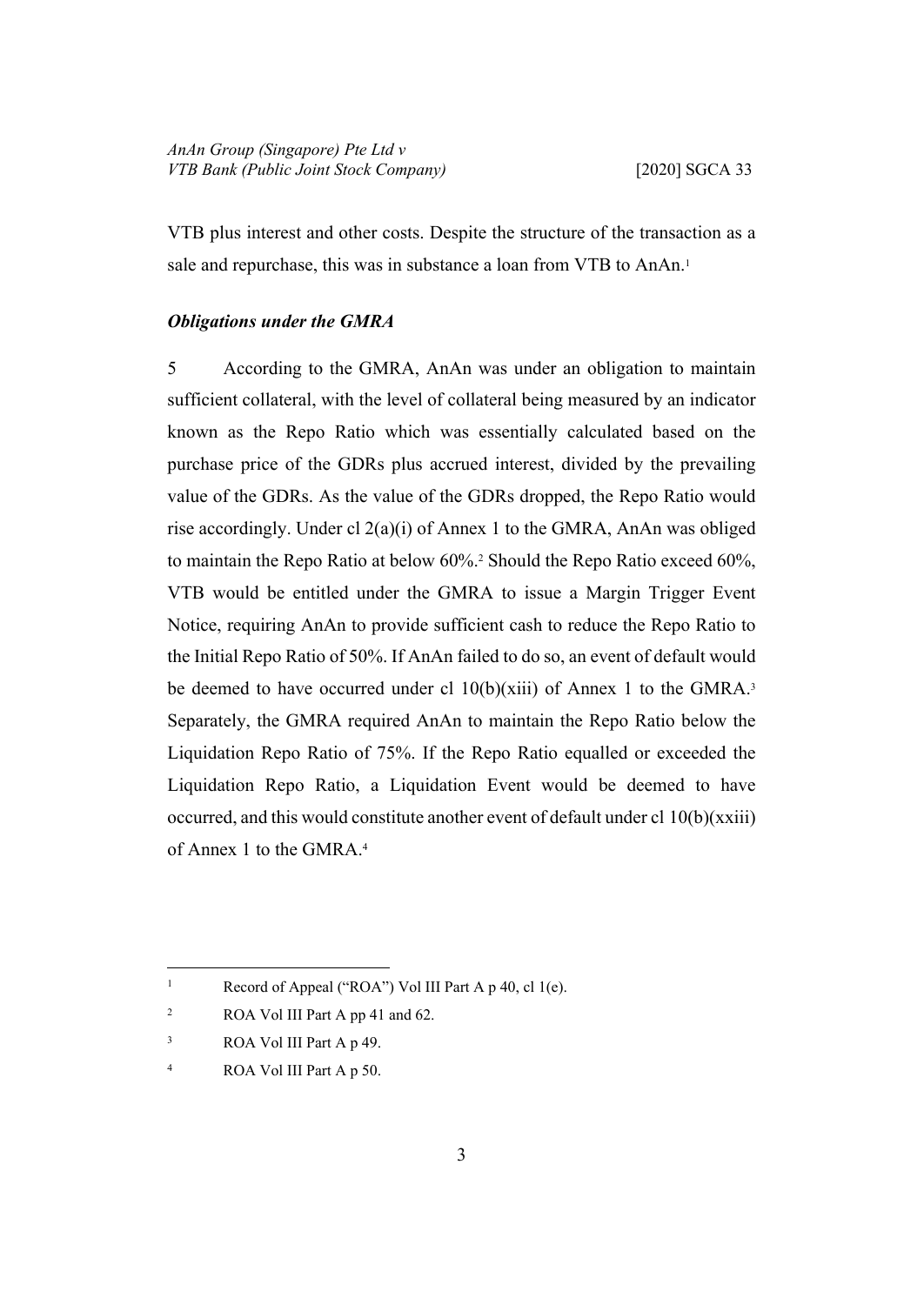<span id="page-7-0"></span>6 Upon the occurrence of an event of default, the non-defaulting party was entitled to provide a notice to the defaulting party specifying the relevant event of default, and to designate the early termination date. The repurchase date of the GDRs would then be brought forward to the early termination date,<sup>5</sup> and the non-defaulting party would undertake an exercise to calculate the amounts owed by each party. Where VTB was the non-defaulting party, and since it held the GDRs from the date of purchase, it would first have to determine the default market value of the GDRs held and to ask AnAn for a top up if the value of the GDRs fell short of the repurchase price. Clause 10(f) of the GMRA provided for three possible "routes" by which this default market value could be assessed by VTB:<sup>6</sup>

(a) first, under cl  $10(f)(i)$ , VTB could sell the GDRs on or about the early termination date and treat the sale price as the default market value of the GDRs;

(b) secondly, under cl 10(f)(ii), VTB could obtain bid quotations from two or more market makers or regular dealers in the appropriate market in a commercially reasonable size, using customary pricing methodology, and treat the price quoted (or the arithmetic mean of multiple quotes) with commercially reasonable adjustments, as the default market value;

(c) thirdly, under cl 10(f)(iii), if VTB had endeavoured but was unable to sell the GDRs or obtain quotations for the GDRs, or had

<sup>5</sup> Cll 10(b), (c) GMRA, ROA Vol III Part A p 27.

<sup>6</sup> ROA Vol III Part A p 29.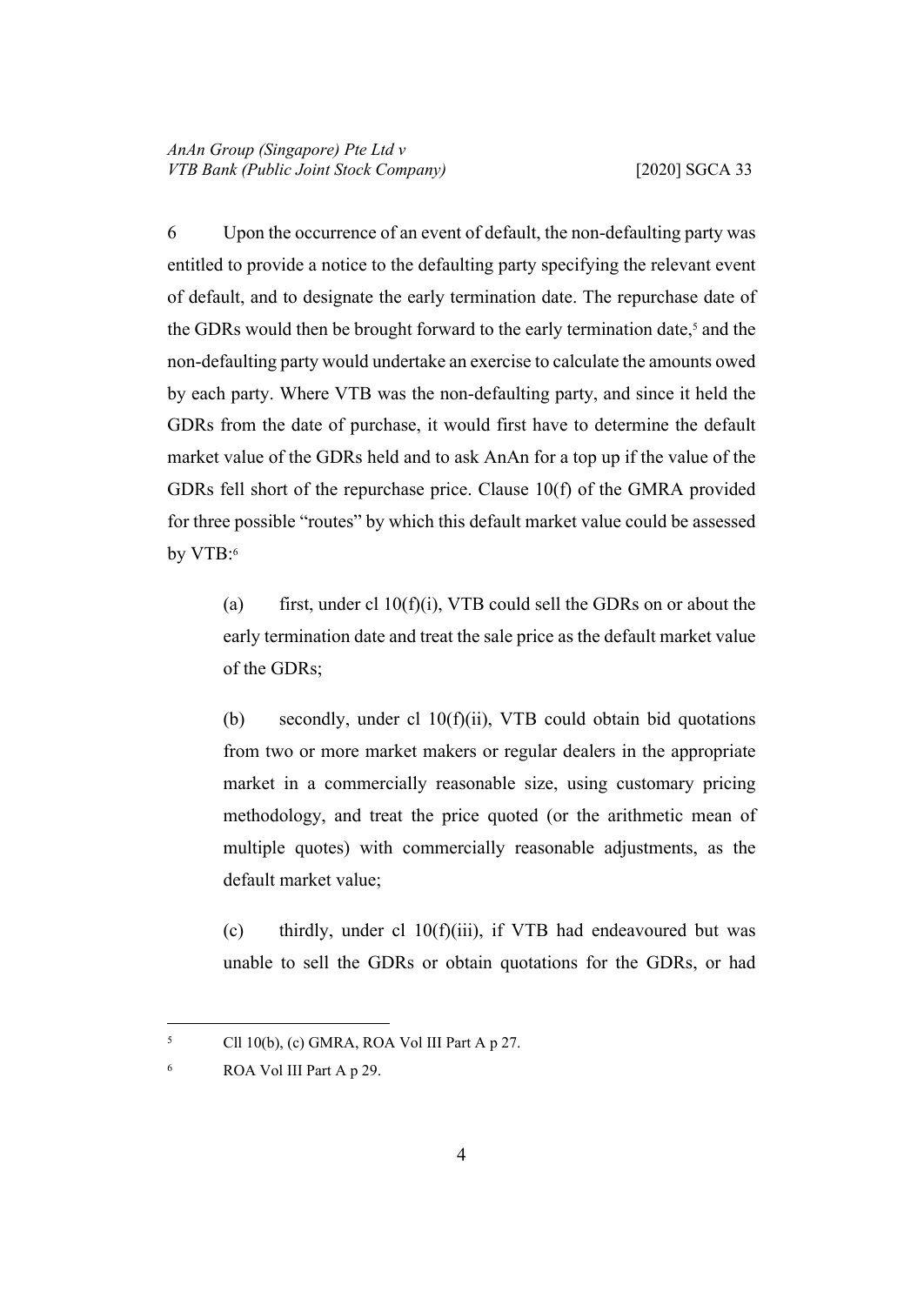determined that it would not be commercially reasonable to sell the GDRs at the prices bidded or to obtain quotations or to use any of the quotations obtained, it could treat the "Net Value" of the GDRs as the default market value.

Where this third route under cl 10(f)(iii) was adopted, cl 10(e)(iii) of the GMRA further provided that the "Net Value" refers to "the amount which, in the reasonable opinion of the non-Defaulting Party, represents their fair market value, having regard to such pricing sources (including trading prices) and methods (which may include, without limitation, available prices for Securities with similar maturities, terms and credit characteristics as [the GDRs] as the non-Defaulting Party considers appropriate…)".<sup>7</sup>

7 Clause 15(a) of Annex 1 to the GMRA provided that the GMRA is governed by English law while cl 15(b) contains the following arbitration clause:<sup>8</sup>

Any dispute arising out of or in connection with this Agreement, including any question regarding its subject matter, existence, negotiation, validity, termination or enforceability (including any non-contractual dispute or claim) (a "Dispute"), shall be referred to arbitration and finally settled on the following terms:

> (i) the arbitration shall be conducted in accordance with the Arbitration Rules of the Singapore International Arbitration Centre ("SIAC Rules") which Rules are deemed incorporated into this Clause; […]

<sup>7</sup> ROA Vol III Part A p 28.

<sup>8</sup> ROA Vol III Part A p 52.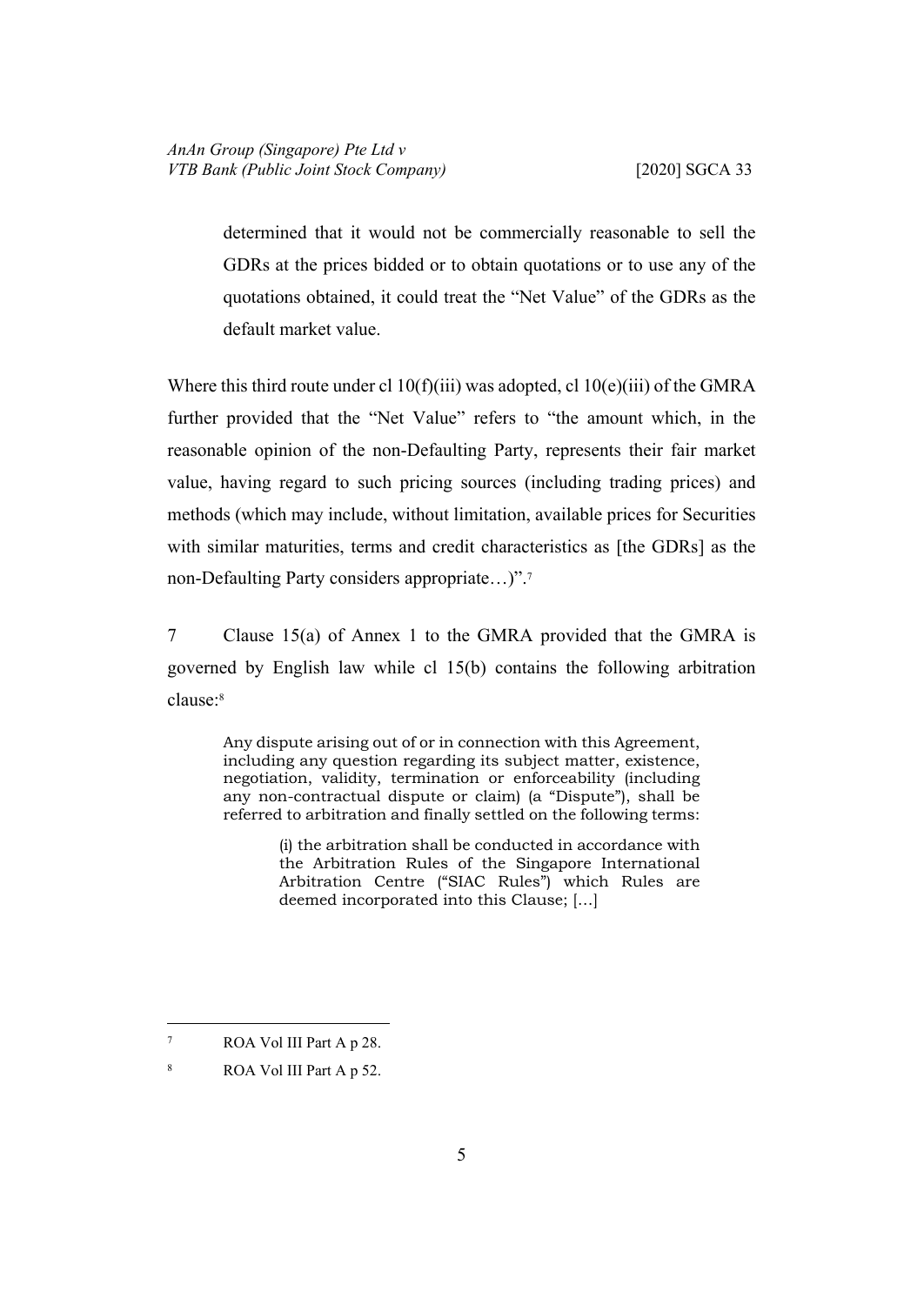#### <span id="page-9-0"></span>*The sale of GDRs and subsequent claim for debt*

8 On 7 November 2017, pursuant to the GMRA, AnAn sold 35,715,295 EN+ GDRs for approximately US\$249,999,990 to VTB. At the time of the sale, the price of EN+ shares was approximately US\$13 per share.

9 A few months later, on 6 April 2018, sanctions were imposed on major shareholders of EN+ by the United States Treasury's Office of Foreign Assets Control ("the OFAC sanctions"), causing EN+ shares to plummet to about US\$5.60 per share.<sup>9</sup> On the same day that the OFAC sanctions were imposed (*ie*, 6 April 2018), VTB issued a Margin Trigger Event Notice, informing AnAn that the Repo Ratio was at approximately 74.57%, thus exceeding the Margin Trigger Repo Ratio of 60%. In this notice, VTB asked AnAn to top up a cash margin of approximately US\$85m by 10 April 2018, so as to bring the Repo Ratio to 50% or below.10 AnAn failed to restore its collateral by transferring the cash margin within the stipulated timeframe.

10 On 12 April 2018, VTB sent a default notice to AnAn, designating 16 April 2018 as the early termination date of the GMRA. According to this notice, two events of default had occurred – first, the Repo Ratio had exceeded the Liquidation Repo Ratio of 75%, thus constituting a Liquidation Event; second, the Repo Ratio had exceeded the Margin Trigger Repo Ratio of 60% and AnAn had failed to top up a cash margin of approximately US\$85m by

<sup>9</sup> ROA Vol III Part A p 6 para 17 to p 7 para 21 and p 92; ROA Vol III Part C p 77, para 14.

<sup>&</sup>lt;sup>10</sup> ROA Vol III Part A pp 77 and 237.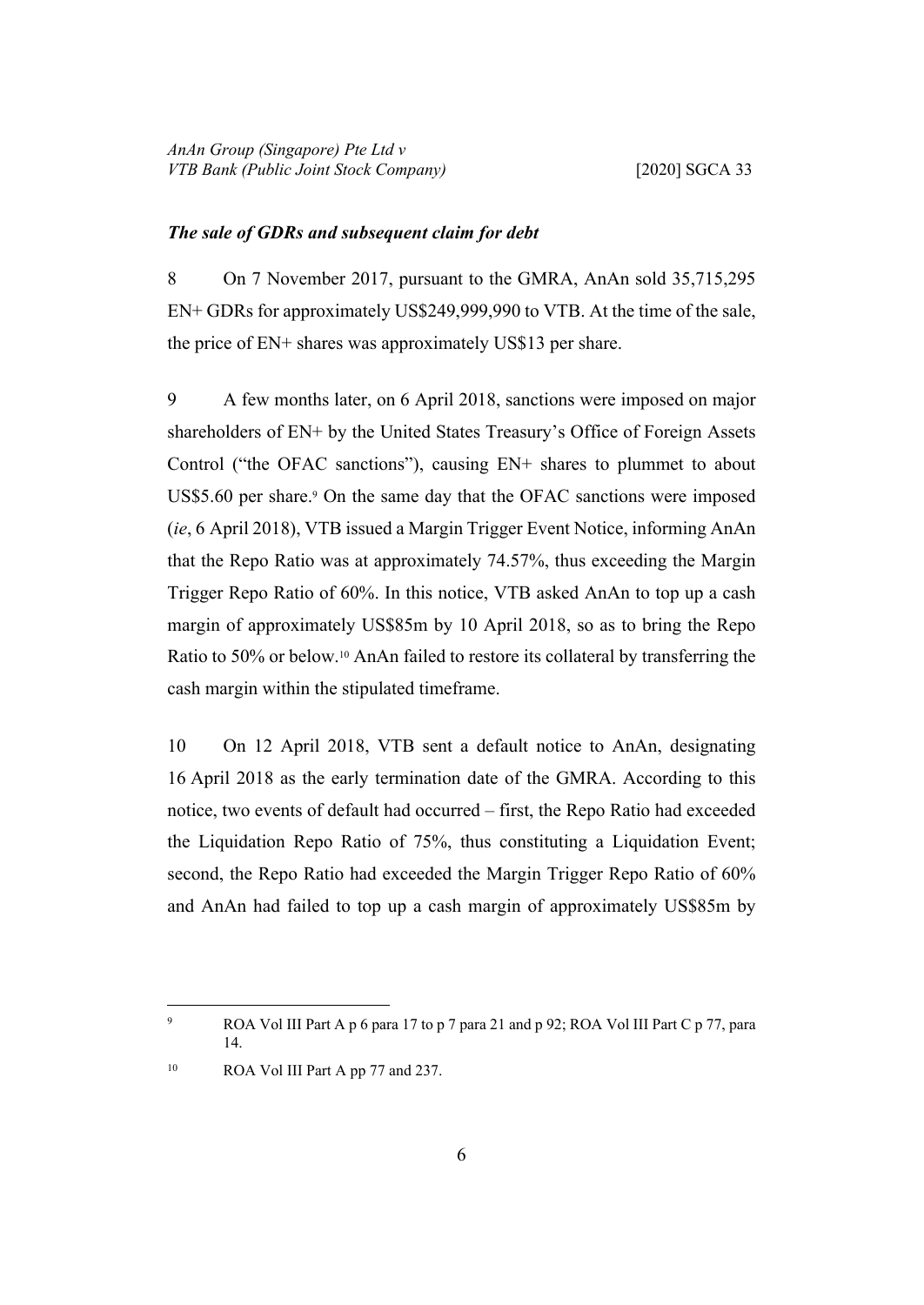10 April 2018 as stipulated in the Margin Trigger Event Notice, and this constituted a further event of default under the GMRA.<sup>11</sup>

11 On 24 April 2018, VTB sent a calculation notice to AnAn, stating that a sum of approximately US\$170m was owed by AnAn.12 According to the calculation notice, this figure was arrived at by subtracting the Net Value of the GDRs from the purchase price and interest and costs.13 As stated at [\[6](#page-7-0)] above, the designation of a Net Value of the GDRs as its default market value was one of three routes available to VTB under cl 10(f) of the GMRA. In this case, VTB stated that it had not sold the GDRs under cl  $10(f)(i)$  of the GMRA, and that it had sought firm bids under cl 10(f)(ii) of the GMRA but "none of the brokers and/or dealers provided [VTB] with a firm quote".14 Thus, VTB elected to use the Net Value to determine the default market value of the GDRs pursuant to cl 10(f)(iii) of the GMRA, and arrived at a Net Value of US\$2.50 per GDR, which it purported to be an arithmetic average of all the indicative quotes that it had received from market makers and dealers.

12 On 23 July 2018, VTB served a statutory demand for the sum of approximately US\$170m ("the Claimed Sum"), which sum AnAn failed to repay within the three-week period.<sup>15</sup>

- <sup>14</sup> ROA Vol III Part A p 84 para 3.
- 15 ROA Vol III Part A p 74.

<sup>11</sup> ROA Vol III Part A p 79, pp 239–240.

<sup>12</sup> ROA Vol III Part A p 81–84.

<sup>13</sup> ROA Vol III Part A p 84.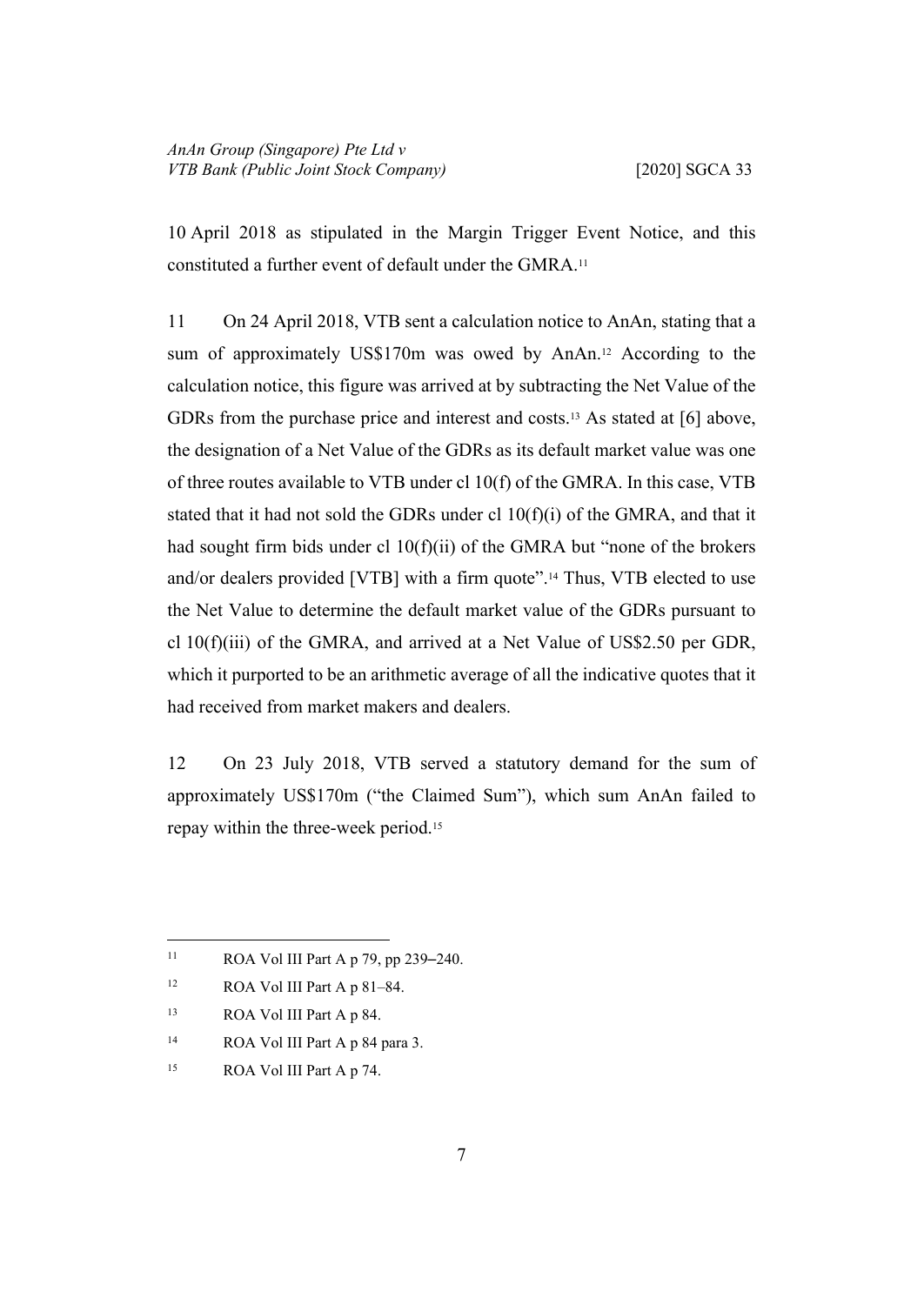#### <span id="page-11-1"></span><span id="page-11-0"></span>**Procedural history**

# *The proceedings below and the findings of the Judge*

13 On 17 August 2018, VTB applied to wind up AnAn on the basis of the statutory demand ("the winding-up application").<sup>16</sup> AnAn resisted the windingup application, disputing the debt that was claimed by VTB. In the main, AnAn argued that the OFAC sanctions constituted an event of frustration or, alternatively, a *force majeure* event.17 AnAn also argued that the Claimed Sum of about US\$170m was overstated, and that the amount allegedly owing to VTB was "much lower".<sup>18</sup>

14 Before considering the disputed debt, the main point of contention that arose before the Judge was the applicable standard of review – whereas a debtor seeking to resist a winding-up application would ordinarily be required to raise triable issues relating to the disputed debt, AnAn argued that because the GMRA contained an arbitration agreement, the applicable standard was to demonstrate a *prima facie* dispute which fell within the scope of that arbitration agreement.<sup>19</sup>

<span id="page-11-2"></span>15 Considering apparently conflicting case authorities in this area of the law, the Judge concluded that, notwithstanding the existence of the arbitration agreement in the GMRA, AnAn was required to establish triable issues in relation to the debt: *VTB Bank (Public Joint Stock Company) v AnAn Group* 

<sup>16</sup> ROA Vol II, p 13.

 $17$  GD at [22].

<sup>18</sup> ROA Vol III Part C, p 187, para 12 and pp 188 to 189, paras 15–16.

<sup>19</sup> GD at [29].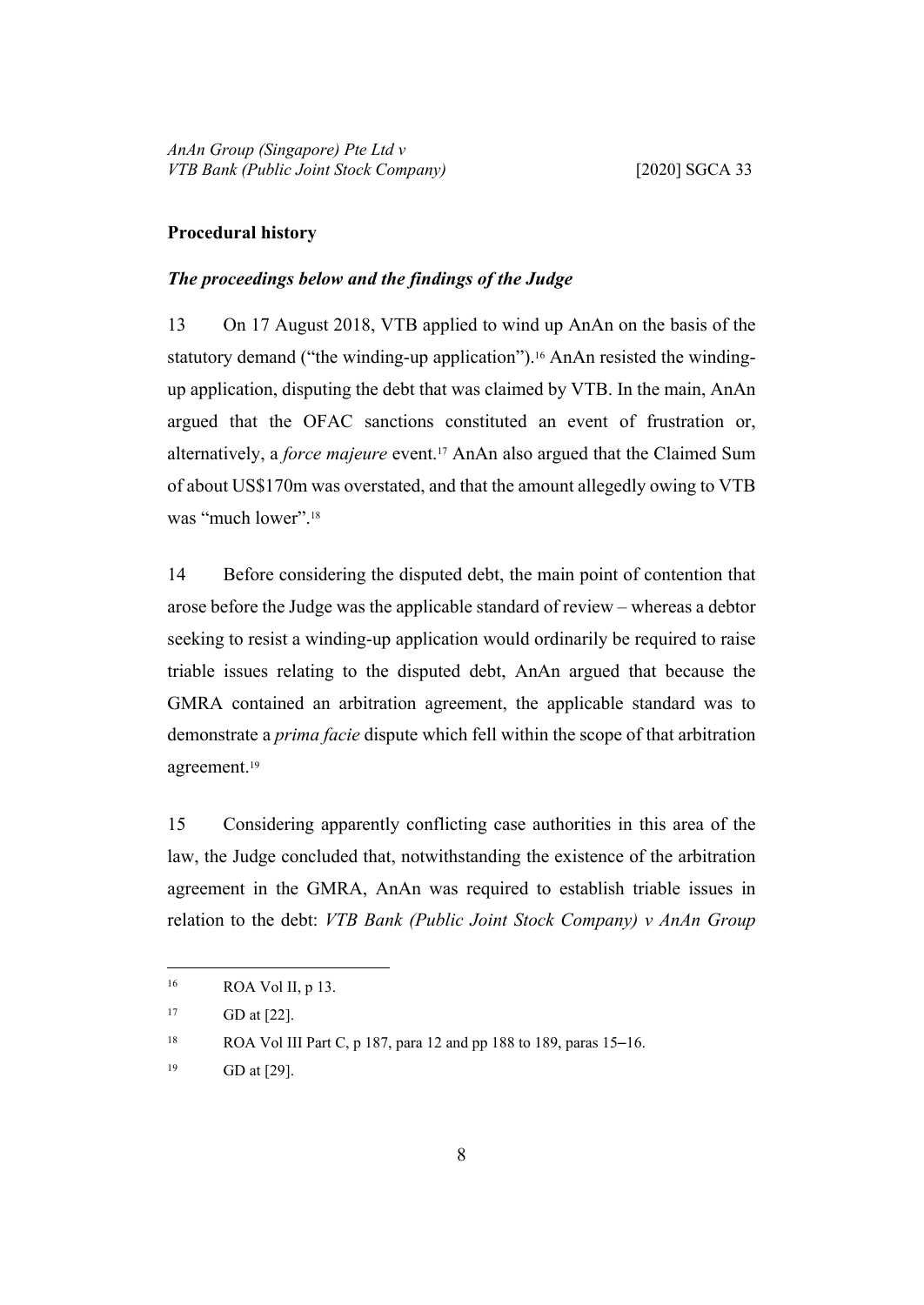*(Singapore) Pte Ltd* [2018] SGHC 250 (the "GD") at [58]. In coming to his decision, the Judge was primarily persuaded by this court's decision in *Metalform Asia Pte Ltd v Holland Leedon Pte Ltd* [2007] 2 SLR(R) 268 ("*Metalform*"). In *Metalform*, even though there was a cross-claim which went to the crux of the winding-up application and which was indubitably governed by an arbitration agreement, this court applied the triable issue standard of review. According to the Judge, since the standard of review for cross-claims and disputed debts "necessarily mirror each other" (*Pacific Recreation Pte Ltd v S Y Technology Inc and another appeal* [2008] 2 SLR(R) 491 ("*Pacific Recreation*") at [25]), he considered himself bound by the decision in *Metalform*  to hold that the standard of review that AnAn had to meet in a disputed debt case was the triable issue standard (GD at [60]–[61]).

<span id="page-12-0"></span>16 Nonetheless, the Judge stated that had he not considered himself bound by this court's decision in *Metalform*, he would have been amenable to apply the standard adopted by Aedit Abdullah JC (as he then was) in *BDG v BDH*  [2016] 5 SLR 977 ("*BDG*"). In *BDG*, Abdullah JC considered that where a company is seeking to stave off a winding-up application on the basis of a disputed debt that is subject to an arbitration clause, the appropriate standard ought not to be the triable issue standard. Instead, the debtor-company would only need to establish a *prima facie* case that the dispute falls within the scope of the arbitration agreement, and that the debt is *bona fide* (or genuinely) disputed (*BDG* at [22]–[23]) ("the *BDG* approach"). According to the Judge, the *BDG* approach was attractive as the triable issue standard requires the court to investigate whether the debt is *bona fide* disputed on substantial grounds. This invariably necessitates a consideration of the merits of the disputed debt, thereby allowing parties to circumvent their arbitration agreement by presenting a winding-up application. Adopting the lower standard of review when the debt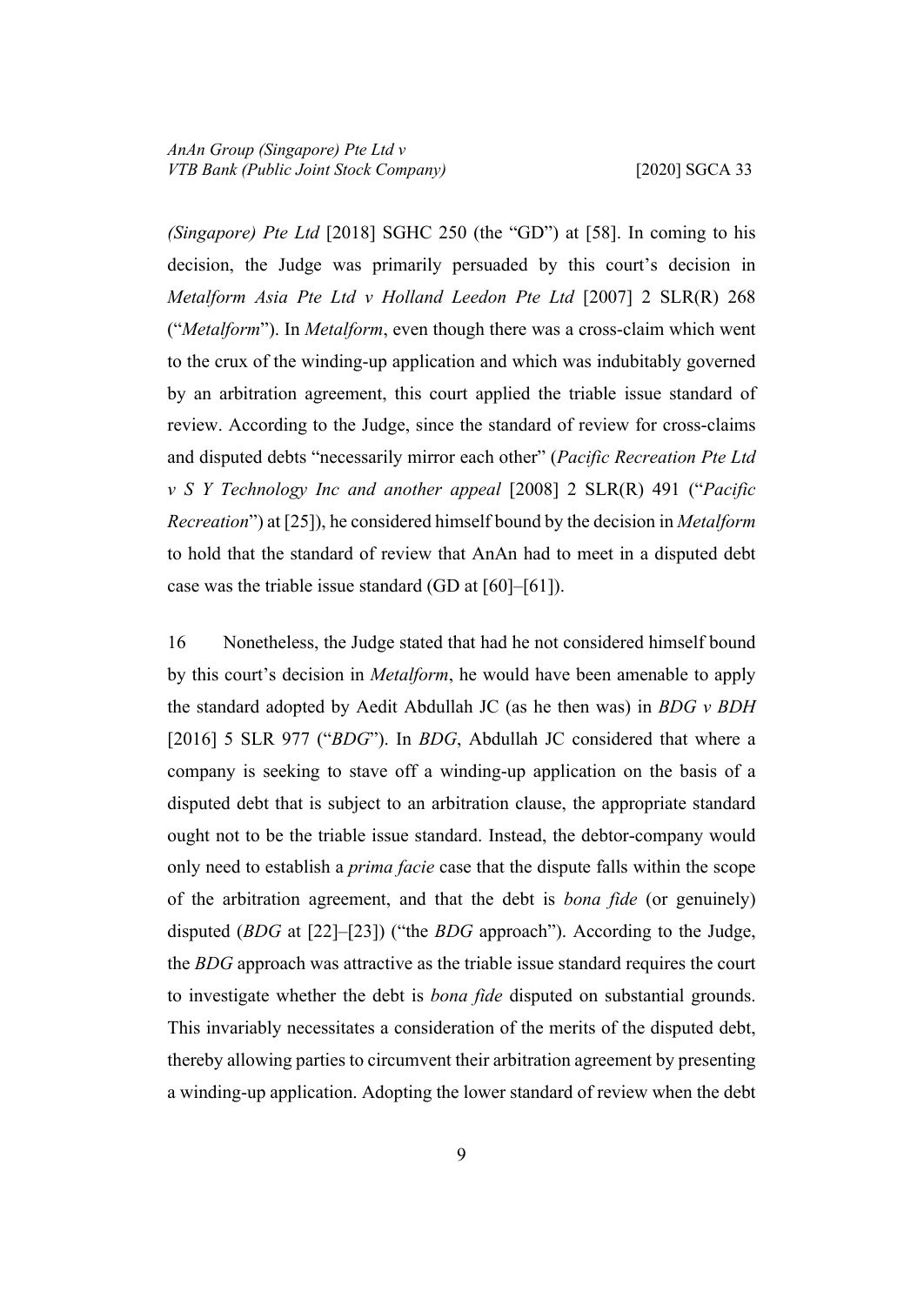is subject to an arbitration clause would align with the judicial policy of facilitating and promoting arbitration.<sup>20</sup>

17 However, regardless of the applicable standard of review, the Judge concluded that AnAn's dispute of the debt was not *bona fide.*<sup>21</sup> This, in his view, was evident from the shifting nature of its case (*re* whether the OFAC sanction was an event of frustration or a *force majeure*), as well as the lack of any genuine attempt by AnAn to quantify the alleged reduced debt amount. The Judge pointed out that AnAn did not dispute its liability from April to August 2018, despite VTB sending notices to AnAn during this period on its calculations of the amounts payable. The Judge also opined that AnAn's argument that the GMRA had been frustrated by the OFAC sanctions was not a genuine argument, as it was entirely unclear as to how the OFAC sanctions and the falling share price of EN+ shares made it impossible for AnAn to maintain the required level of collateral in the transaction.22 Similarly, AnAn's arguments on *force majeure* were not only belated but also completely unsustainable as the GMRA did not even contain a *force majeure* clause.23 Whereas AnAn sought to argue that VTB's computation of the debt was erroneous, AnAn failed to properly substantiate its position as to what the correct computation method should be, and failed to firmly state its case on the quantum of debt owed to VTB.<sup>24</sup> According to the Judge, AnAn deliberately omitted to particularise its case on the quantum of the debt as it knew that there would in any case be a substantial

<sup>20</sup> GD at [62], [63], [64] and [72].

<sup>24</sup> GD at [79].

<sup>&</sup>lt;sup>21</sup> GD at [73].

<sup>&</sup>lt;sup>22</sup> GD at [77].

<sup>23</sup> GD at [78].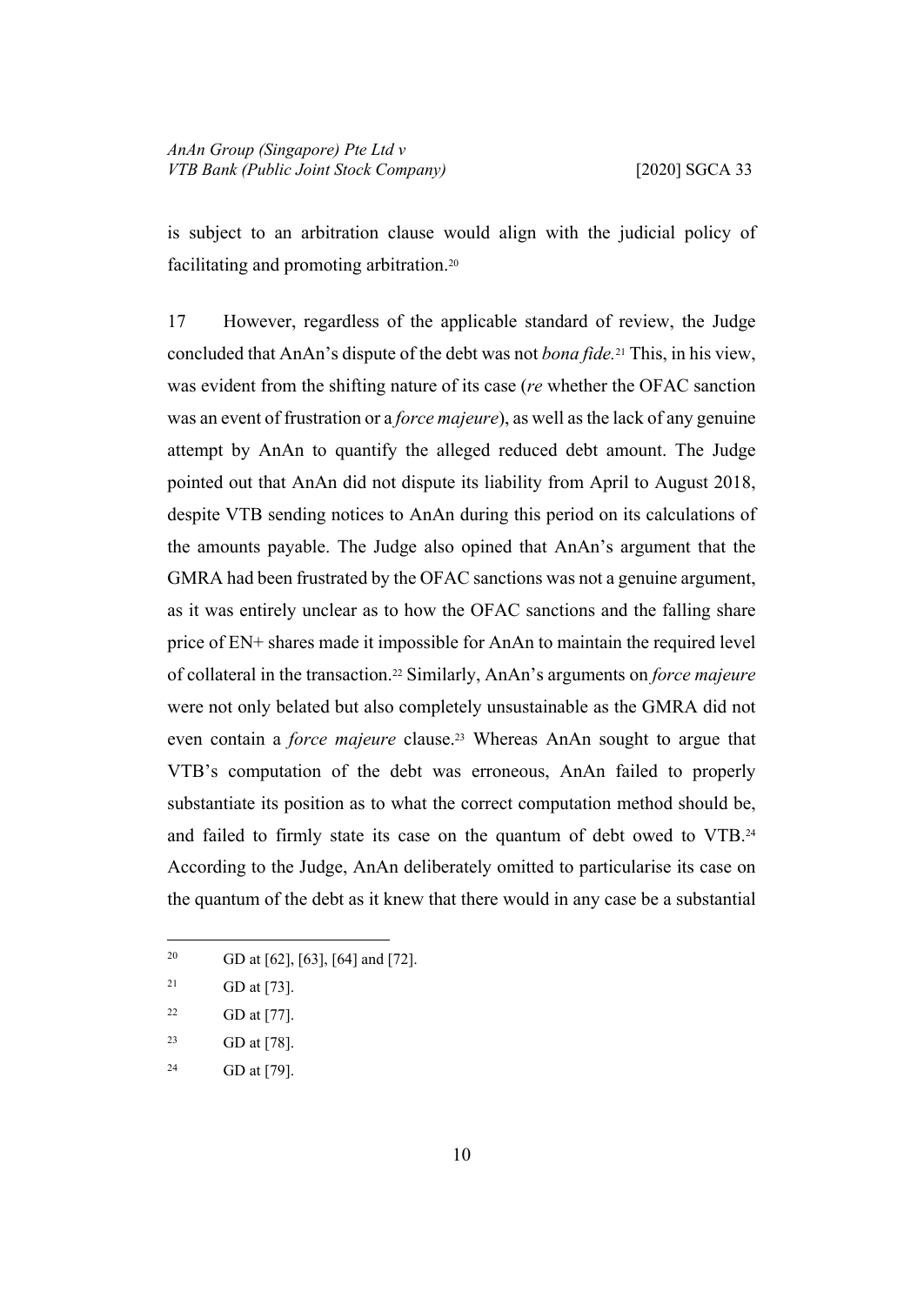debt which would provide a sufficient basis for the court to grant a winding-up order, since the massive sums involved clearly exceeded the statutory minimum of \$10,000 for the issuance of a statutory demand.<sup>25</sup>

18 The Judge therefore ordered the winding up of AnAn. The present appeal is AnAn's appeal against the Judge's decision.

# <span id="page-14-0"></span>*Application to adduce fresh evidence*

19 Pending the hearing of the substantive appeal, AnAn made an application for leave to adduce fresh evidence in the form of a valuation report prepared by Deloitte & Touche Financial Advisory Services Pte Ltd ("the Deloitte Report").<sup>26</sup> The Deloitte Report opines that the GDRs ought to have been valued at between US\$8.01 and US\$8.68 per GDR at the early termination date of 16 April 2018.27 It further comments on the methodology adopted by VTB in arriving at its valuation of US\$2.50.28 If the valuation in the Deloitte Report were adopted, the GDRs would collectively have been worth between approximately US\$286m to US\$310m as at 16 April 2018, and there would have been no debt due from AnAn to VTB at the material time.<sup>29</sup>

20 The application to adduce the Deloitte Report was heard and granted by this court on 24 May 2019, and the grounds of decision were issued in *Anan Group (Singapore) Pte Ltd v VTB Bank (Public Joint Stock Co)* [2019]

- <sup>28</sup> Deloitte Report pp 19–21.
- 29 Deloitte Report p 21.

 $^{25}$  GD at [81].

<sup>&</sup>lt;sup>26</sup> Affidavit of Andrew Ooi Lih De (22 March 2019) ("Deloitte Report").

<sup>27</sup> Deloitte Report p 17.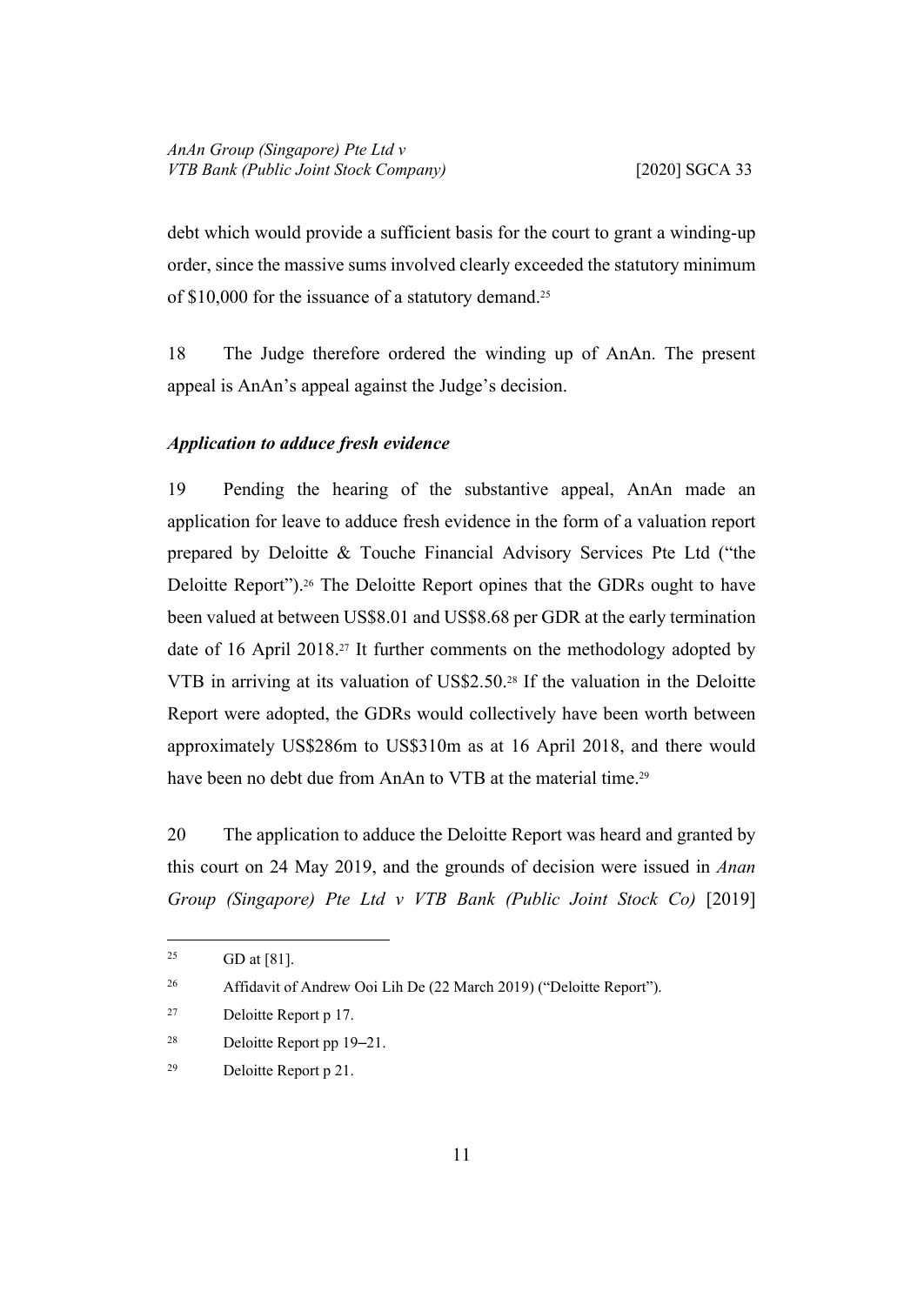2 SLR 341. VTB was also granted leave to file an affidavit in reply to the Deloitte Report, and it did so on 19 July 2019 in the form of a report prepared by Mr Franck Risler of FTI Consulting LLC. In Mr Franck Risler's report, it is opined that VTB's valuation of US\$2.50 per GDR was consistent with the range of market prices for GDRs during the solicitation period, after adjusting for the illiquidity discount.<sup>30</sup>

## <span id="page-15-0"></span>**The issues before the court**

21 AnAn's case on the substantive appeal proceeds primarily on two bases: first, that the appropriate standard of review where the dispute is governed by an arbitration agreement is the *prima facie* standard of review; second, that this threshold has been crossed in the instant case. AnAn relies on the Deloitte Report to argue that there have been two breaches of the GMRA on VTB's part which would disentitle it to be paid the Claimed Sum – first, that VTB failed to obtain bids from the appropriate market contrary to cl  $10(f)(ii)$  of the GMRA; second, that the sheer disparity between the Net Value of the GDRs of US\$2.50 utilised by VTB and the valuation arrived at in the Deloitte Report shows that the valuation of US\$2.50 could not have been arrived at reasonably in compliance with cl  $10(f)(iii)$  of the GMRA.<sup>31</sup> AnAn argues in the alternative that even if the appropriate standard of review were the triable issue standard, the issues identified in the Deloitte Report would suffice to cross this threshold.<sup>32</sup>

<span id="page-15-1"></span><sup>30</sup> Affidavit of Franck Risler (19 July 2019), p 19, para 2.5.

<sup>31</sup> Appellant's case at paras 74–75.

<sup>32</sup> Appellant's case at para 77.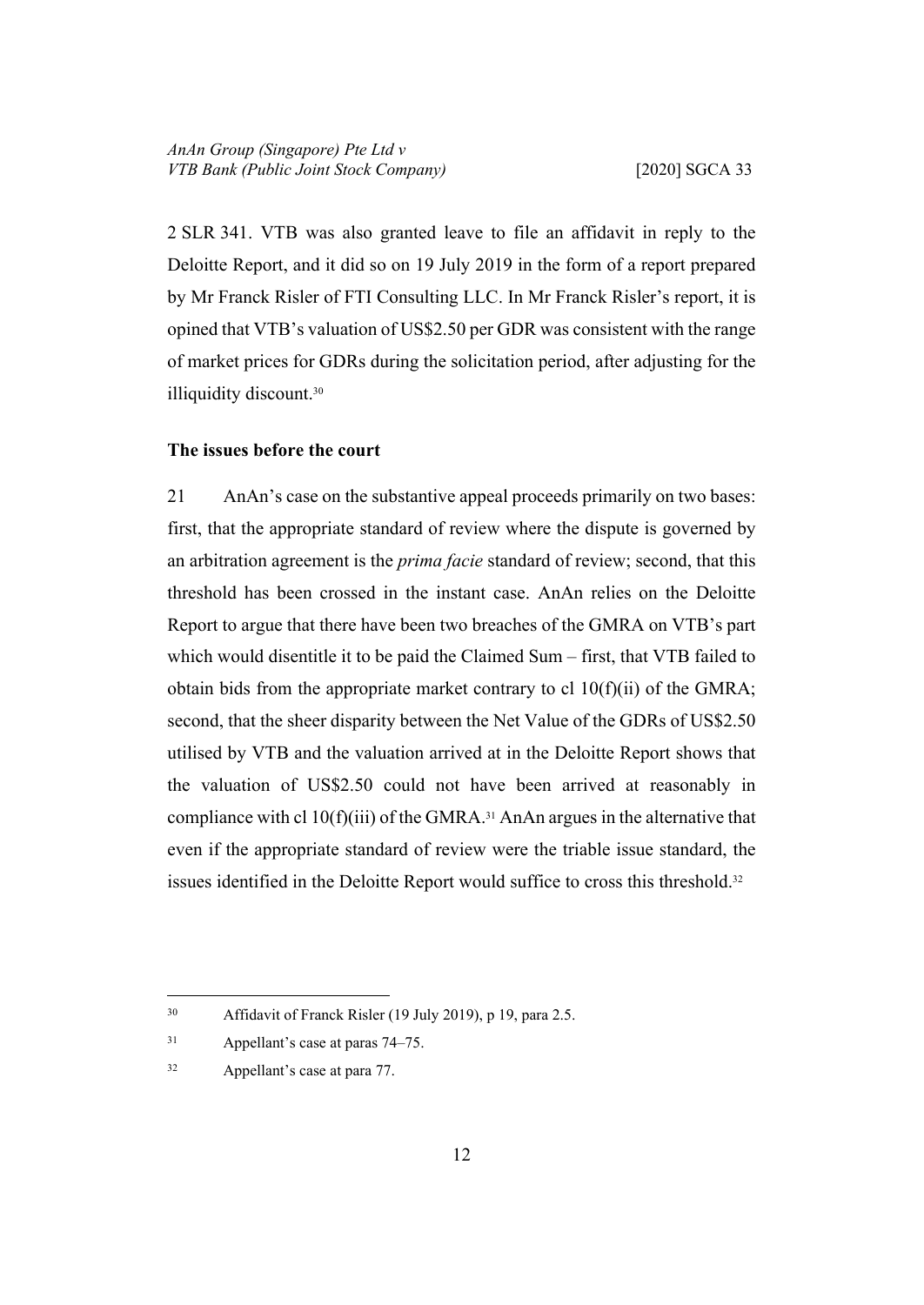22 AnAn is no longer pursuing the frustration and *force majeure* arguments on appeal.<sup>33</sup>

23 In contrast, and as in the hearing below, VTB takes the position that the appropriate standard of review where a dispute is governed by an arbitration agreement remains the triable issue standard, but its primary argument is that no *bona fide* dispute has been raised by AnAn regardless of the applicable standard of review. VTB essentially agrees with the Judge's findings that AnAn's disputes were raised belatedly and not in good faith, and argues further that the Deloitte Report is of limited relevance because the valuation exercise undertaken by Deloitte "does not address what is permitted to be done by VTB and/or required from VTB under the GMRA".<sup>34</sup>

24 The issues that arise for our consideration are:

(a) what is the standard of review when a dispute that is subject to an arbitration agreement arises in relation to a debt which forms the basis of a winding-up application; and

(b) whether the applicable standard of review is satisfied in this case.

# <span id="page-16-0"></span>**The applicable standard of review**

25 It is well established that a "debtor-company need only raise triable issues in order to obtain a stay or dismissal of the winding-up application". To raise such triable issues, the company can show that there exists a substantial

<sup>33</sup> Appellant's case at para 15.

<sup>34</sup> Respondent's supplementary case at para 3.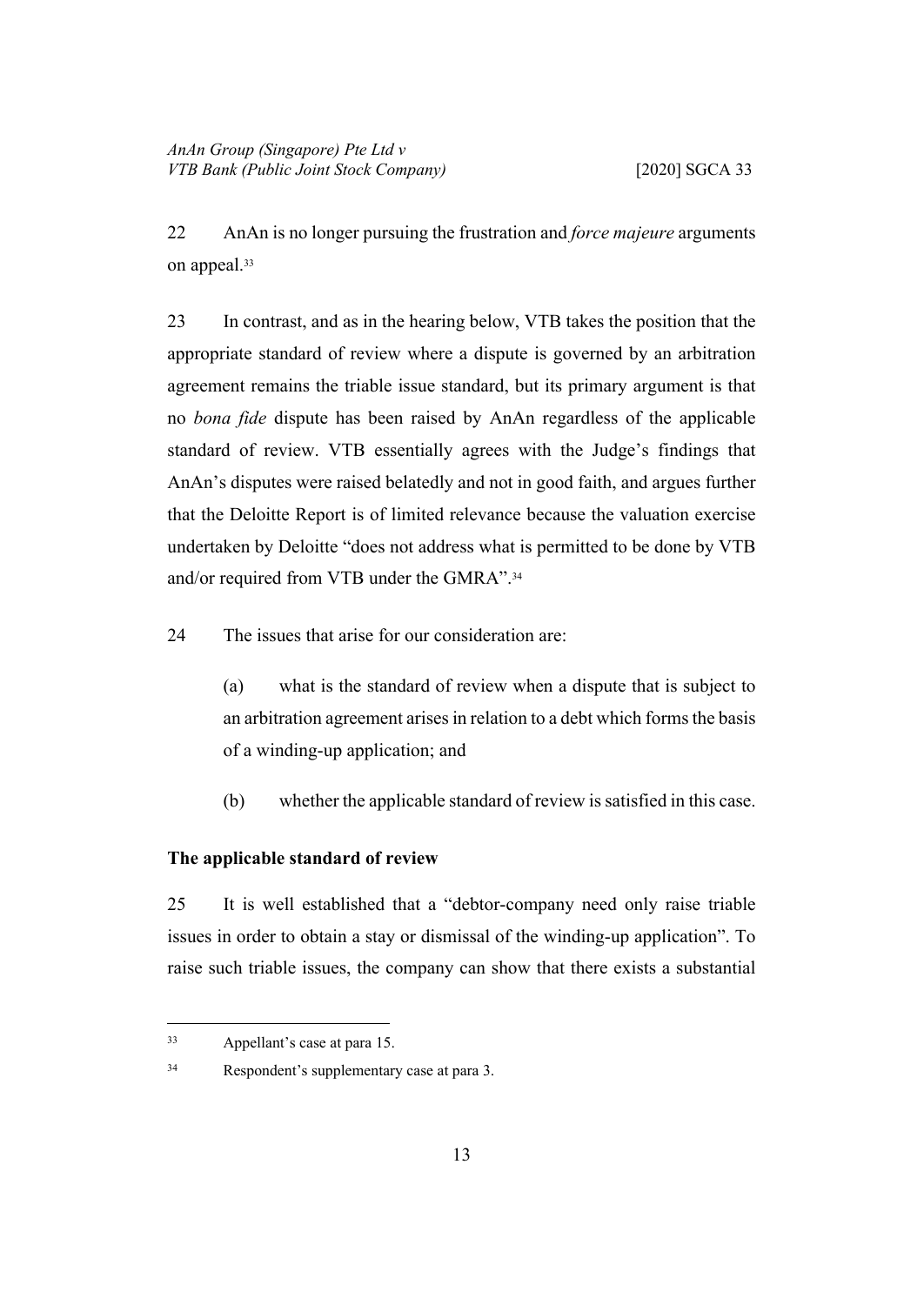and *bona fide* dispute, whether in relation to a cross-claim or a disputed debt: *Pacific Recreation* ([[15\]](#page-11-2) *supra*) at [23] and [25].

### <span id="page-17-0"></span>*The decision in* **Metalform**

26 As the Judge was largely persuaded by his understanding of this court's holding in *Metalform* ([\[15](#page-11-2)] *supra*), it is perhaps convenient to begin by explaining our decision in that case. There, the appellant Metalform owed the respondent Holland an undisputed debt. Despite various efforts on Metalform's part to refinance and to pay the undisputed debt by instalments, the debt ultimately remained unsatisfied, and Holland thus served a statutory demand on Metalform in respect of the undisputed debt. Anticipating a winding-up application, Metalform then applied for an injunction to restrain Holland from presenting a winding-up application until its cross-claim against Holland for damages arising under a sale-and-purchase agreement was determined by an arbitrator. The parties agreed that the arbitrator was the proper adjudicator for the cross-claim. On appeal, this court held that Metalform had a genuine crossclaim based on substantial grounds (*Metalform* at [47], [52], [53] and [55]). This was sufficient to grant the injunction.

27 Nonetheless, this court went on to consider the applicable standard of review in a cross-claim situation. Reviewing authorities from Singapore, England, Australia, and New Zealand, the court disagreed with the "bound to fail" standard adopted in New Zealand (*Metalform* at [86]), and instead held that the standard of review "in a stay application founded on a serious crossclaim on substantial grounds is that the petition is *unlikely to succeed*" [emphasis added] (*Metalform* at [87]). The "unlikely to succeed" standard is the same as the "triable issue" standard set out in *Pacific Recreation*: see *Pacific Recreation* at [23] and [25]–[26].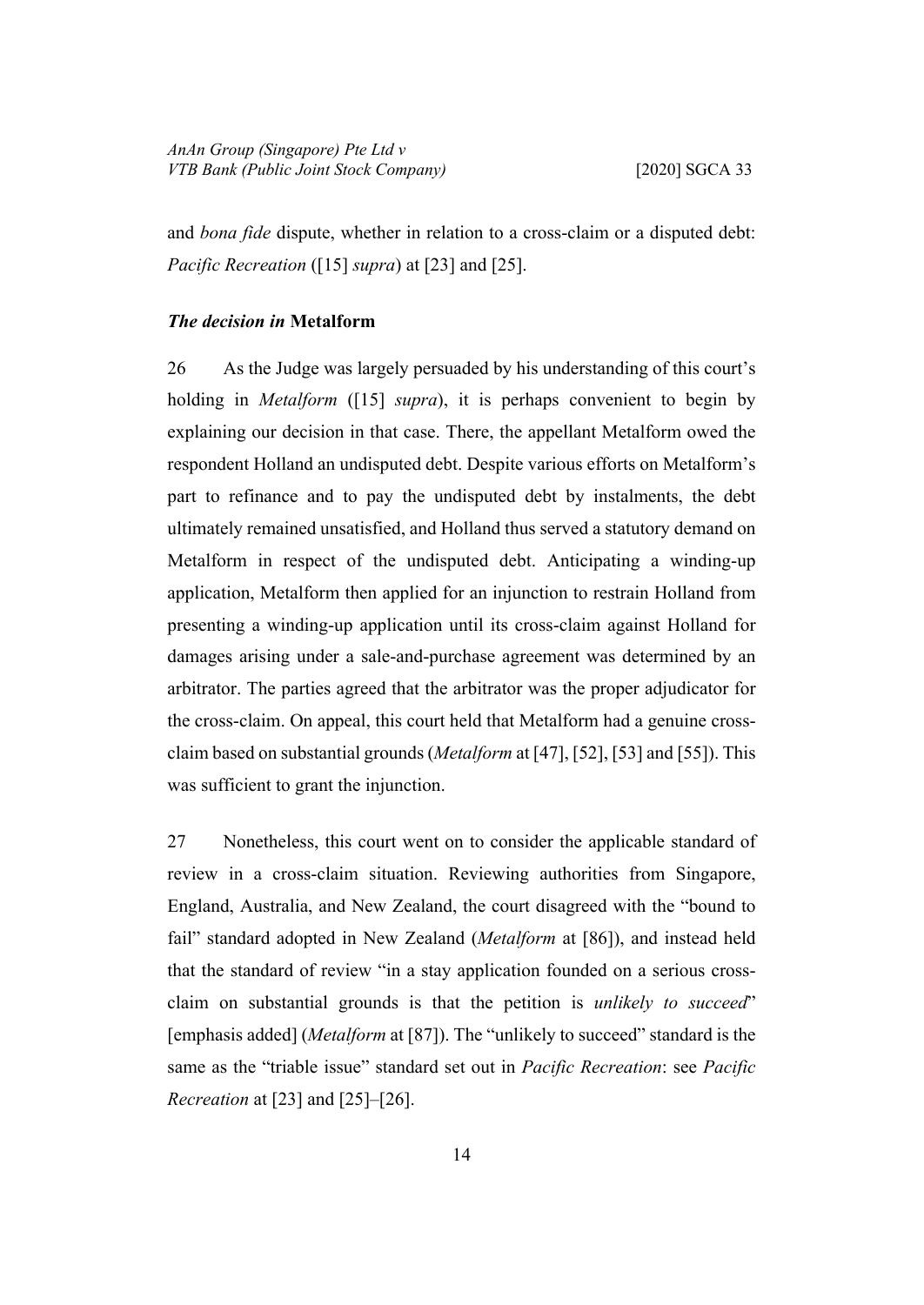28 Notably, even though the cross-claim in *Metalform* was governed by an arbitration clause, the issue of whether the standard of review ought to be the same as that applicable for disputes (in a non-insolvency context) subject to arbitration was not expressly argued in *Metalform*. In any case, given the court's finding that Metalform had a genuine cross-claim which was properly to be determined by arbitration (*Metalform* at [89]), applying either the triable issue or the *prima facie* standard would have yielded the same result, *ie,* the injunction would have been granted.

29 Hence, the significance of the arbitration clause was not directly engaged in *Metalform*, and the issue is thus being directly contested before this court for the first time in the present appeal.

# <span id="page-18-1"></span><span id="page-18-0"></span>*The position in other jurisdictions*

#### <span id="page-18-2"></span>*England*

30 Reviewing the authorities, the issue appears to have been first squarely considered in 2014, when the English Court of Appeal was directly confronted with the question of whether the standard of review in respect of a disputed debt governed by an arbitration agreement should be the *prima facie* standard. In its decision in *Salford Estates (No 2) Ltd v Altomart Ltd (No 2)* [2015] Ch 589 ("*Salford*"), it was held that the standard of review ought to be lowered, and that, when faced with a disputed debt that was subject to an arbitration agreement, the English courts ought to dismiss or stay the winding-up application, save in "wholly exceptional circumstances" which the judge found "difficult to envisage" (*Salford* at [39]). This would be in accordance with the accepted principle which mandated upholding the parties' agreement to arbitrate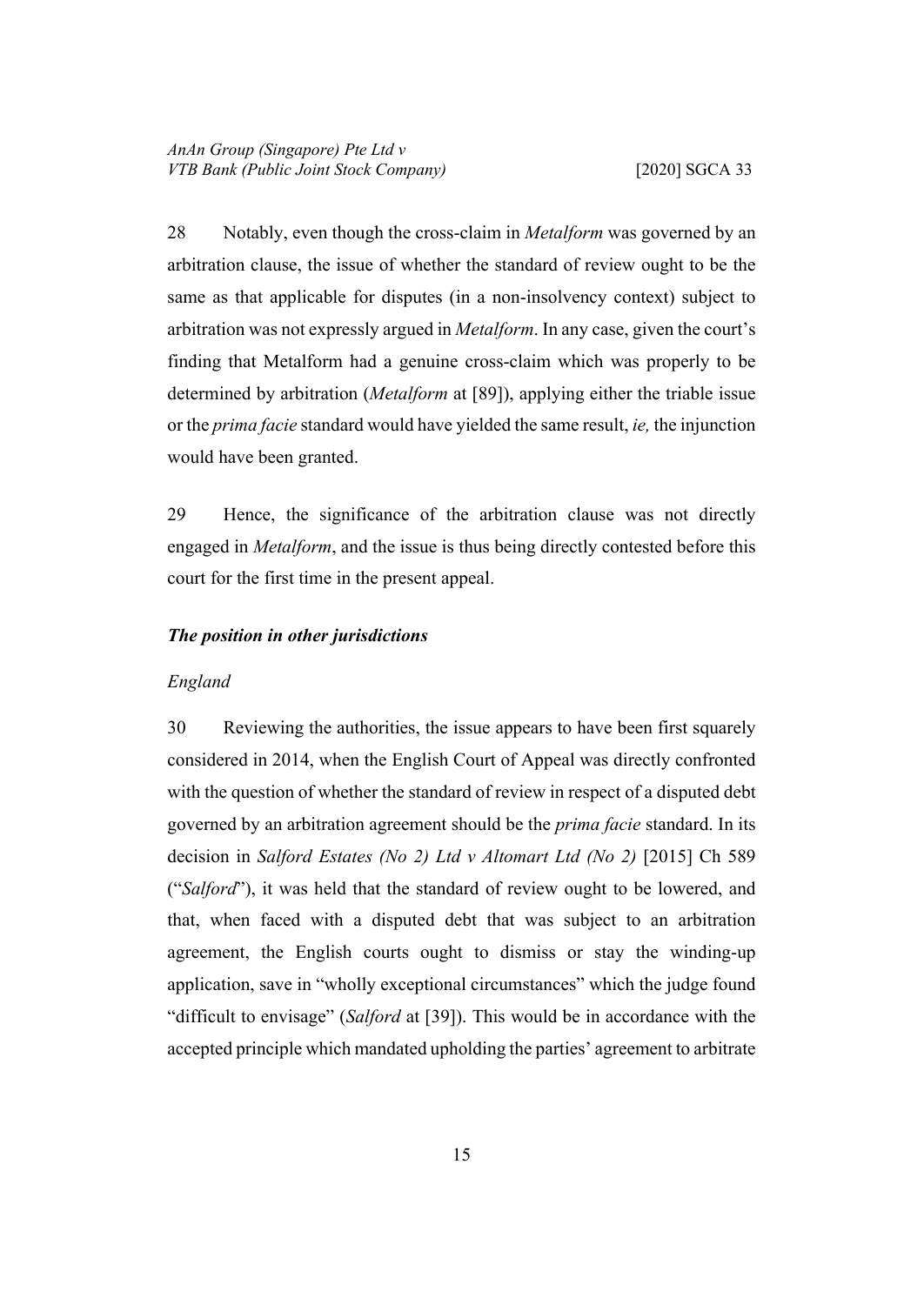and the legislative policy in favour of arbitration (at [40], per Sir Terence Etherton C, delivering the only reasoned judgment of the court):

40 … the intention of the legislature in enacting the [Arbitration Act 1996 (c 23) (UK) ("UK AA")] was to exclude the court's jurisdiction to give summary judgment, which had not previously been excluded under the Arbitration Act 1975. It would be anomalous, in the circumstances, for the Companies' Court to conduct a summary judgment type analysis of liability for an unadmitted debt, on which a winding up petition is grounded, when the creditor has agreed to refer any dispute relating to the debt to arbitration. *Exercise of the discretion otherwise than consistently with the policy underlying the [UK AA] would inevitably encourage parties to an arbitration agreement – as a standard tactic – to bypass the arbitration agreement and the [UK AA] by presenting a windingup petition*. The way would be left open to one party, through the draconian threat of liquidation, to apply pressure on the alleged debtor to pay up immediately or face the burden, often at short notice on an application to restrain presentation or advertisement of a winding petition, of satisfying the Companies Court that the debt is *bona fide* disputed on substantial grounds. That would be entirely contrary to the parties' agreement as to the proper forum for the resolution of such an issue and to the legislative policy of the [UK AA]. [emphasis added]

<span id="page-19-0"></span>31 The *Salford* decision remains authoritative in England, and it has been referred to by the English Court of Appeal in *Revenue and Customs Commissioners v Changtel Solutions UK Ltd (formerly ENTA Technologies Ltd)* [2015] 1 WLR 3911 and applied by the English High Court in *Eco Measure Market Exchange Ltd v Quantum Climate Services Ltd* [2015] EWHC 1797 (Ch) ("*Eco Measure*") and *Fieldfisher LLP v Pennyfeathers Ltd* [2016] EWHC 566 (Ch) ("*Fieldfisher*"). In *Eco Measure*, the judge observed that "[t]he result of *Salford* … is to place a very heavy obstacle in the way of a party who presents a petition claiming sums due under an agreement that contains an arbitration clause … What the [English] Court of Appeal decided in clear terms in [*Salford*] was that, where there is an arbitration clause, it is sufficient to show that the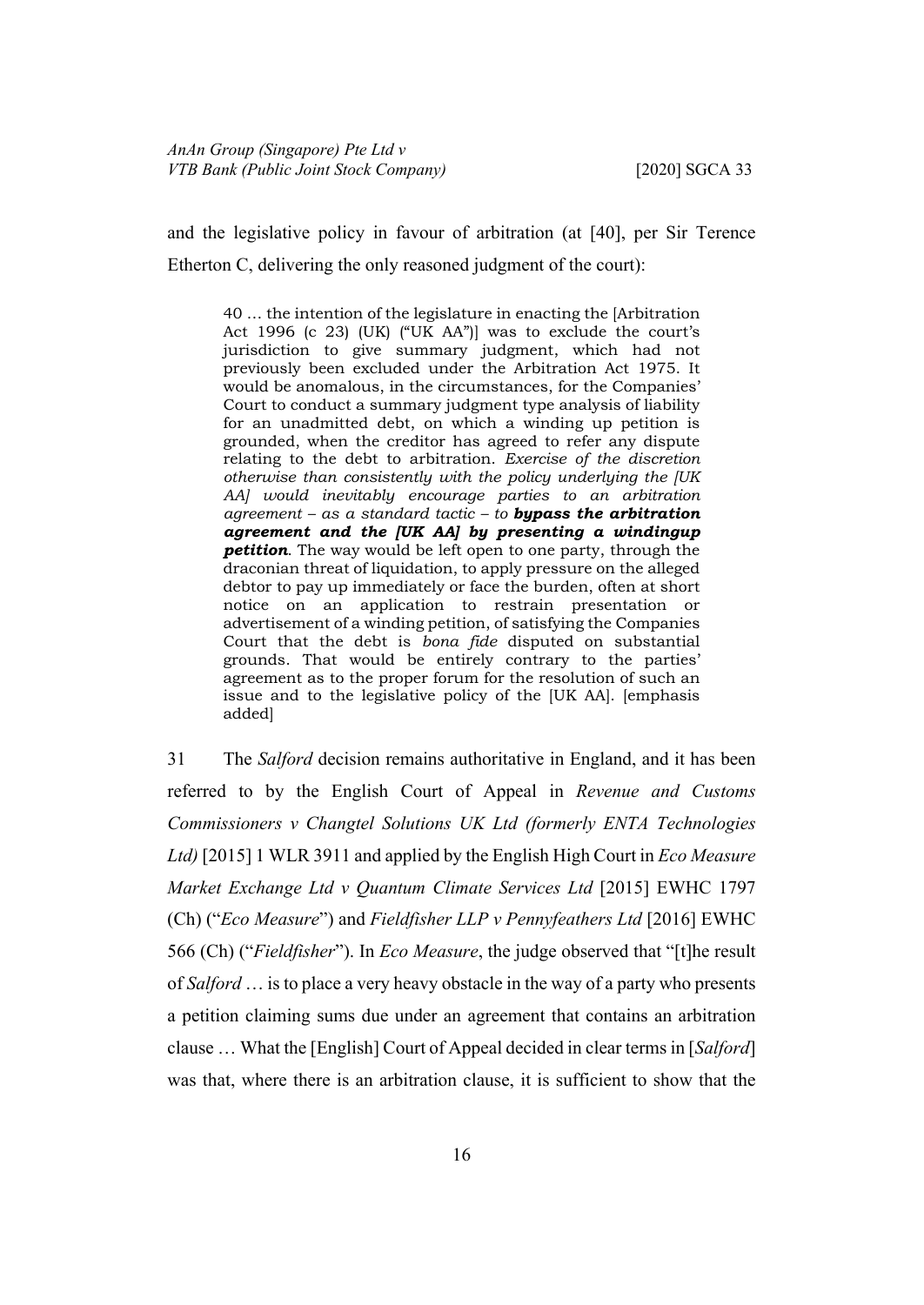debt is 'disputed' and for that it is sufficient to show that the debt is not admitted." In *Fieldfisher*, Nugee J concluded that under the *Salford* approach, "the fact that the alleged debtor has made admissions in the past that money is due cannot fall within the description of wholly exceptional circumstances" (at 704).

# <span id="page-20-2"></span><span id="page-20-0"></span>*Hong Kong*

32 In *Re Southwest Pacific Bauxite (HK) Ltd* [2018] 2 HKLRD 449 ("*Lasmos*"), Harris J considered that like England, the Hong Kong legislature and courts have adopted a pro-arbitration stance (*Lasmos* at [15] and [16]). Given the policy favouring arbitration, it would be anomalous for the court to "conduct a summary judgment type analysis of liability for an unadmitted debt, on which a winding-up petition is grounded" as this would give "no weight to the policy underlying the [Arbitration Ordinance (Cap 609) (HK)]" (*Lasmos* at [17], citing *Salford* at [40]). The judge also considered that the *Salford* approach had been broadly accepted in Singapore in *BDG* ([\[16](#page-12-0)] *supra*) (*Lasmos* at [22]– [23]).

<span id="page-20-1"></span>33 Apart from the English and Singapore authorities in support of the *prima facie* standard, the judge in *Lasmos* considered that it was incorrect to impose the higher triable issue standard simply because a winding-up order, unlike an order in an ordinary dispute between contracting parties, is a class remedy affecting all the creditors of the company. This was because the true purpose for creditors to issue an application for winding up is "not out of some altruistic concern for the creditors of the company generally", but for the recovery of his own debt, "albeit through the collective insolvency regime that is engaged when a winding-up order is made" (*Lasmos* at [25]). Furthermore, by dismissing the winding-up application, the court is simply holding parties to their bargain. The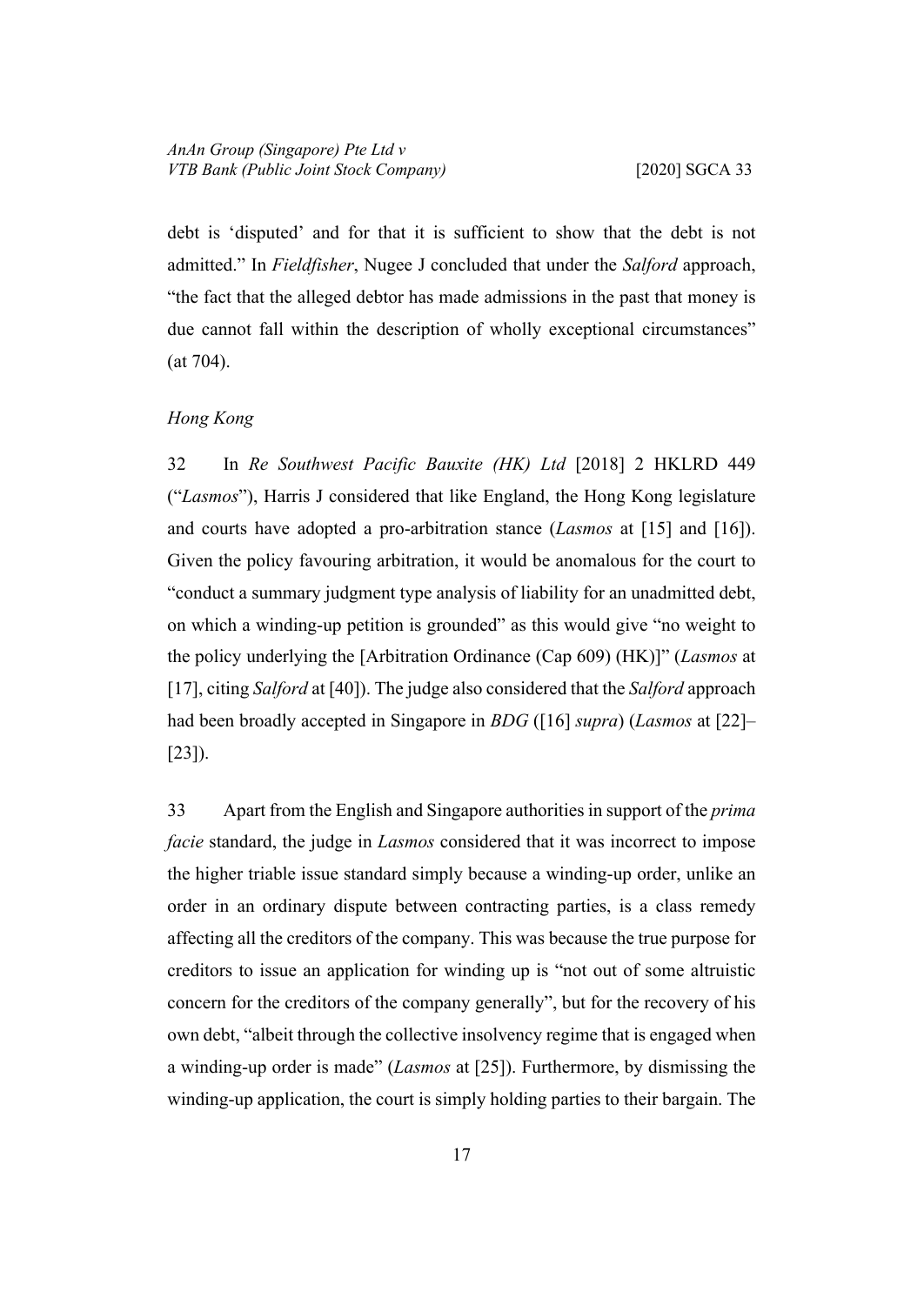lowered standard of review would not bar the courts from invoking the collective insolvency process in exceptional circumstances, such as where there was an urgent need to appoint independent persons to investigate into the company's assets which had gone missing, or where there are substantiated concerns of fraudulent preferences or a need to engage the avoidance provisions in insolvency (*Lasmos* at [29]–[30]).

34 Hence, Harris J held that, *save in the exceptional cases* such as those set out at [[33\]](#page-20-1) above, a winding-up application ought to be dismissed if: (a) the debtor-company disputes the debt relied on by the creditor-applicant; (b) the contract under which the debt is alleged to arise contains an arbitration clause that covers any dispute relating to the debt; and (c) the debtor-company takes the steps required to commence the arbitration and files an affirmation demonstrating this (*Lasmos* at [31]) ("the *Lasmos* approach").

<span id="page-21-0"></span>35 However, the Hong Kong Court of Appeal ("HKCA") in *But Ka Chon v Interactive Brokers LLC* [2019] HKCA 873 ("*But Ka Chon*") subsequently raised several doubts in its *obiter* remarks about the *Lasmos* decision. In *But Ka Chon*, Mr But was an experienced trader who traded on the creditor's online trading platform. Mr But took long positions on the Euro appreciating against the Euro/Swiss Franc ("CHF"). However, due to actions taken by the Swiss National bank, the CHF reached a record high against the Euro, resulting in Mr But's account suffering huge losses. The creditor then issued a statutory demand for over HK\$79m, being the deficit in Mr But's account and interest. Mr But applied to set aside the statutory demand on the principal argument that the Customer Agreement contained a mandatory arbitration clause. The HKCA agreed with the first instance judge that Mr But had no genuine intention to commence arbitration proceedings. It observed that while Mr But's solicitors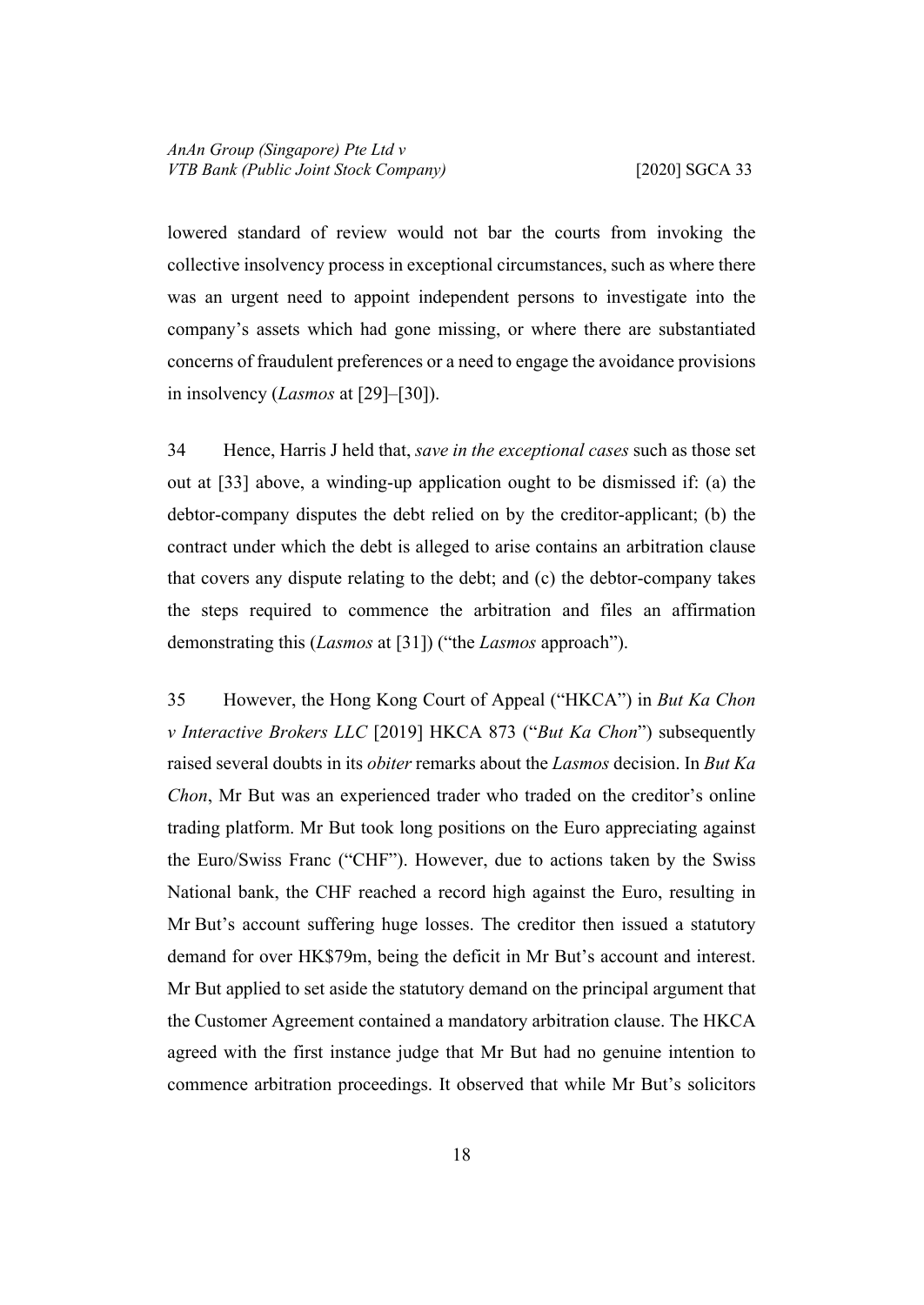had written to the creditor's solicitors to inquire if they had instructions to accept service of Mr But's Notice of Arbitration, Mr But's solicitors did not follow up when the creditor's solicitors failed to reply to their query, nor did they effect service of any Notice of Arbitration on the creditor. In the circumstances, the third requirement in *Lasmos*, which requires the debtor to take steps to commence the arbitration, was not satisfied, and this was sufficient to dismiss Mr But's appeal against the judge's decision not to set aside the statutory demand.

36 Nonetheless, the HKCA expressed reservations about the *Lasmos* approach as it amounted to a substantial curtailment of a creditor's right to present a winding-up application (*But Ka Chon* at [63] and [67]). The court referred to Etherton C's comments at [35] of *Salford*, where, in the context of holding that the Arbitration Act 1996 (c 23) (UK) ("UK AA") does not confer a non-discretionary or automatic stay of a winding-up application, the learned Chancellor observed:

Furthermore, it seems highly improbable that Parliament, without any express provision to that effect, intended section 9 of the [UK AA] to confer on a debtor the right to a nondiscretionary order striking at the heart of the jurisdiction and discretionary power of the court to wind up companies in the public interest where companies are not able to pay their debts.

<span id="page-22-0"></span>37 According to the HKCA, the "above comments are in line with the principle of statutory interpretation that the court is reluctant to attribute to the legislature an intention to make a radical change by way of side-wind … We have not been referred to any legislative materials in the enactment of the Arbitration Ordinance in 2011 [(HK)] as indicative of any legislative intent to change the insolvency legislation" (*But Ka Chon* at [65]). Furthermore, the court recognised that in *Jinpeng Group Ltd v Peak Hotels and Resorts Ltd*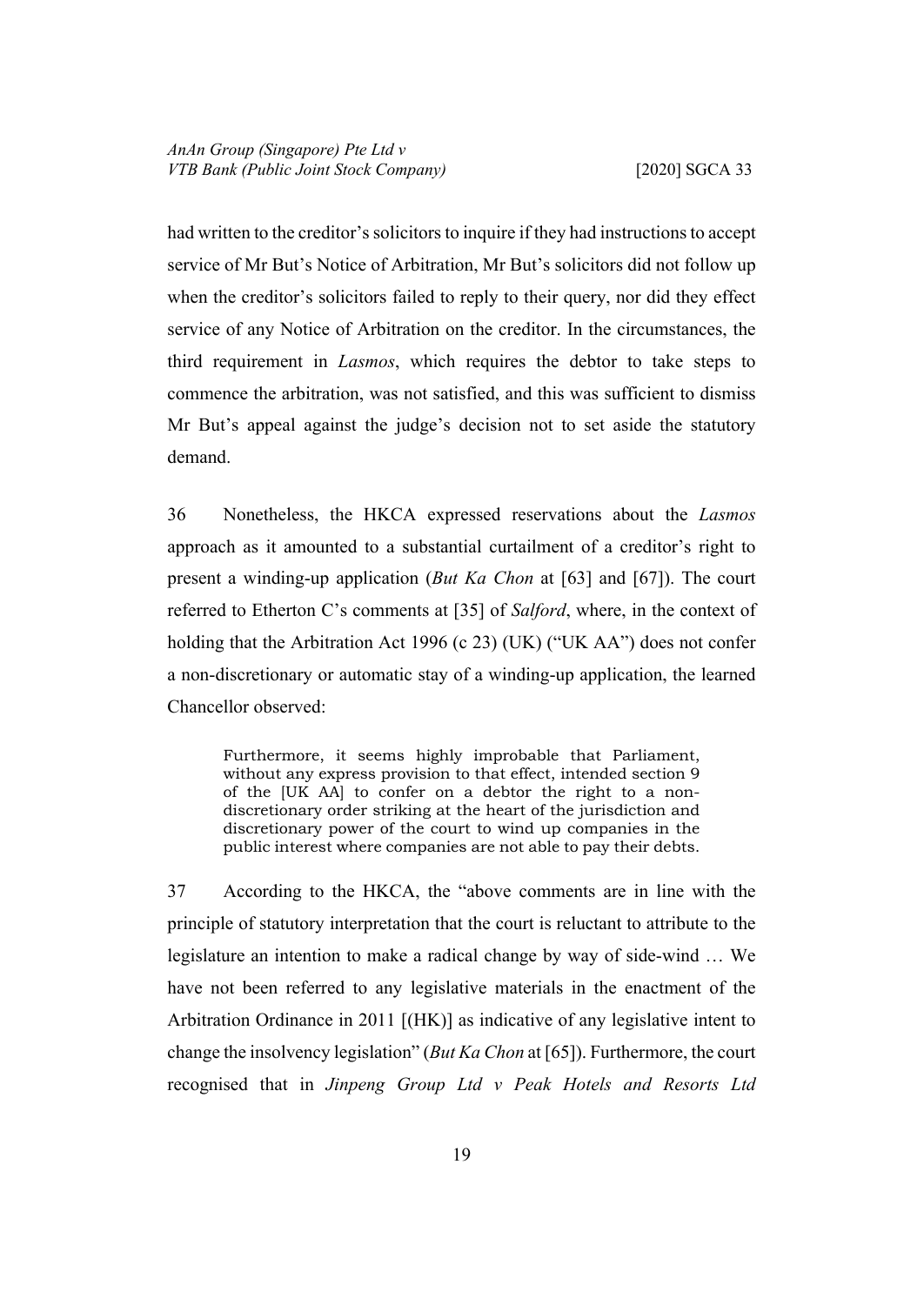(BVIHCMAP2014/0025 and BVIHCMAP2015/0003) ("*Jinpeng*"), the Eastern Caribbean Court of Appeal declined to adopt the *Salford* approach and instead retained the triable issue standard as it was "too firmly a part of BVI law" to require a creditor exercising his statutory right to wind up a company to prove exceptional circumstances before he may do so (*Jinpeng* at [47]).

<span id="page-23-1"></span>38 Despite these reservations, the HKCA went on to acknowledge that "considerable weight should be given to the factor of arbitration in the exercise of the discretion", and that "it may well be that insufficient weight had been given to the arbitration factor pre-*Lasmos*" (*But Ka Chon* at [70]). However, the court considered that an alternative middle-ground, which gives more weight to the insolvency regime, could be adopted (*But Ka Chon* at [71], citing *Hollmet AG & another v Merdian Success Metal Supplies Ltd* [1997] HKLRD 828 ("*Hollmet*") at 832B):

If a company wishes to obtain a stay of winding-up proceedings on the basis that the underlying debt upon which the statutory notice is founded is disputed, it must establish in the normal way that there is a *bona fide* dispute on substantial grounds. **If it has not satisfied the court as to the** *bona fides* **and substantial nature of its claim it can only expect a short adjournment to enable it to commence the arbitration and then, if sufficient evidence to establish a genuine dispute is still absent it can expect to have to give an undertaking to proceed with the arbitration with all due dispatch**. It cannot simply put up its hands and say: "You, the court, have no jurisdiction because of my contract." That is not what the contract says, and the Companies Court is entitled to be satisfied that there is a proper dispute. [emphasis added in bold]

<span id="page-23-0"></span>39 After the hearing of the present appeal, William Wong SC, sitting as a Deputy High Court Judge, delivered his decision in *Dayang (HK) Marine Shipping Co, Ltd v Asia Master Logistics Ltd* [2020] HKCU 494 ("*Dayang*"). As this decision was not before the court when the appeal was heard, we invited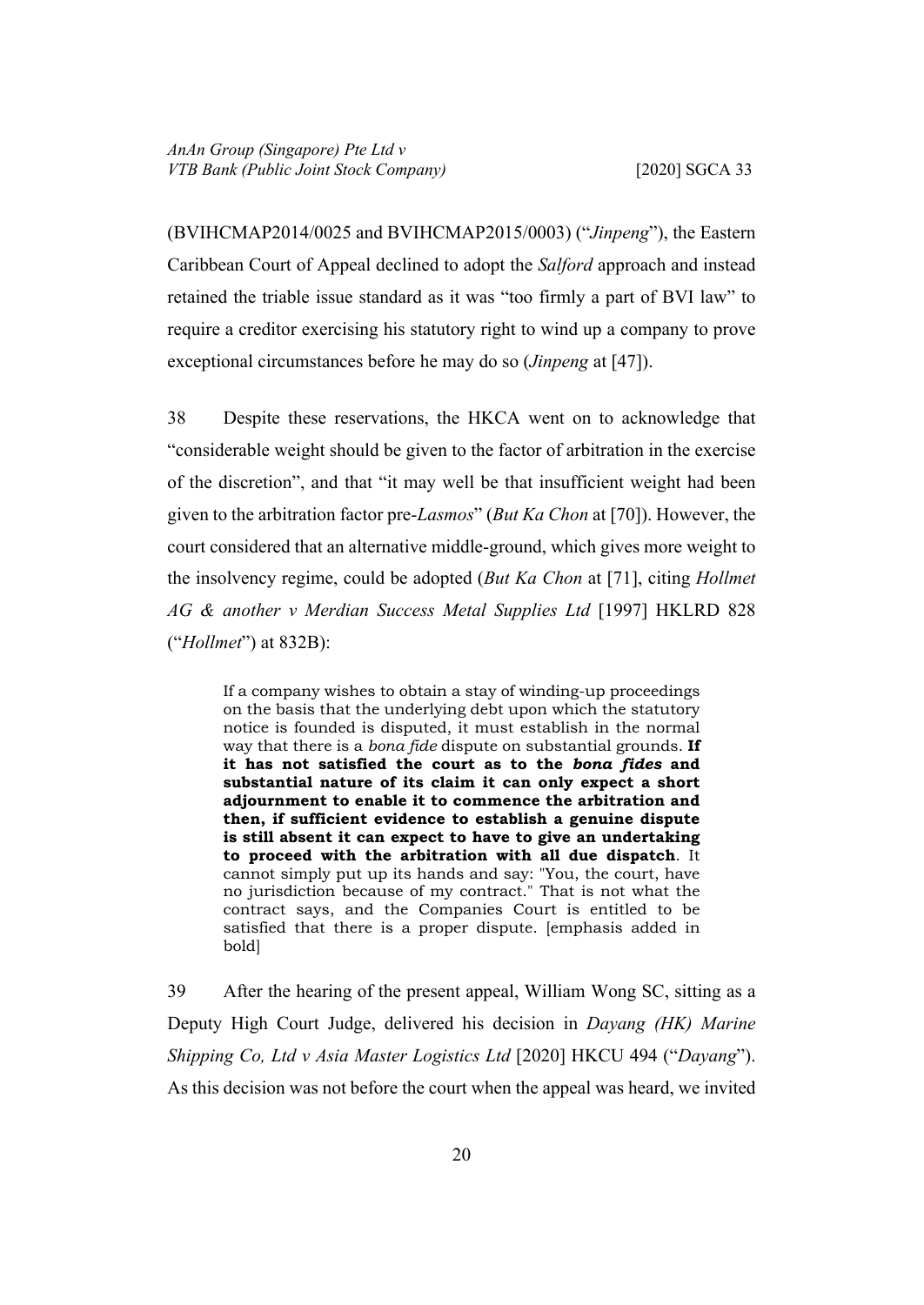the parties to submit on its relevance. That case involved a claim of about US\$321k from the petitioner-creditor, who had chartered a vessel to the respondent-debtor for approximately 77 days. The debtor did not dispute that the debt was due and owing, but it sought to raise a counterclaim against the creditor and submitted that the dispute ought to have been dealt with by way of arbitration.

40 The judge found that the debtor failed to demonstrate triable issues, as its counterclaim was founded on "pure allegations", and was not substantiated by precise factual evidence. Accordingly, the winding-up order was granted (*Dayang* at [36]). Furthermore, even if the *Lasmos* approach were applicable, the third requirement of the approach was not satisfied, as the debtor had not commenced any arbitration (*Dayang* at [43]).

41 Nonetheless, in the event that he was wrong about the applicability of the *Lasmos* approach, the judge proceeded to consider the merits of that approach. In his view, there were two possible justifications for the *Salford/Lasmos* approach.

42 First, there was the contractual justification – under the triable issue standard of review, the court would be engaged in a "summary judgment" type analysis, which would undercut the parties' freedom to contract and the policy of the arbitration legislation to support party autonomy. However, in the judge's view, the correct question to ask is whether the presentation of a winding-up petition *per se* would amount to a breach of an agreement to resolve disputes by way of arbitration, to which the answer was an unequivocal "no" (*Dayang* at [71]). This was because the court does not, when hearing a winding-up petition, make any determination on the dispute; instead, its "role is simply to consider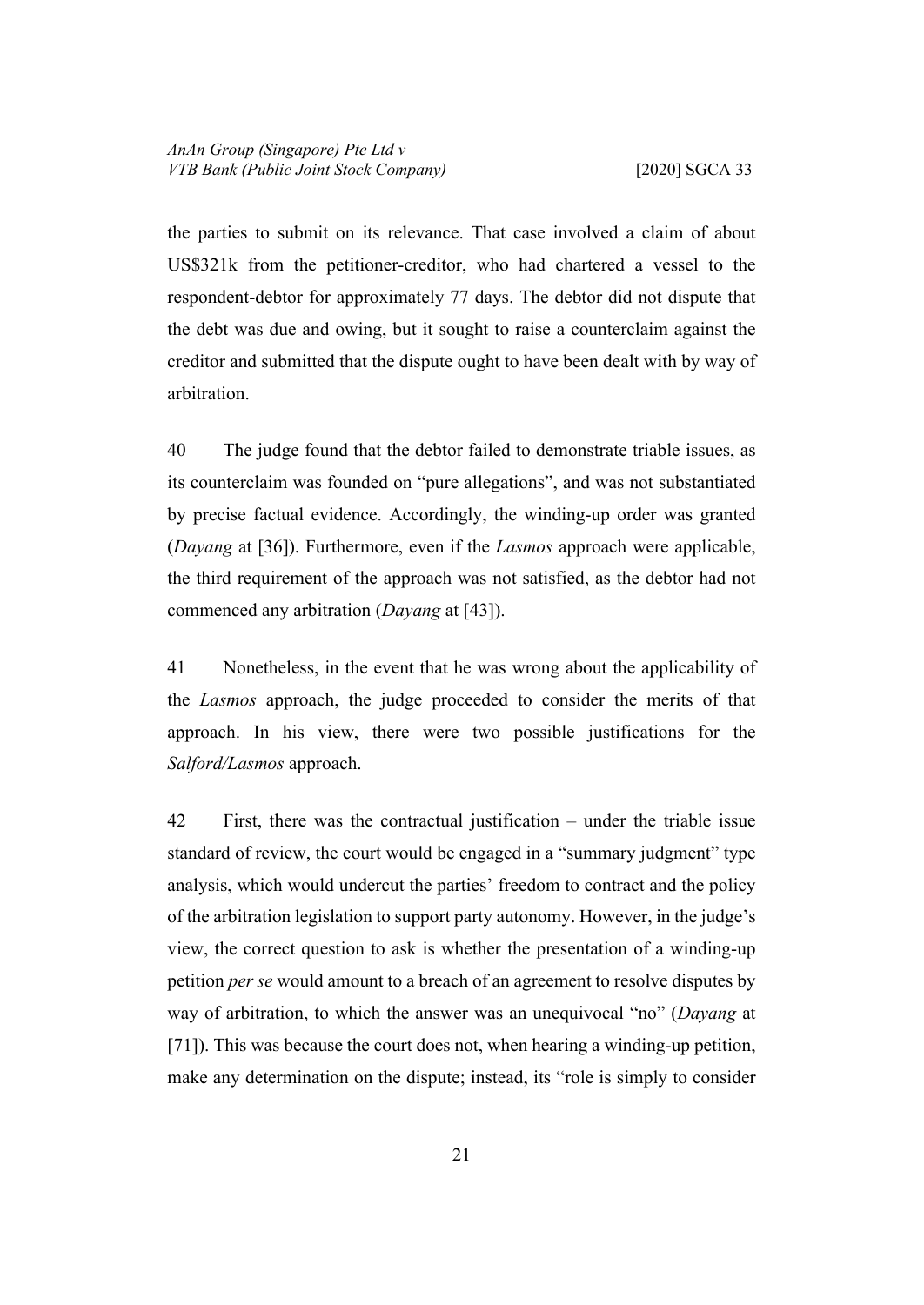the prospective merits and ascertain whether the debtor-company had proven a triable case on the defence" (*Dayang* at [72]). The dispute between the debtor and creditor would then be finally and conclusively determined by a *liquidator*  (subject to an appeal), who will have to assess *de novo* whether to accept any proof of debt by the creditor. In so doing, the liquidator would be acting in a *quasi*-judicial capacity, and would not be estopped from disclaiming liability to pay a creditor even if the proof of debt regime had arisen from the creditor's winding-up petition (*Dayang* at [76]–[77]).

43 Second, there was the comparative justification, which contended that the triable issue standard of review is out-of-step with the developments in other common law jurisdictions, namely the English and Singaporean decisions. Reviewing the authorities, the judge considered that, while Harris J had considered that the approach in England and Singapore tended to support the adoption of the *prima facie* standard of review, a review of the authorities post-*Lasmos*, including the Judge's GD below, suggested that the "*Salford-Lasmos*  approach is far from settled … If anything, the hesitancy by the Singapore courts to stay or dismiss winding-up proceedings on the mere say-so of the debtorcompany should also give some cause for concern" for the adoption of the *Lasmos* approach (*Dayang* at [117]).

44 In the light of the *obiter* remarks of the Hong Kong courts in *But Ka Chon* ([[35\]](#page-21-0) *supra*) and *Dayang*, the position in Hong Kong appears unsettled, and the *Lasmos* approach may well be revisited in the future.

# <span id="page-25-0"></span>*Eastern Caribbean*

45 Turning to other jurisdictions, as explained at [[37\]](#page-22-0) above, the Eastern Caribbean Court of Appeal held in *Jinpeng* ([\[37](#page-22-0)] *supra*) that the triable issue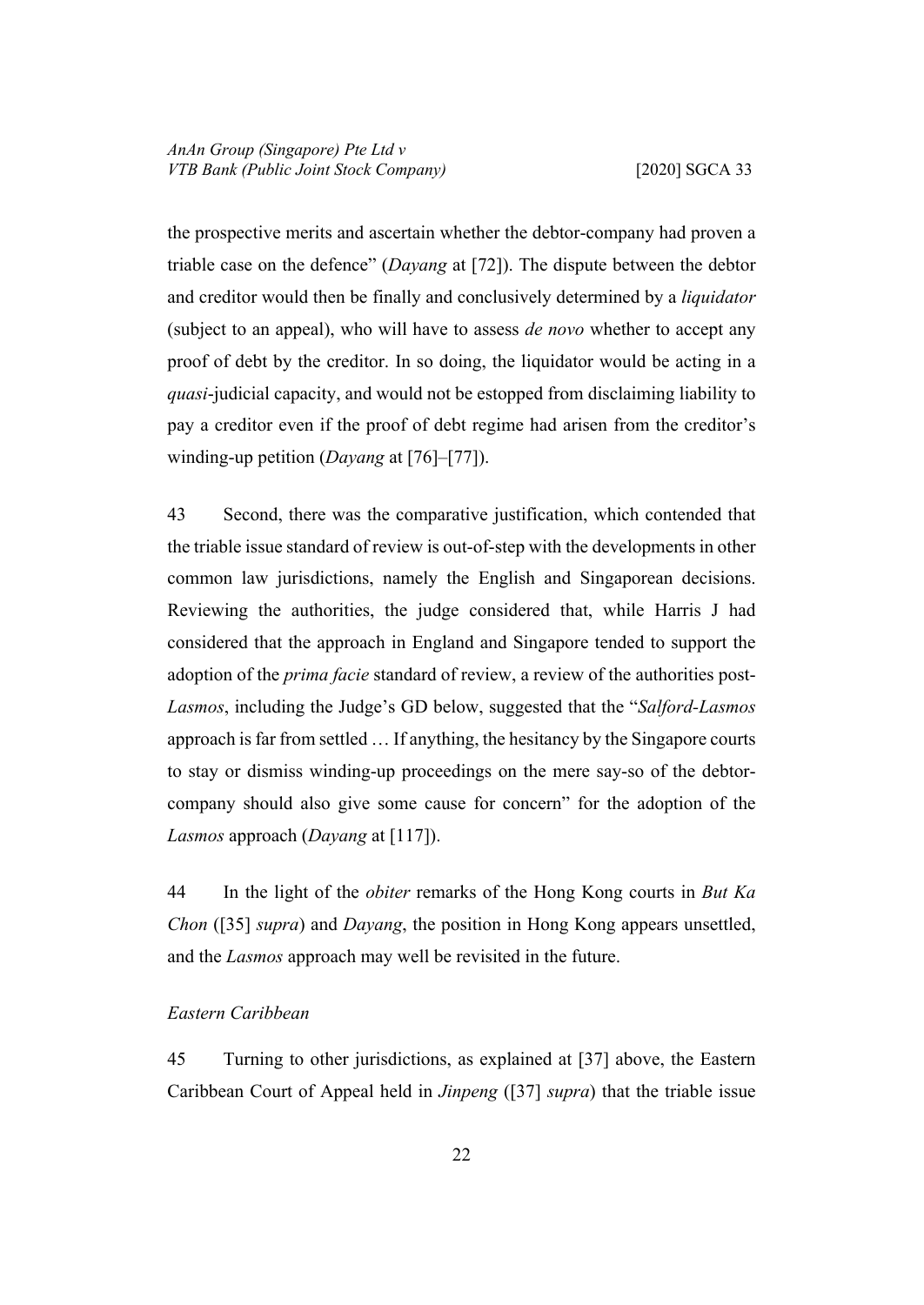standard continues to apply even when the court is faced with a disputed debt that is subject to an arbitration agreement. A key reason for the court's reservations in adopting the *Salford* approach, apart from the fact that the triable issue standard is "too firmly a part of BVI law", appears to be that "[t]he position outlined [in *Salford*] … comes close to the automatic stay position … [Etherton C] is saying in very clear terms that a winding up application based on a debt that is covered by an arbitration agreement will be stayed unless there are exceptional circumstances" (*Jinpeng* at [47]).

#### <span id="page-26-0"></span>*Malaysia*

46 In contrast, Malaysia appears to have adopted the *prima facie* standard of review. In *Awangsa Bina Sdn Bhd v Mayland Avenue Sdn Bhd* (WA-28NCC-1146-12/2018)*,* the High Court of Malaya concluded, after laying out the decisions in *Salford* ([\[30](#page-18-2)] *supra*)*, BDG* ([[16\]](#page-12-0) *supra*) and *Lasmos* ([[32\]](#page-20-2) *supra*), that the standard is not one of triable issues. Instead, the task of the court is simply to "ascertain whether there is a *prima facie* dispute of the debt claimed by the [applicant]" (at [25]). Applying the *prima facie* standard, the court struck out the winding-up application as the debtor had shown that there was a disputed debt (by simply denying its indebtedness) which was the subject matter of an arbitration clause (at [28]).

# <span id="page-26-1"></span>*Singapore*

47 In Singapore, pitted against the Judge's decision are two decisions of the High Court which have endorsed and applied the *prima facie* standard of review.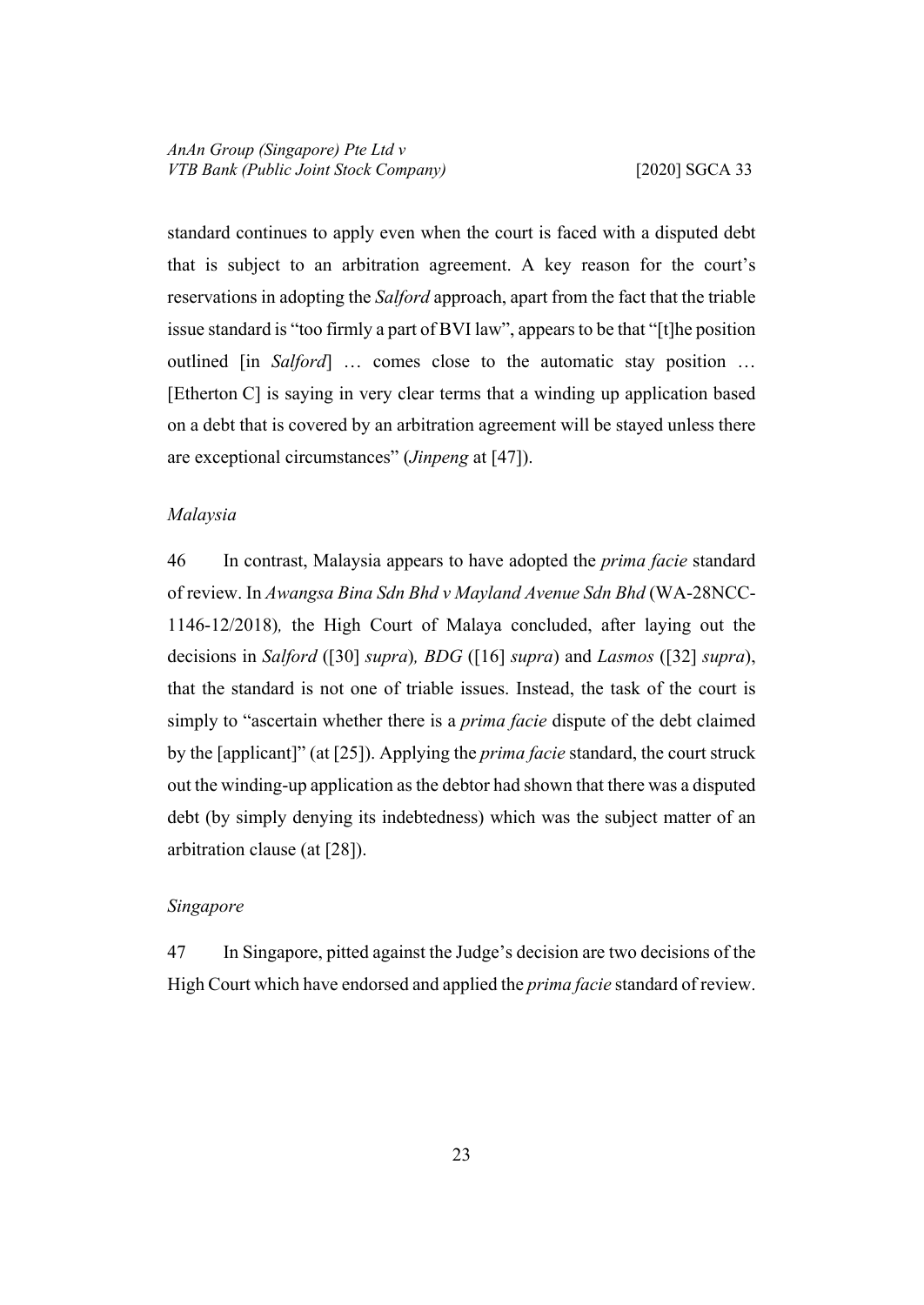## <span id="page-27-0"></span>(1) *BDG*: the *bona fide prima facie* standard

48 In *BDG*, Abdullah JC accepted that the *Salford* approach ought to be followed. At [22] of his decision, the judge gave several reasons for preferring the *prima facie* standard of review over the triable issue standard:

I accept that the broad approach in *Salford Estates* should be followed. The objective of the triable issue or good arguable case standard is to ensure that winding-up is not staved off on flimsy or tenuous grounds. Similarly, summary judgment should not be avoided if the defendant's case is without foundation or basis. The triable issue standard thus ensures that remedies are readily obtained when nothing much can be said against the claim or application. This helps to oil the machinery of commerce and trade, and presumably helps promote certainty and efficiency. That objective is however less pressing and dominant when one is confronted with an arbitration clause. The countervailing concern is to hold parties to their agreement; if they have made a bargain that disputes are to be arbitrated, then they should be held to it. It may be that their case is weak, and would be readily dismissed by the arbitrators; but such weakness of the case would be a matter for the arbitrators to decide. The court should not generally step in; indeed, it may be that the parties selected process, arbitration, may lead to a different result from the court's assessment. Given such different considerations, the adoption of a different standard from the usual one in the stay or enjoining of winding-up proceedings would be justified on principle. In addition, in these situations, the parties are essentially in dispute about the existence of a dispute. Trying to ascertain a triable issue in this context is likely to be an exercise that is not fruitful, efficient or proportionate, without any countervailing benefit.

49 While Abdullah JC broadly accepted the *Salford* approach, he added a gloss to the test. Under his approach, it is not necessary for the creditor to show "exceptional circumstances". Instead, the creditor merely needs to show that the issues (or dispute) "are not raised *bona fide*" (*BDG* at [23]):

It may be thought that adopting this lower standard would stymie the winding-up regime by opening the door to gaming of the system by companies desperate to fend off their creditors. There are two responses to this. **Firstly, if indications are that**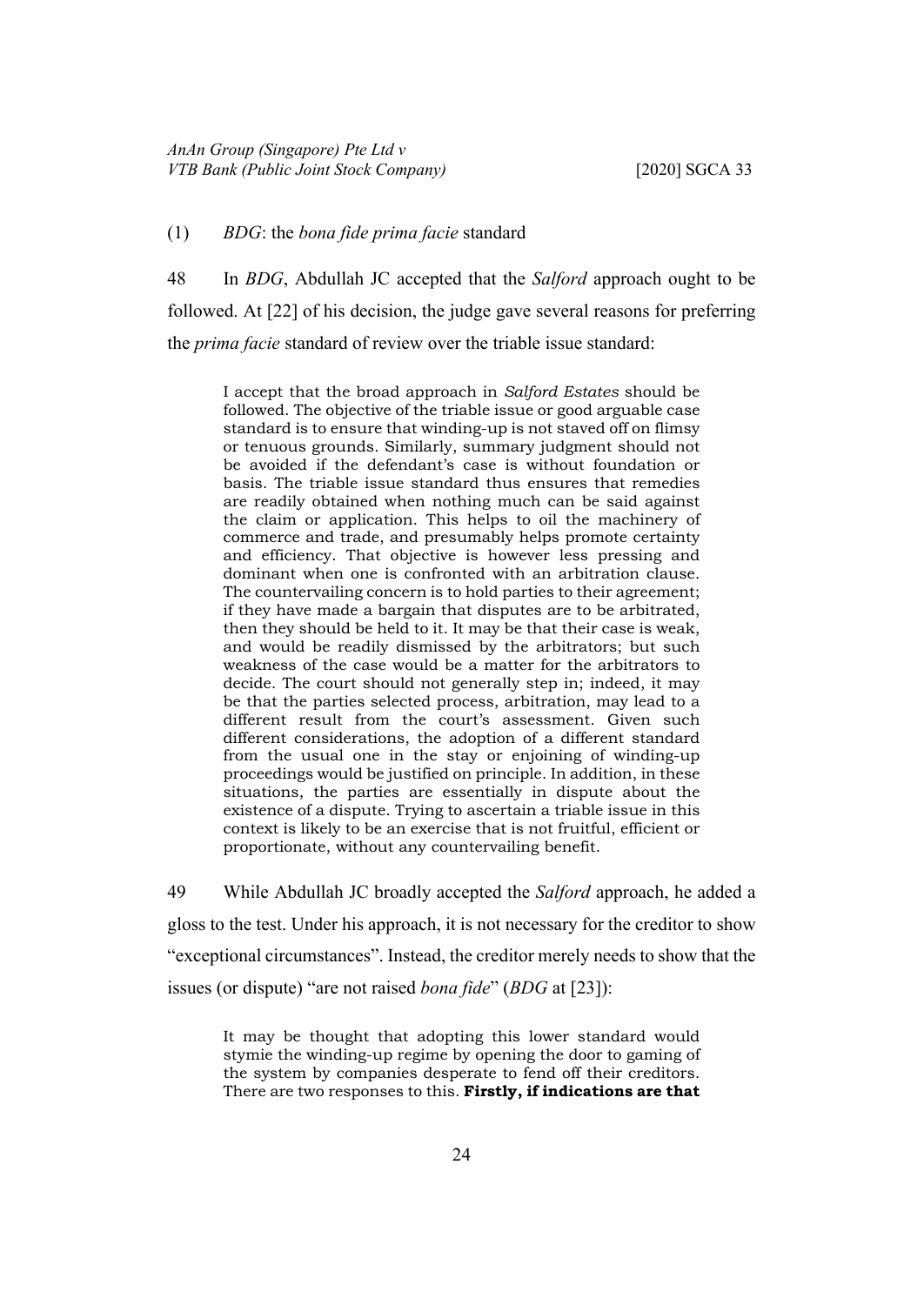**issues are not raised** *bona fide***, that would be a reason to find that there is no dispute** *prima facie***, or that the court's powers should not be exercised in the applicant's favour**. Secondly, any apparent injustice suffered by the creditors would have to be assessed in the context of the bargain struck between these creditors and the company. Arbitration would have been contemplated as being part of the process from the moment the parties signed off on the agreement. Nothing inequitable or unfair would result from the parties being made to go through arbitration before they invoke the winding-up process. If an arbitration clause was included, there is no real injustice: *pacta sunt servanda*. [emphasis added in bold]

50 Applying the lower standard of review to the facts of the case, Abdullah JC found that there existed a *prima facie* dispute as "there is an allegation of a binding settlement on one side, and a denial on the other." There was no need to go into the merits of the respective parties' claims, as doing so would be to apply something other than the *prima facie* standard (*BDG* at [26]). He also found that there had been *prima facie* compliance with the tiereddispute resolution clause, and that the debtor-company was ready, willing and able to proceed with the arbitration (*BDG* at [27]–[29]). Finally, the arbitration clause was broad enough to encompass the dispute raised by the debtorcompany (*BDG* at [30]). In the circumstances, he granted an injunction, preventing the creditor from initiating winding-up proceedings against the debtor.

<span id="page-28-0"></span>(2) *BWF v BWG*: *prima facie* standard of review with an abuse of process control

<span id="page-28-1"></span>51 In *BWF v BWG* [2019] SGHC 81 ("*BWF*"), Valerie Thean J similarly had to examine the applicable standard of review. In that case, a dispute arose as to whether the plaintiff was obliged to pay a sum of US\$30,245,600 to the defendant. The plaintiff informed the defendant that it was entitled to various defences under the parties' contract, which also provided that such disputes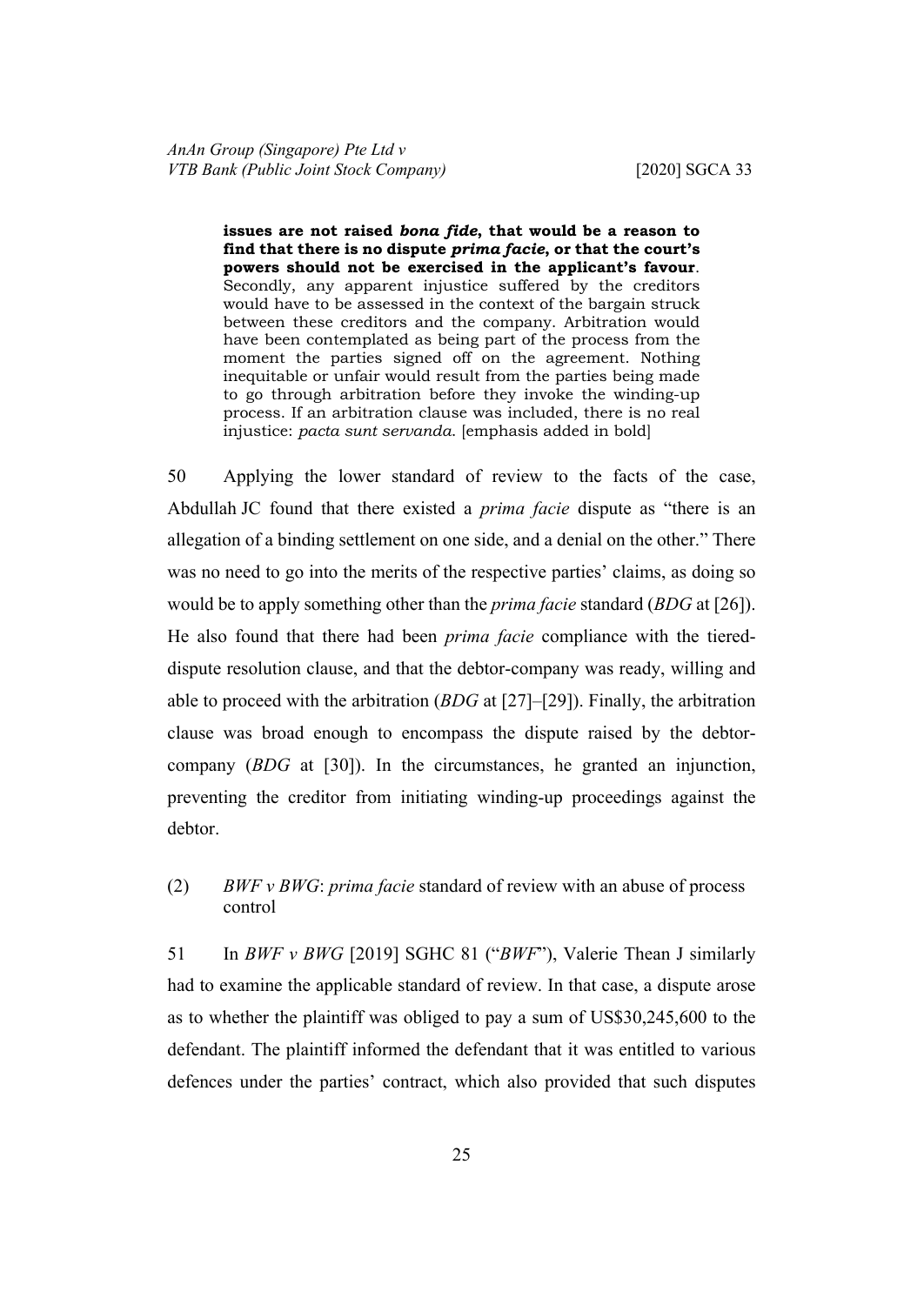ought to be referred to arbitration. Despite this, the defendant served a statutory demand on the plaintiff. The plaintiff thus took out an application to restrain the defendant from commencing winding-up proceedings against it, arguing that the disputes ought to be referred to arbitration. Given that the dispute was to be referred to arbitration, Thean J adopted the lower standard of review, and granted the injunction.

52 According to Thean J, the lower standard coheres with the importance of party autonomy in the field of arbitration (*BWF* at [29]–[34]). There was also the desirability of achieving coherence in the law, by aligning the law governing exclusive jurisdiction clauses ("EJC"), *forum non conveniens*, and stay applications under the International Arbitration Act (Cap 143A, 2002 Rev Ed) ("IAA"): across these various areas, the merits of the defence are irrelevant to the issue of whether a stay ought to be granted (*BWF* at [34]). Furthermore, while the triable issue standard is appropriately utilised to sieve out plainly unmeritorious cases, where an arbitration agreement governs the dispute between the parties, parties ought not to be allowed to renege on their agreement by arguing on the merits of the dispute in a winding-up application (*BWF*  at [35]).

53 It was thus held that the applicable standard of review was whether there exists a *bona fide prima facie* dispute (*BWF* at [38]). Accordingly, the court did not have to concern itself with the merits of the parties' arguments, although it would have declined to grant the injunction to restrain the commencement of winding-up proceedings if the debtor was guilty of an abuse of process.

54 The *BWF* decision is the subject of a separate appeal, which was heard together with this present appeal. Our full decision in the *BWF* appeal will be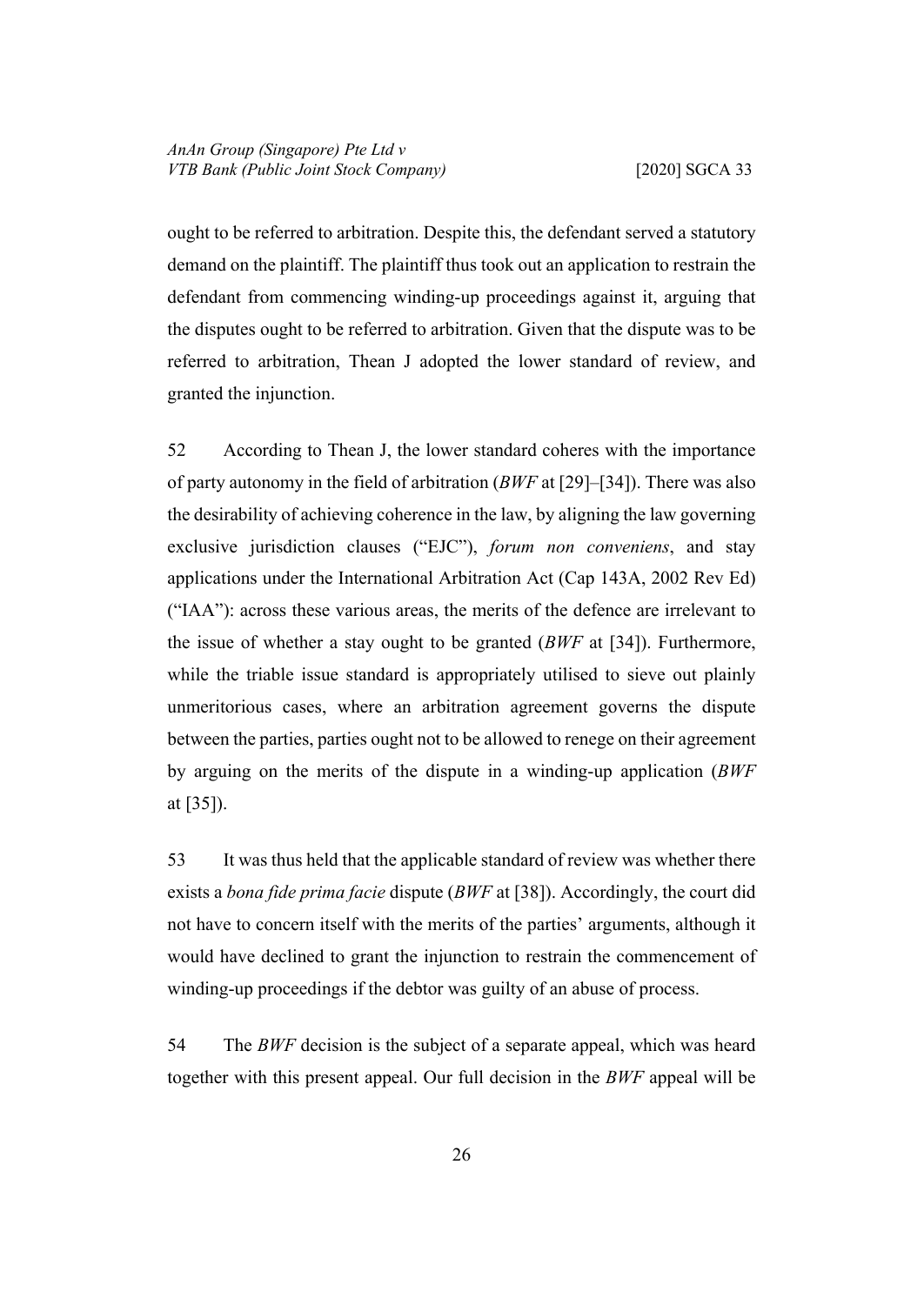set out in a separate judgment. For present purposes, it would suffice to say that we largely agree with Thean J's decision in relation to the lower standard of review.

### <span id="page-30-0"></span>*The* **prima facie** *standard of review is to be adopted*

55 Our survey of the developments reveals that, in the short period since *Salford* ([[30\]](#page-18-2) *supra*) was decided, the interfacing issue of a dispute that is subject to an arbitration agreement has been raised in the insolvency context on several occasions across a multitude of jurisdictions. Locally, the same issue has spawned three recent decisions from the High Court. This appeal thus affords an opportunity for this court to pronounce on the appropriate standard of review to be adopted.

56 In our judgment, when a court is faced with either a disputed debt *or* a cross-claim that is subject to an arbitration agreement, the *prima facie* standard should apply, such that the winding-up proceedings will be stayed or dismissed as long as (a) there is a valid arbitration agreement between the parties; and (b) the dispute falls within the scope of the arbitration agreement, provided that the dispute is not being raised by the debtor in abuse of the court's process.

57 For reasons which we shall elaborate in the following section, we are of the view that the reduced standard of review promotes coherence in the law, gives effect to the principle of party autonomy and helps to achieve cost savings and certainty in the law.

# <span id="page-30-1"></span>*No differing standards for disputed debts and cross-claims*

58 Before detailing our reasons for adopting the *prima facie* standard of review, we pause to emphasise that the standard of review applies equally to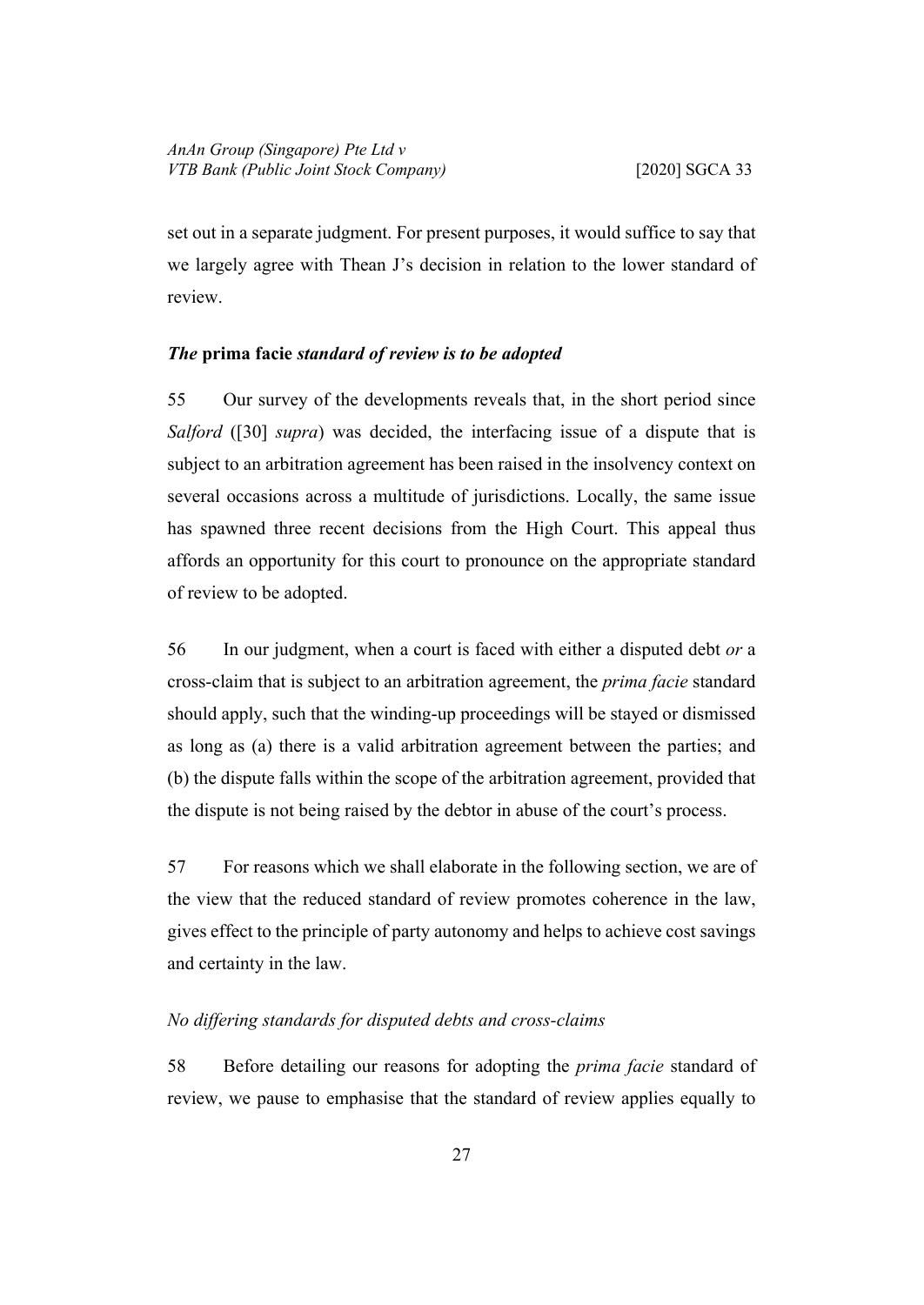disputed debts and cross-claims, which are the two bases that a debtor may raise to resist a winding-up application.

59 In this regard, we do not accept the submission of the appellant's counsel, Mr Lee Eng Beng SC ("Mr Lee"), who, in attempting to distinguish this court's decision in *Metalform* ([\[15](#page-11-2)] *supra*), argued that different standards of review ought to apply for cross-claims and disputed debts.35 As we explained to Mr Lee in the course of the appeal, like a disputed debt, a cross-claim is itself capable of operating as a legal set-off of the entire debt that is claimed by the creditor. Whether a cross-claim or disputed debt is raised, the debtor is simply asserting that the debt claimed is insufficient to prove its insolvency, and that the winding-up order ought therefore not to be granted.36 There is therefore no justifiable basis for applying a different standard of review to cross-claims on the one hand, and disputed debts on the other. As this court had observed in *Pacific Recreation* ([\[15](#page-11-2)] *supra*) at [25], the "tests for both of the situations" must "necessarily mirror each other."

# <span id="page-31-0"></span>*Coherence in the law*

60 Adopting the lower standard of review would, in our view, promote coherence in the law concerning stay applications, so that parties to an arbitration agreement are not encouraged to present a winding-up application as a tactic to pressure an alleged debtor to make payment on a debt that is disputed or which may be extinguished by a legitimate cross-claim.

<sup>35</sup> Transcripts (CA 174 of 2018) p 23 line 4 to p 24 line 13.

<sup>36</sup> Transcripts (CA 174 of 2018) p 26 line 10 to 11, p 27 lines 13–28.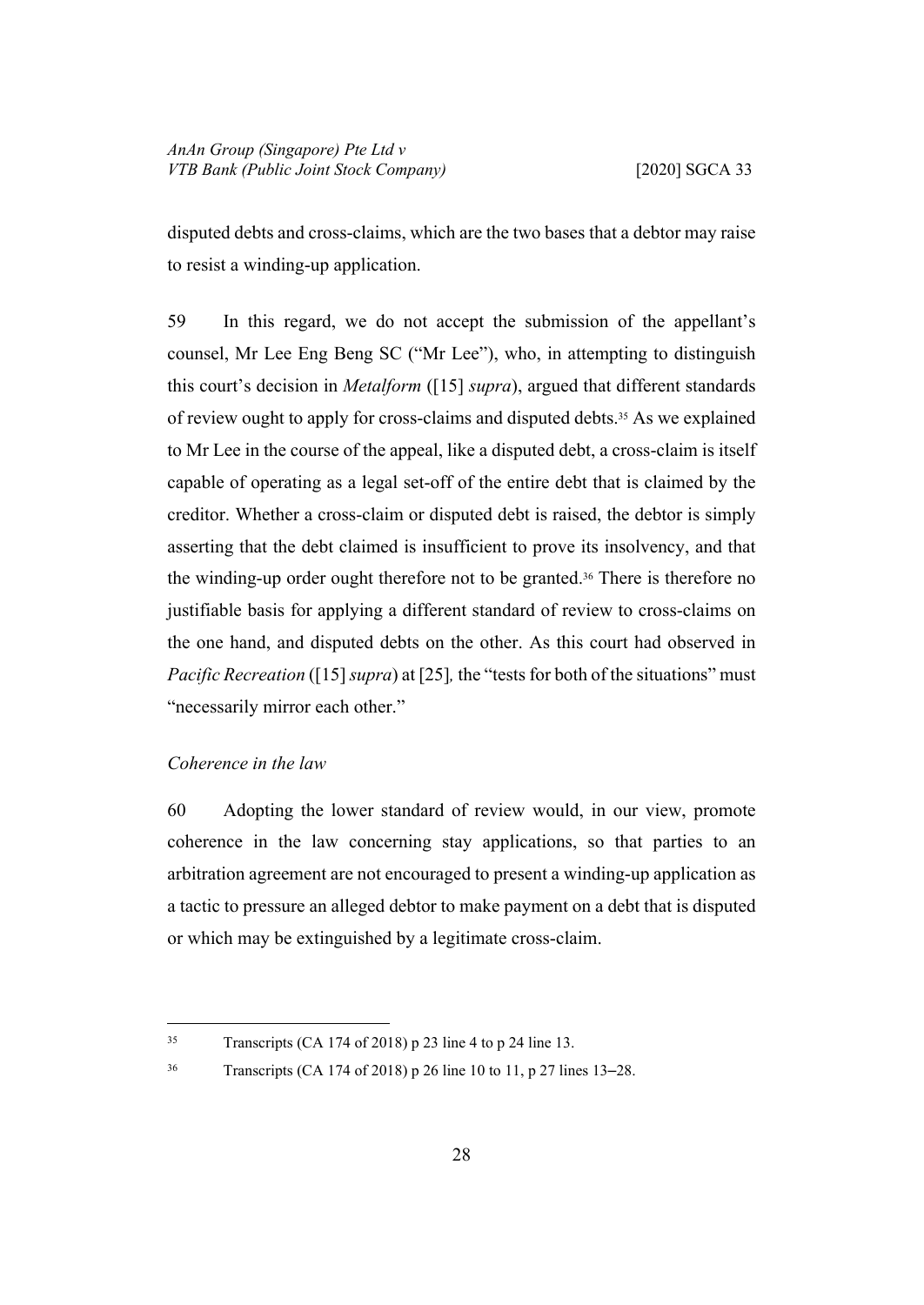<span id="page-32-0"></span>(1) Coherence is to be preferred to prevent abuse of winding-up proceedings

<span id="page-32-1"></span>61 In this regard, the *prima facie* standard has been adopted for stay applications under s 6 of *both* the Arbitration Act (Cap 10, 2002 Rev Ed) ("AA") and the IAA. In *Tomolugen Holdings Ltd and another v Silica Investors Ltd and other appeals* [2016] 1 SLR 373 ("*Tomolugen*") at [63], this court held that the *prima facie* standard of review applies when hearing a stay application under s 6 of the IAA. The *prima facie* standard similarly applies for stay applications under s 6 of the AA: *Sim Chay Koon and others v NTUC Income Insurance Co-operative Ltd* [2016] 2 SLR 871 ("*Sim Chay Koon*") at [5]. Hence, if a creditor claims for a debt *simpliciter* before the court, the debtor would simply have to demonstrate on a *prima facie* basis that there is an arbitration clause and that the dispute is caught by that clause. Once such a burden is discharged by the debtor, the court will grant a stay of the claim and defer the actual determination of the dispute to an arbitral tribunal.

62 However, if the *same* debt is relied on as the basis for presenting a winding-up application, as discussed, some authorities suggest that the triable issue standard may apply, such that the debtor would have to demonstrate a substantial and *bona fide* dispute before the winding-up application can be stayed.

63 In our judgment, there is no principled basis to apply differing standards to what is essentially the *same* disputed debt. Under the present dichotomy of standards, the applicable standard of review would depend solely on the creditor's arbitrary or tactical choice – if the creditor pursues an ordinary claim for debt, the *prima facie* standard would apply; if the creditor applies, on the basis of the *same* disputed debt, for the debtor to be wound up, the higher triable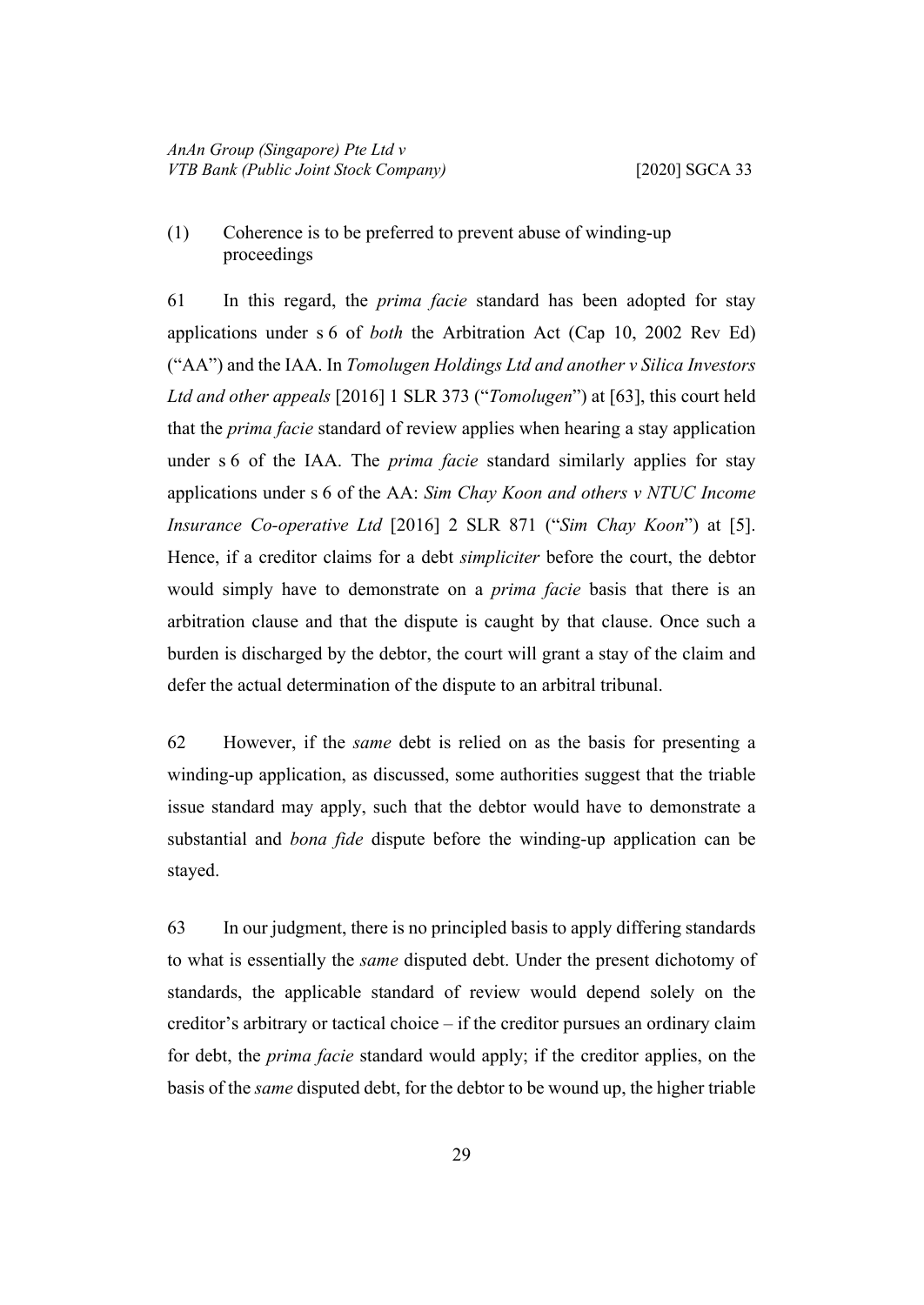issue standard would apply. This would in turn encourage the abuse of the winding-up jurisdiction of the court, which is not the appropriate forum to adjudicate on disputed claims that are subject to arbitration (see *BNP Paribas v Jurong Shipyard Pte Ltd* [2009] 2 SLR(R) 949 at [7]); as Etherton C observed in *Salford* ([[30\]](#page-18-2) *supra*) at [40], applying the triable issue standard:

would inevitably encourage parties to an arbitration agreement – as a standard tactic – to bypass the arbitration agreement … by presenting a winding-up petition. The way would be left open to one party, through the draconian threat of liquidation, to apply pressure on the alleged debtor to pay up immediately or face the burden … of satisfying the [court] that the debt is *bona fide* disputed on substantial grounds.

64 Indeed, the *Report of the Sub-Committee on Review of Arbitration Laws*  (1993) (Chairman: Giam Chin Toon) ("1993 Report on Review of Arbitration Laws") expressly considered against allowing the courts to summarily determine an issue that is the subject of an arbitration agreement (at para 29):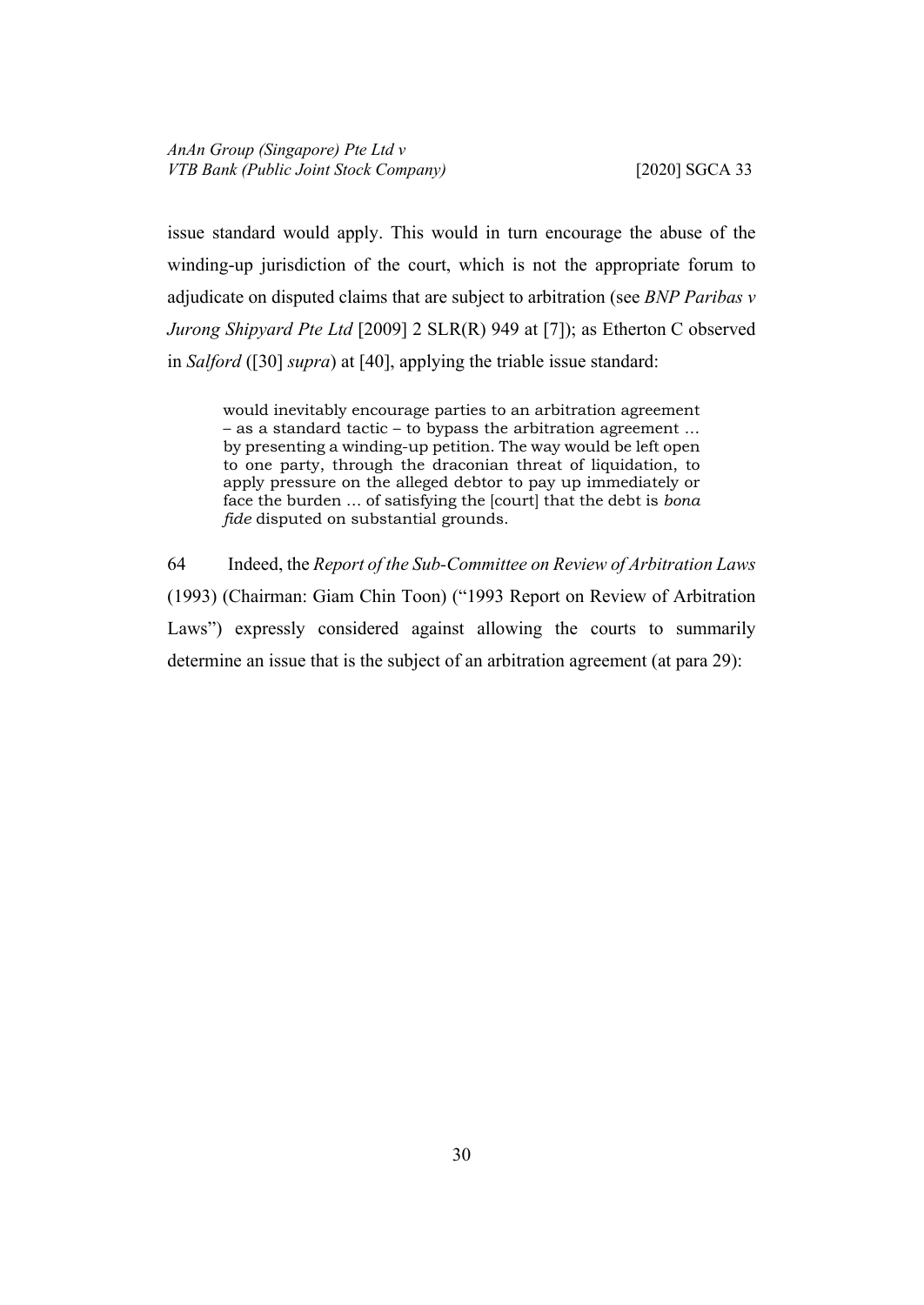The grounds under the Model Law for refusal of stay are limited to the agreement being "null and void, inoperative and incapable of being performed." [Article 8]. The existing Singapore law in respect of domestic arbitration, however, does not allow a stay in cases where there is in fact no dispute that needs to be referred to arbitration (e.g. where a summary judgment could have been granted). The Committee considered whether this position should be extended to international arbitrations, the principle being that arbitration should be a process of resolving disputes and not an expedient to delay the payment of just debts. This was the stand taken by New Zealand. The Committee felt however that where foreign parties agree to arbitrate in Singapore, they should be assured that their consent must not be construed as a submission to the jurisdiction of the Singapore courts. *To allow one party to insist on proceeding to the Singapore court for the purpose of determining the issue summarily would be totally inconsistent with the agreement to arbitrate* in Singapore. The Committee therefore recommends that the Model Law provision on stay of proceedings be adopted in its original form. [emphasis added]

65 The IAA, which was enacted in 1994, drew heavily from the 1993 Report on Review of Arbitration Laws (*Tomolugen* at [65]). It is not disputed that s 6 of the IAA requires the court to grant a stay so long as the matter is the subject of an arbitration agreement, and the arbitration agreement is not "null and void, inoperative or incapable of being performed". While the language of s 6 of the AA differs from s 6 of the IAA, and grants the court *some* discretion in deciding whether a stay ought to be granted in domestic arbitrations, such discretion must still be exercised in a guarded manner that gives weight to the autonomy of the arbitral process (*Soh Beng Tee & Co Pte Ltd v Fairmount Development Pte Ltd* [2007] 3 SLR(R) 86 at [65]), and the *prima facie* standard applies in guiding the exercise of such discretion (*Sim Chay Koon* ([[61\]](#page-32-1) *supra*) at [5]).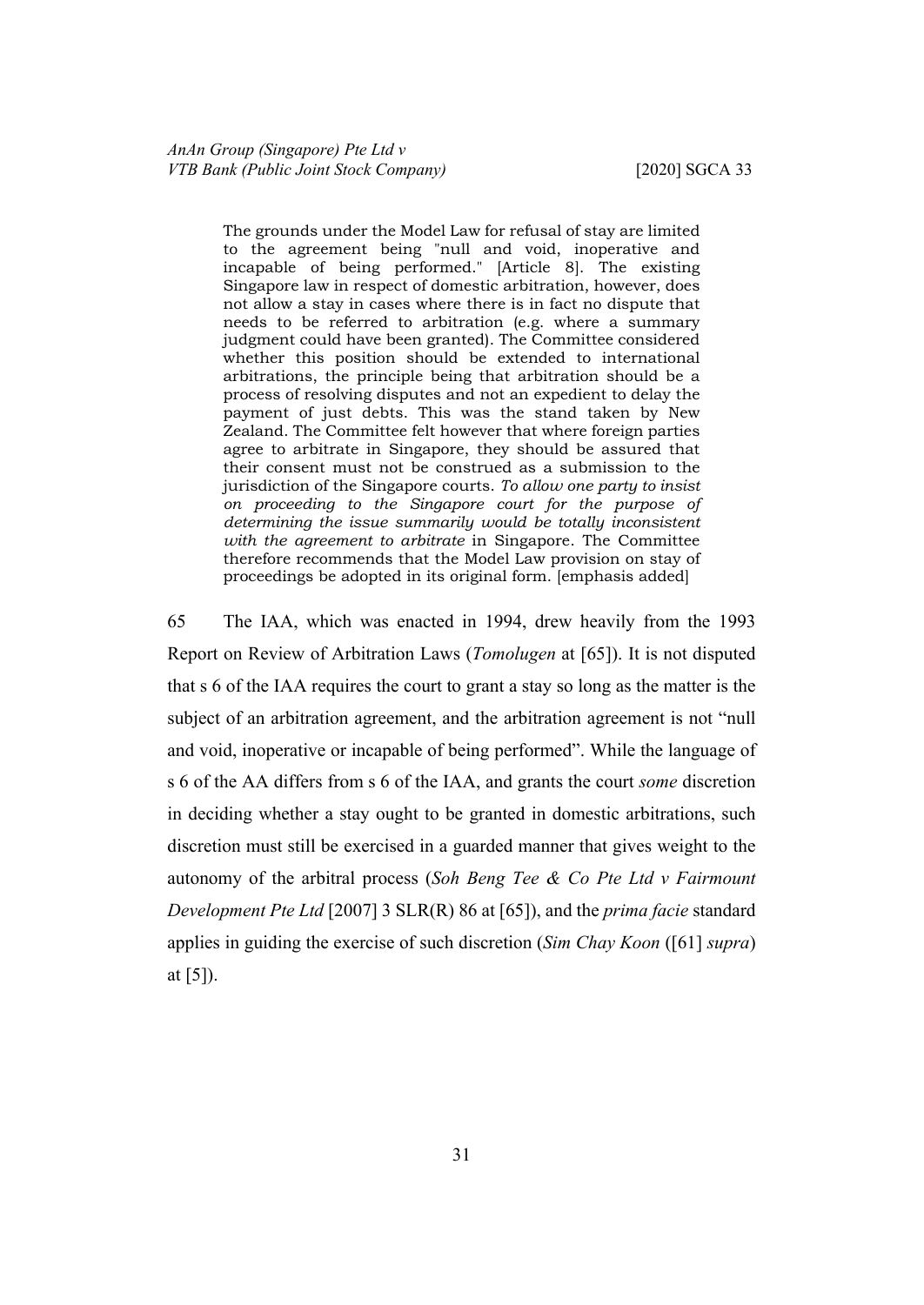# <span id="page-35-0"></span>(2) The insolvency and arbitration regimes are not in conflict

66 In attempting to distinguish the present case from stay applications under the AA and IAA, counsel for the respondent, Mr Philip Jeyaretnam SC ("Mr Jeyaretnam") submitted that an ordinary claim for a debt and a windingup application are materially different. According to Mr Jeyaretnam, the insolvency regime trumps arbitration clauses in a number of contexts. Hence, for example, once a company is in insolvency, the proof of debt regime takes over, and the merits of the dispute are no longer dealt with by way of arbitration.<sup>37</sup>

67 Similarly, in *But Ka Chon* ([[35\]](#page-21-0) *supra*) at [63]–[67], the HKCA expressed its reservations about the *Lasmos* approach, which adapted the *Salford* test, because it was of the opinion that the *prima facie* standard affords too little weight to the policy underpinning the insolvency regime. The Judge also observed at [67] of the GD that the *Salford* approach "may be seen to deal a blow to the insolvency regime since creditors legitimately seeking to wind up insolvent companies may be delayed in or entirely derailed from the recovery of their debts by debtor-companies … even if these allegations may be entirely unmeritorious."

68 This court has recognised that arbitration and insolvency processes appear to embody contrasting policies (*Larsen Oil and Gas Pte Ltd v Petroprod Ltd (in official liquidation in the Cayman Islands and in compulsory liquidation in Singapore)* [2011] 3 SLR 414 ("*Larsen Oil*") at [1]):

<sup>37</sup> Transcripts (CA 174 of 2018) p 70 lines 8–20.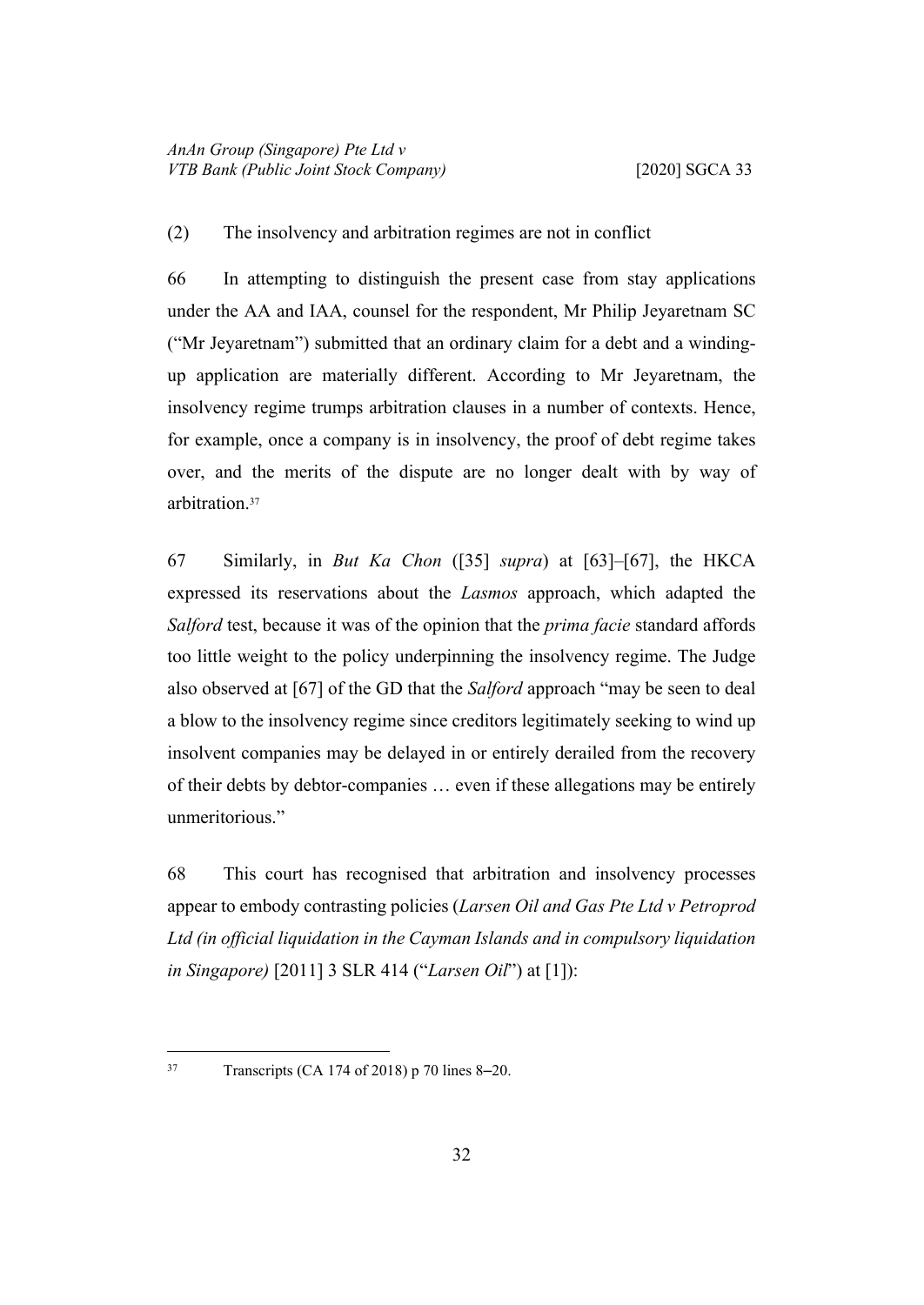Arbitration and insolvency processes embody, to an extent, contrasting legal policies. On the one hand, arbitration embodies the principles of party autonomy and the decentralisation of private dispute resolution. On the other hand, the insolvency process is a collective statutory proceeding that involves the public centralisation of disputes so as to achieve economic efficiency and optimal returns for creditors.

69 In *Larsen Oil*, this court was concerned with the non-arbitrability of certain types of disputes involving an insolvent company that was in liquidation. We held that a distinction ought to be drawn between disputes involving an insolvent company that stem from its pre-insolvency rights and obligations, and those that arise only upon the onset of insolvency due to the operation of the insolvency regime (*Larsen Oil* at [45]). Where the dispute arises under the insolvency regime, such as disputes relating to the avoidance and wrongful trading provisions, the objective is to recoup assets for the benefit of the company's creditors. In such a case, the collective enforcement procedure would clearly be in the wider public interest. Therefore, the court ought to treat disputes arising from the operation of the statutory provisions of the insolvency regime *per se* as non-arbitrable even if the parties expressly included them within the scope of their arbitration agreement (*Larsen Oil* at [45]–[46]).

70 However, where the dispute involving the insolvent company stems from its pre-insolvency rights and obligations, "[s]uch disputes differ from those arising on the onset of insolvency because they do not involve public policy considerations such as the protection of creditors." (*Larsen Oil* at [47]). Thus, we observed at [51] of *Larsen Oil* that:

where the agreement is only to resolve the prior private *inter se*  disputes between the company and another party there will usually be no good reason not to observe the terms of the arbitration agreement. *The proof of debt process is merely a substituted means of enforcing debts against the company, and does not create new rights in the creditors or destroy old ones* …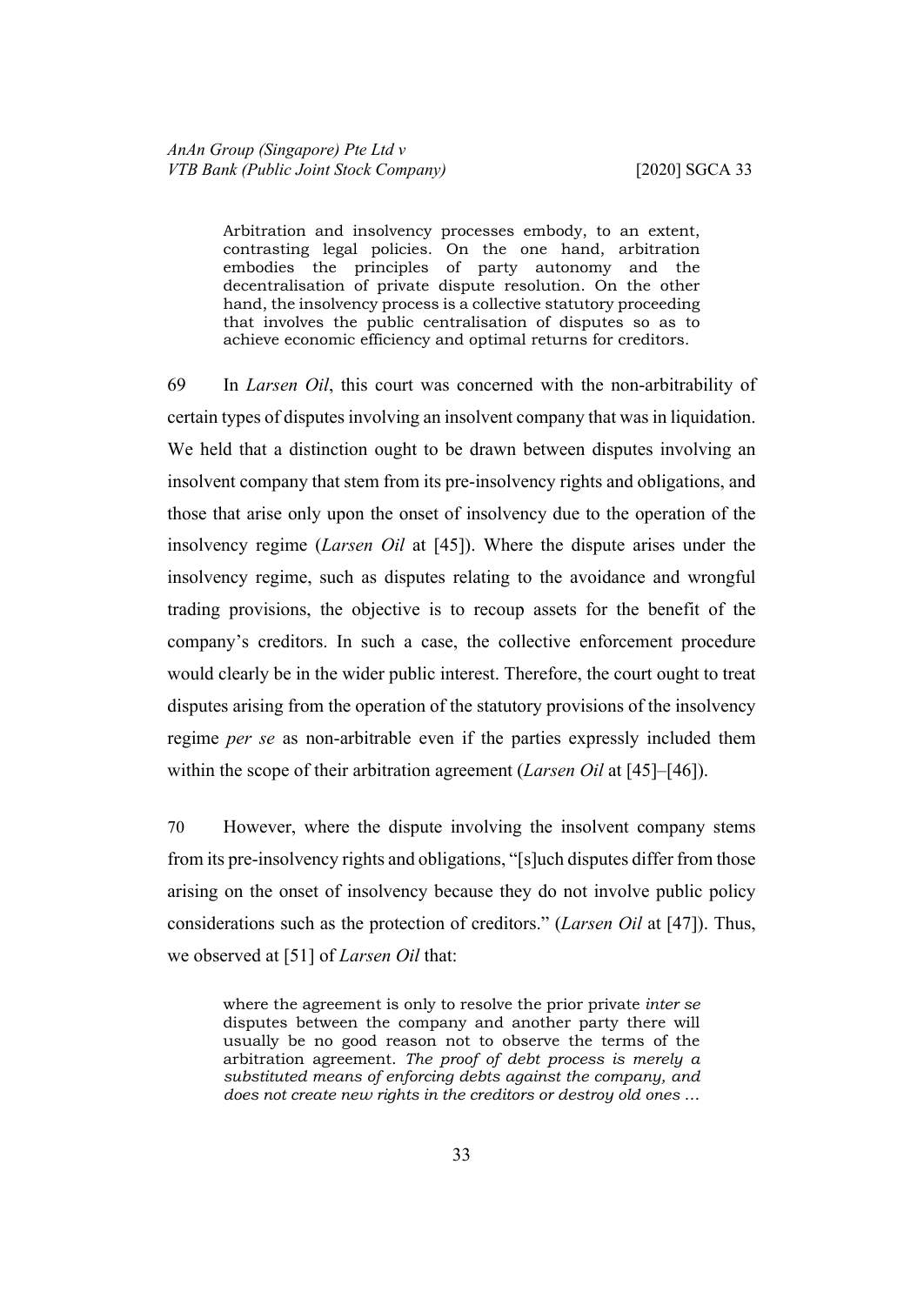Hence, even if the claim is subsequently proved to be valid and enforceable against the liquidator, the pool of assets available to all creditors at the time of the liquidation of the company is not affected. For the same reason, *allowing a creditor to arbitrate his claim against an insolvent company in such circumstances does not undermine the insolvency regime's underlying policy aims.* [emphasis added]

71 As a matter of principle, in an application to stay or dismiss a windingup application on the ground that the dispute involving pre-insolvency rights and obligations ought to be determined by arbitration, the policies underpinning the arbitration and insolvency regime are not necessarily at odds. As Mr Lee submitted, the view that adopting the *prima facie* standard of review deals a blow to the insolvency regime begs the question, as it assumes that the company is in fact a debtor, when that question is precisely what the company and the creditor have agreed to refer to arbitration.38 A statutory demand that is unsatisfied merely leads to the *presumption* that the debtor is insolvent; it does not determine that the debtor is in fact insolvent. Hence, when a dispute arises in relation to a debt that is subject to an arbitration agreement (as opposed to a claim which arises under the insolvency regime), the policy concerns of the insolvency regime are strictly not engaged. It is only when the debt is established to be due and owing to the creditor by way of arbitration, and that debt remains unsatisfied, that it can be said that the company is insolvent, such that the collective interest of the insolvent company's creditors becomes a relevant consideration. In other words, the arbitration of the dispute *vis-a-vis* the debt is a necessary precondition to bringing the insolvency regime into the equation. There is thus strictly speaking no conflict of policy interests between the two regimes under such circumstances. This is especially so in a case such

<sup>38</sup> Appellant's case, para 34.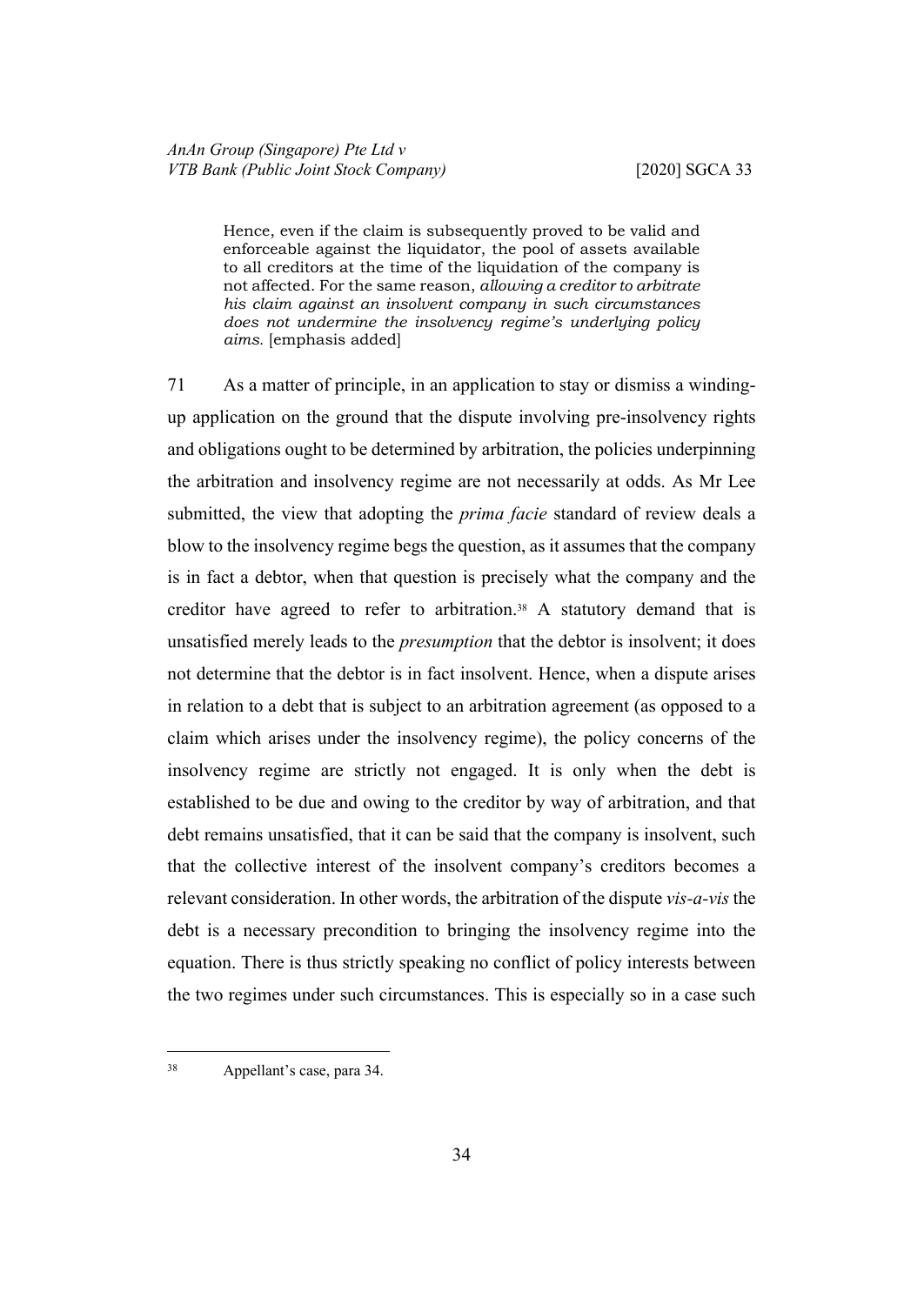as the present appeal where there is only a single disputed claim against the debtor-company which is subject to arbitration.

72 With the exception of winding-up proceedings, a party to an arbitration agreement can usually obtain a stay of court proceedings by simply demonstrating on a *prima facie* basis that the dispute is properly to be determined by arbitration. The above analysis shows that this exclusive treatment of winding-up proceedings is not justified by any perceived conflict of policies between the insolvency and arbitration regime. Retaining the triable issue standard also makes the winding-up regime vulnerable to abuse by creditors, who may utilise the draconian threat of liquidation to pressurise the alleged debtor into payment. This would undercut the parties' pre-agreed method of dispute resolution, being arbitration. Given that the *prima facie*  standard applies for ordinary claims which are subject to arbitration, *a fortiori*, it should apply to a winding-up application, which carries far more severe consequences for a company. As this court observed in *Metalform* ([\[15](#page-11-2)] *supra*) at [82]:

… the commercial viability of a company should not be put in jeopardy by the premature presentation of a winding-up petition against it where it has a serious cross-claim based on substantial grounds. Such a petition may adversely affect the reputation and the business of the company and may also set in motion a process that may create cross-defaults or cut the company off from further sources of financing, thereby exacerbating its financial condition. …

73 Similarly, in *Dayang* ([\[39](#page-23-0)] *supra*), the judge observed (at [84]) that "the presentation of winding up petitions can as a matter of practical reality put considerable pressure on the debtor-company to pay in lieu of arbitration, given the risk of reputational damage to the debtor-company arising from the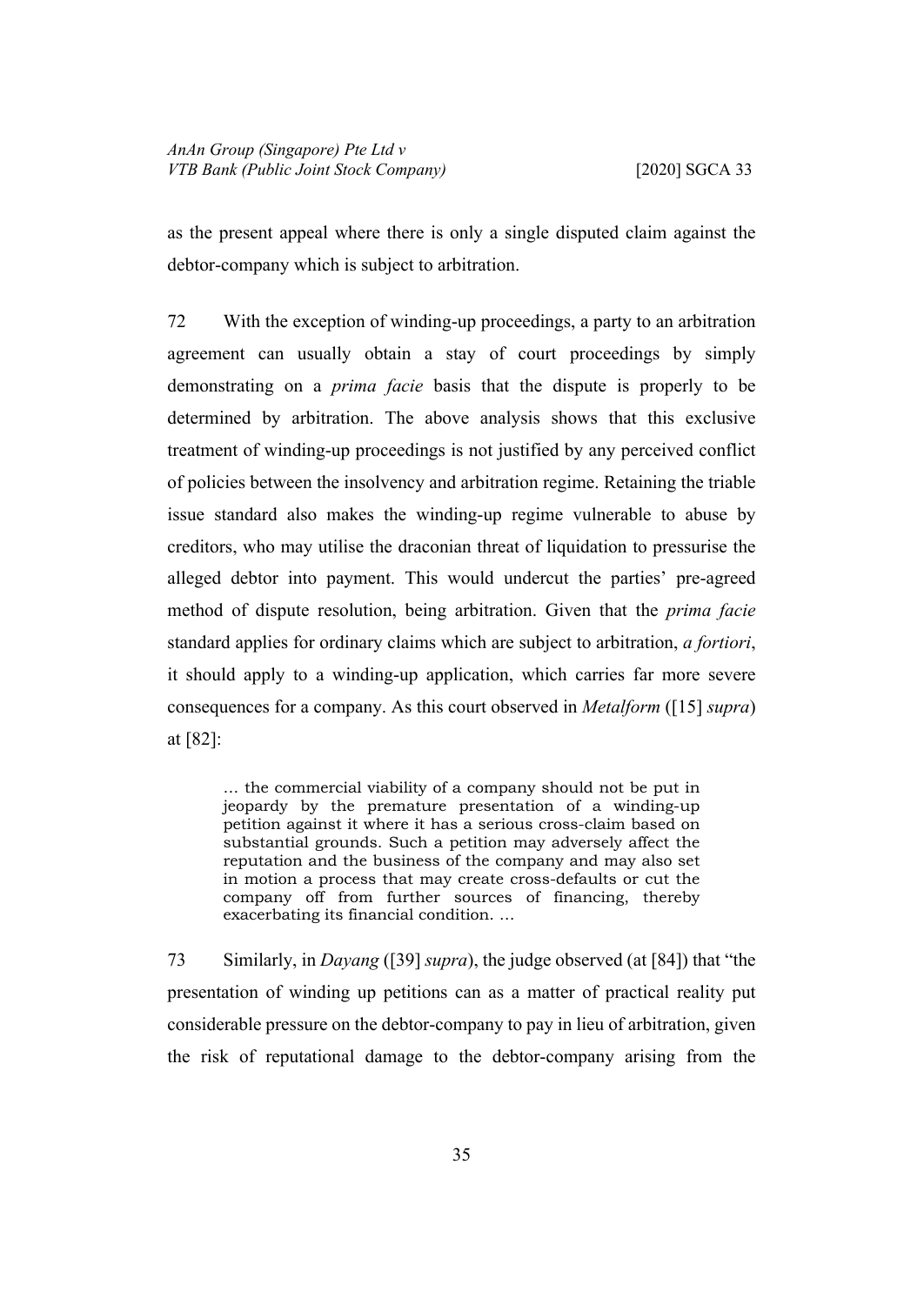commencement of the winding up process. To that extent, there is indeed a risk of debtor-companies being strong-armed into settling disputes."

<span id="page-39-1"></span>74 Coherence is therefore not sought for coherence's sake. By adopting the *prima facie* standard, the law will speak with one voice, and parties will thereby be discouraged from abusing the court's winding-up jurisdiction as a means to avoid the parties' agreed method of dispute resolution. This is the fundamental reason why the courts forbear from examining the merits of a claimant's case in *forum non conveniens,* IAA and EJC applications: see *Vinmar Overseas (Singapore) Pte Ltd v PTT International Trading Pte Ltd* [2018] 2 SLR 1271 ("*Vinmar*") at [119].

#### <span id="page-39-2"></span><span id="page-39-0"></span>*Party autonomy*

75 The triable issue standard when applied in the context of disputes subject to arbitration also offends against the principle of party autonomy, which is the "cornerstone underlying judicial non-intervention in arbitration": *Tjong Very Sumito and others v Antig Investments Pte Ltd* [2009] 4 SLR(R) 732 ("*Tjong Very Sumito*") at [28].

76 This is so because the triable issue standard is an exacting one, and it requires a thorough examination of the evidence. As this court observed in *Goh Chok Tong v Chee Soon Juan* [2003] 3 SLR(R) 32 at [25]:

It is a settled principle of law that in an application for summary judgment, the defendant will not be given leave to defend based on mere assertions alone: *Banque de Paris et des Pays-Bas (Suisse) SA v Costa de Naray and Christopher John Walters*  [1984] 1 Lloyd's Rep 21 at 23. The court must be convinced that there is a reasonable probability that the defendant has a real or *bona fide* defence in relation to the issues. In this regard, the standard to be applied was well-articulated by Laddie J in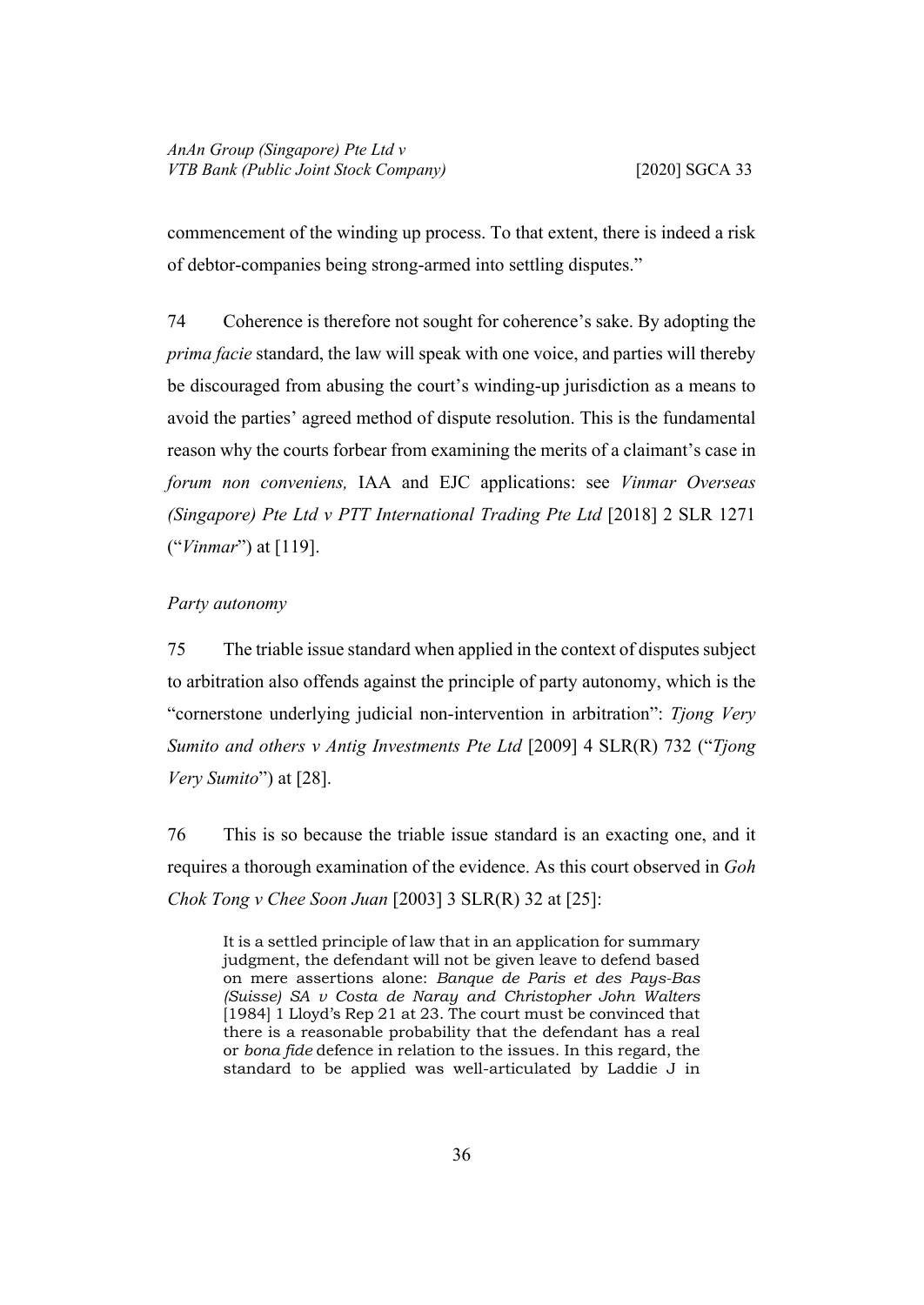*Microsoft Corporation v Electro-Wide Limited* [1997] FSR 580, where he said at 593 to 594 that:

> [I]t is not sufficient just to look at each factual issue one by one and to consider whether it is possible that the defendant's story in relation to that issue is credible. *The court must look at the complete account of events put forward by both the plaintiff and the defendants and … look at the whole situation*. The *mere fact that the defendants support their defence by sworn evidence does not mean that the court is obliged to suspend its critical faculties and accept that evidence as if it was probably accurate*. If, having regard to inconsistency with contemporaneous documents, inherent implausibility and other compelling evidence, the defence is not credible, the court must say so. It should not let the filing of evidence which surpasses belief deprive a plaintiff of its entitlement to relief.

[emphasis added]

77 The triable issue standard thus requires the court to critically consider the merits of the company's defences. If the defences raised are deemed frivolous, the company will be wound up. This is in spite of the parties' agreement that such disputes are to be determined by an arbitrator. Arbitration, in this regard, could have been preferred by the parties for a multitude of reasons, such as the finality, confidentiality and the ease of enforcement it guarantees (*Tjong Very Sumito* at [29]). By winding-up the company on the basis that its defences are unmeritorious, the court in effect takes the place of the arbitral tribunal, against the parties' agreement, thereby eroding any of the advantages which they had sought to obtain in electing arbitration in place of other modes of dispute resolution.

78 More crucially, by displacing the decision-making capacity of the arbitral tribunal in respect of the dispute, the court is in effect *presuming* that it has arrived at the same result as the tribunal would have, when this may not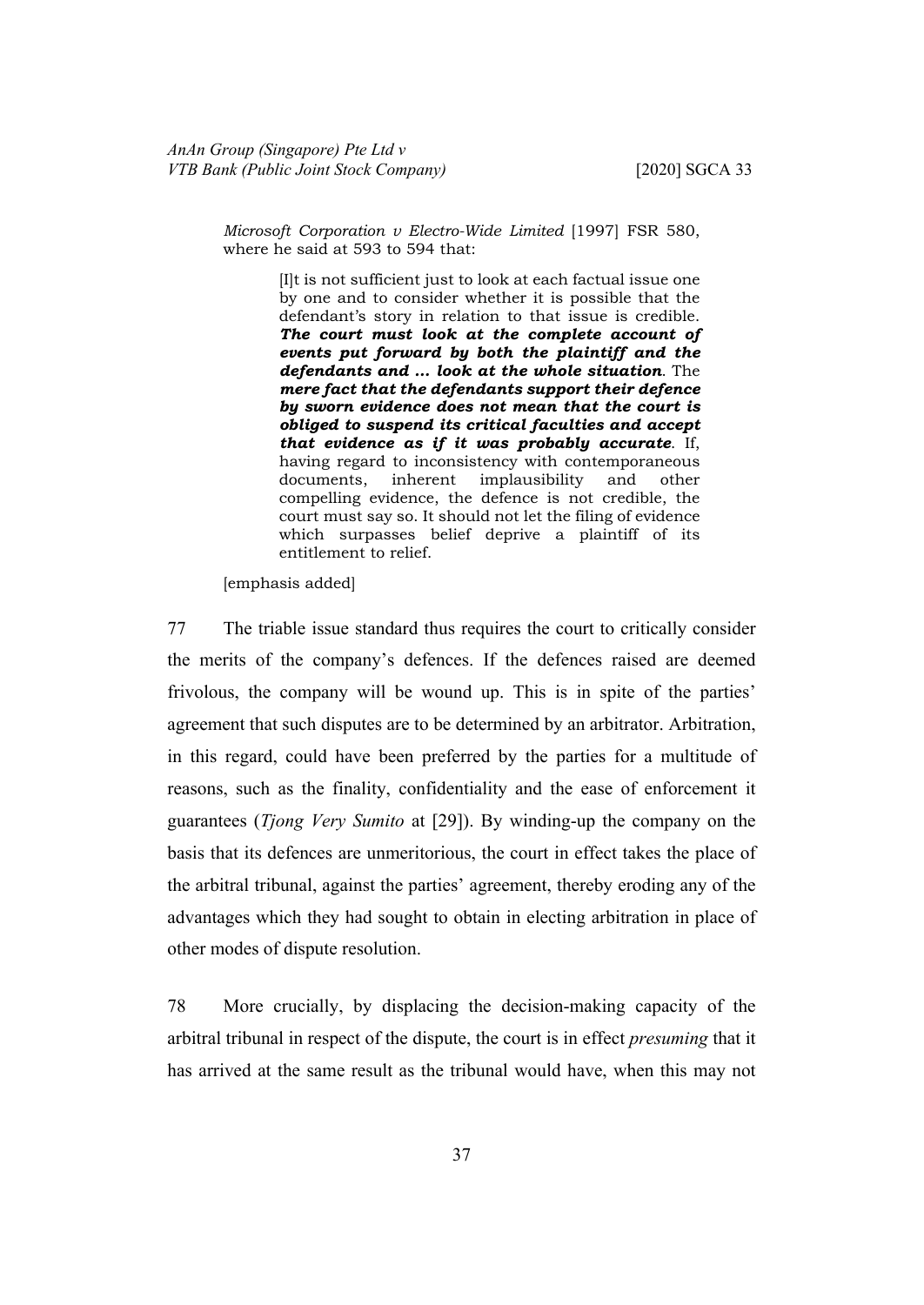necessarily be the case. As Abdullah JC noted in *BDG* ([[16\]](#page-12-0) *supra*) at [22], "the parties['] selected process, arbitration, may lead to a different result from the court's assessment." Hence, substantive prejudice may be caused to the parties if their choice of dispute resolution is not strictly adhered to. Such prejudice is exacerbated by the severe reputational and commercial damage that follow a winding-up application.

79 Problems of undercutting the parties' pre-dispute bargain will be amplified if the court directs, on the basis that no triable issues are demonstrated by the alleged debtor, that the debtor be wound up. The judge in *Dayang*  ([[39\]](#page-23-0) *supra*) considered that this would not affect the parties' agreement to arbitrate, as the court would not, in so deciding, have determined the matter, since the *liquidator* would be the final arbiter of the dispute *vis-a-vis* the disputed debt (*Dayang* at [71]–[72] and [76]). But, the practical implication of this is that the court would then offload the decision-making function, which properly belongs to the arbitral tribunal, onto the liquidator, for determination via the proof of debt process. That the dispute is to be decided by the liquidator and not the court misses the point altogether. In either event, the dispute will not be decided by the parties' agreed method of dispute resolution, *ie*, arbitration. This plainly raises the same problem of undermining the parties' agreement.

80 Upon being placed in liquidation, the only way the debtor could then insist on the parties' agreed method of dispute resolution, being arbitration, would be to initiate arbitration proceedings. However, once a winding-up order is made by the court, the board of directors of the debtor-company becomes *functus officio*, and the powers of the company, including to initiate proceedings, vest with the liquidator. This could inhibit the arbitration of the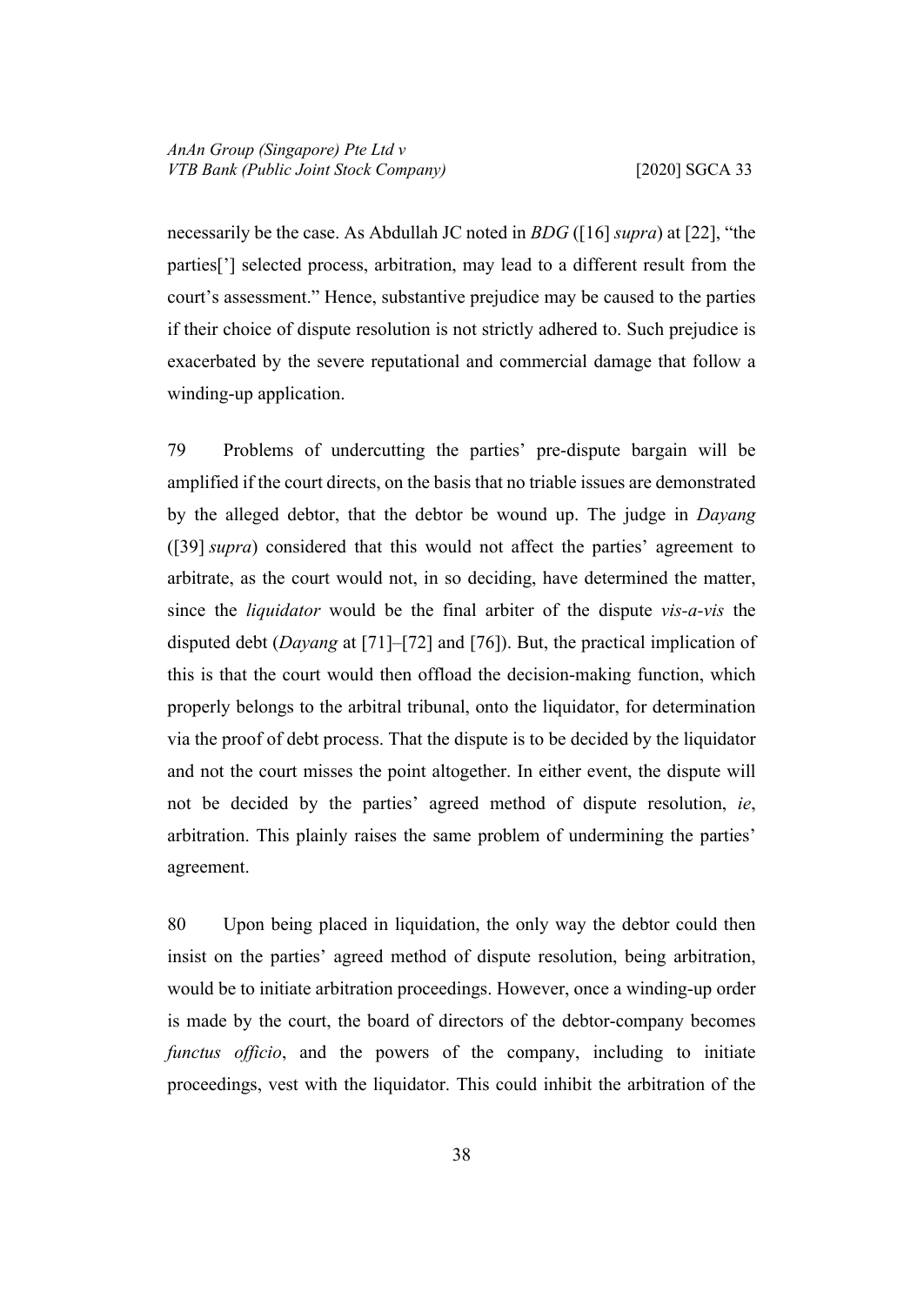creditor's debt, as the liquidator could then decide (against the ex-directors' wishes) *not* to arbitrate the debt claimed by the creditor. Furthermore, even if the liquidator decides to defend the creditor's claim, as we discuss below (at [[109\]](#page-55-0)), there may be several practical difficulties with requiring the defendant-debtor to seek "mirror image declarations of non-liability". More crucially, such an approach, which requires the debtor to undertake a circuitous route to arbitrate its dispute, not only results in increased uncertainty and unnecessary costs for parties, but could also result in the unnecessary winding up of companies, on the basis of a disputed debt that is properly referable to arbitration. The consequences of such a winding up order would be rendered more egregious if, as the judge in *Dayang* contemplated, the liquidator then decides to reject the debt claimed by the petitioner-creditor, with the result that the basis for having wound up the debtor would fall away. Yet, given that a winding-up order is irreversible, and the court can only order a permanent stay of the order under s 279 of the Companies Act (Cap 50, 2006 Rev Ed) ("Companies Act"), the net result would be irreparable harm to the debtorcompany's stakeholders, including shareholders and other creditors.

81 In *Vinmar* ([[74\]](#page-39-1) *supra*), we held that in an application to stay court proceedings pursuant to an EJC, the overarching test remains the "strong cause" test. However, this court overruled *The Jian He* [1999] 3 SLR(R) 432 line of cases, and held that in determining whether to grant a stay, the merits of the defence are irrelevant. In coming to the conclusion, this court considered the proposition that where the defendant has no genuine defence, it would follow that he does not genuinely desire trial in the agreed forum. This proposition had hitherto been employed to justify the court's consideration of the merits in *The Jian He* line of cases. In rejecting the proposition, this court held that (*Vinmar*  at [121]):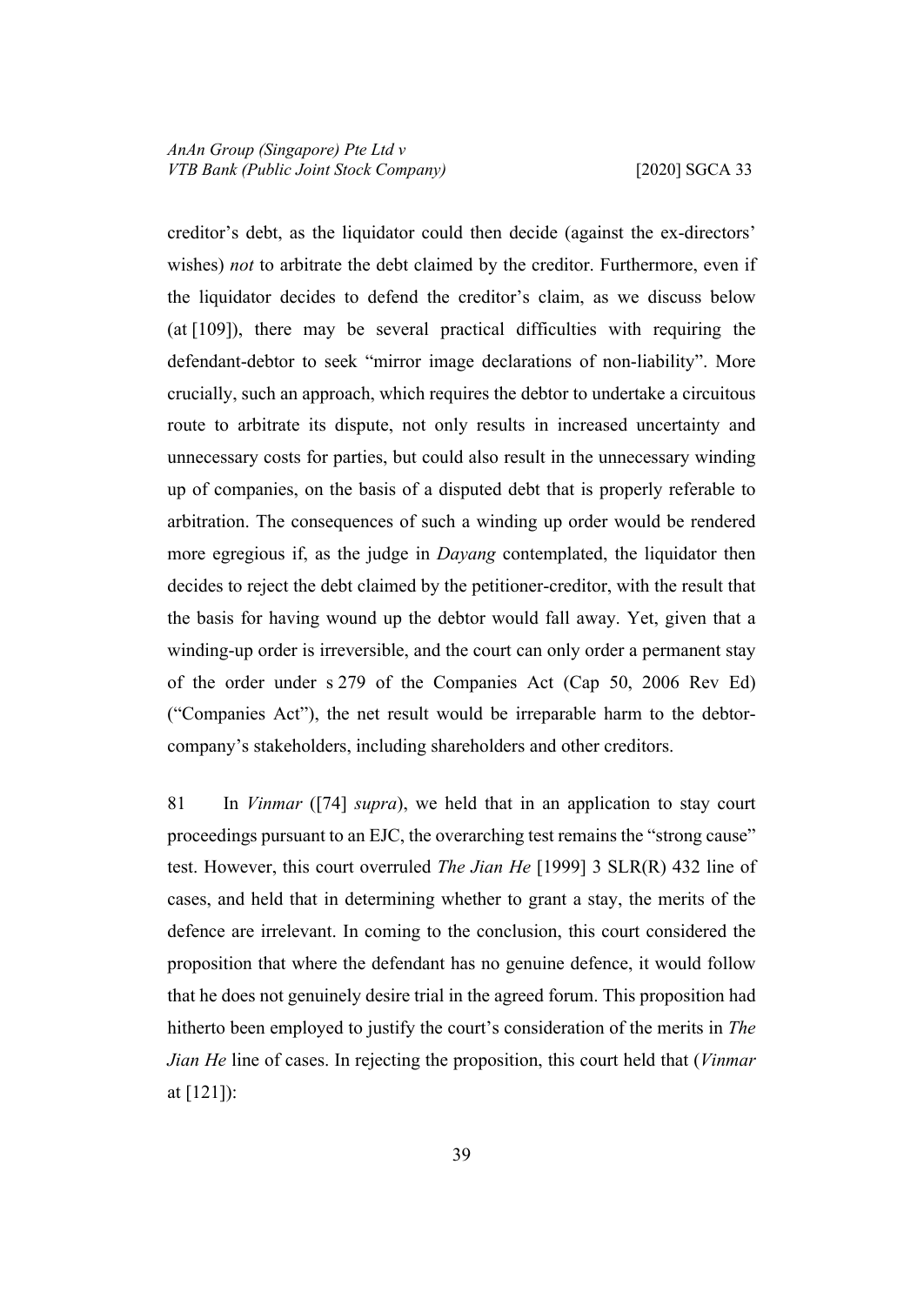where parties make such an agreement [under an EJC], *they express, at the time of contracting, a desire for trial in the agreed forum, regardless of the merits of the disputes that may arise*. To assume that an applicant does not desire trial in the agreed forum whenever it does not have an arguable defence is to assume that the once-held desire fades away in such a case. But there are many reasons why the applicant for a stay may desire trial in the agreed forum, even if it has no genuine defence. For example, the forum may have rules regarding interest on judgment sums or on costs that are favourable to the applicant. In this light, it cannot be inferred from the mere fact that one has no genuine defence that one does not genuinely desire trial in the agreed forum. [emphasis in original]

82 We therefore agree with Mr Lee that these considerations are equally apposite in the context of arbitration. A party does not lose his genuine desire for recourse to arbitration just because his case may appear weak. Indeed, the party may wish to leverage on procedural advantages which he may otherwise not have if the matter is determined by the courts.<sup>39</sup> The courts should not undercut the bargain of the parties by examining the merits of the company's defence(s) irrespective of whether the debt is pursued by way of a court action or a winding-up application.

# <span id="page-43-0"></span>*Certainty and savings*

83 *Vinmar* is also relevant as this court provided other normative justifications for declining to review the merits of the defence.

84 First, the rule in *The Jian He* was problematic as it can lead to uncertainty. This is because the evaluation of the merits of a defence does not afford parties with much certainty that their dispute will be resolved in the agreed forum (*Vinmar* at [116]). The triable issue standard presents the same

<sup>39</sup> Appellant's case, para 39.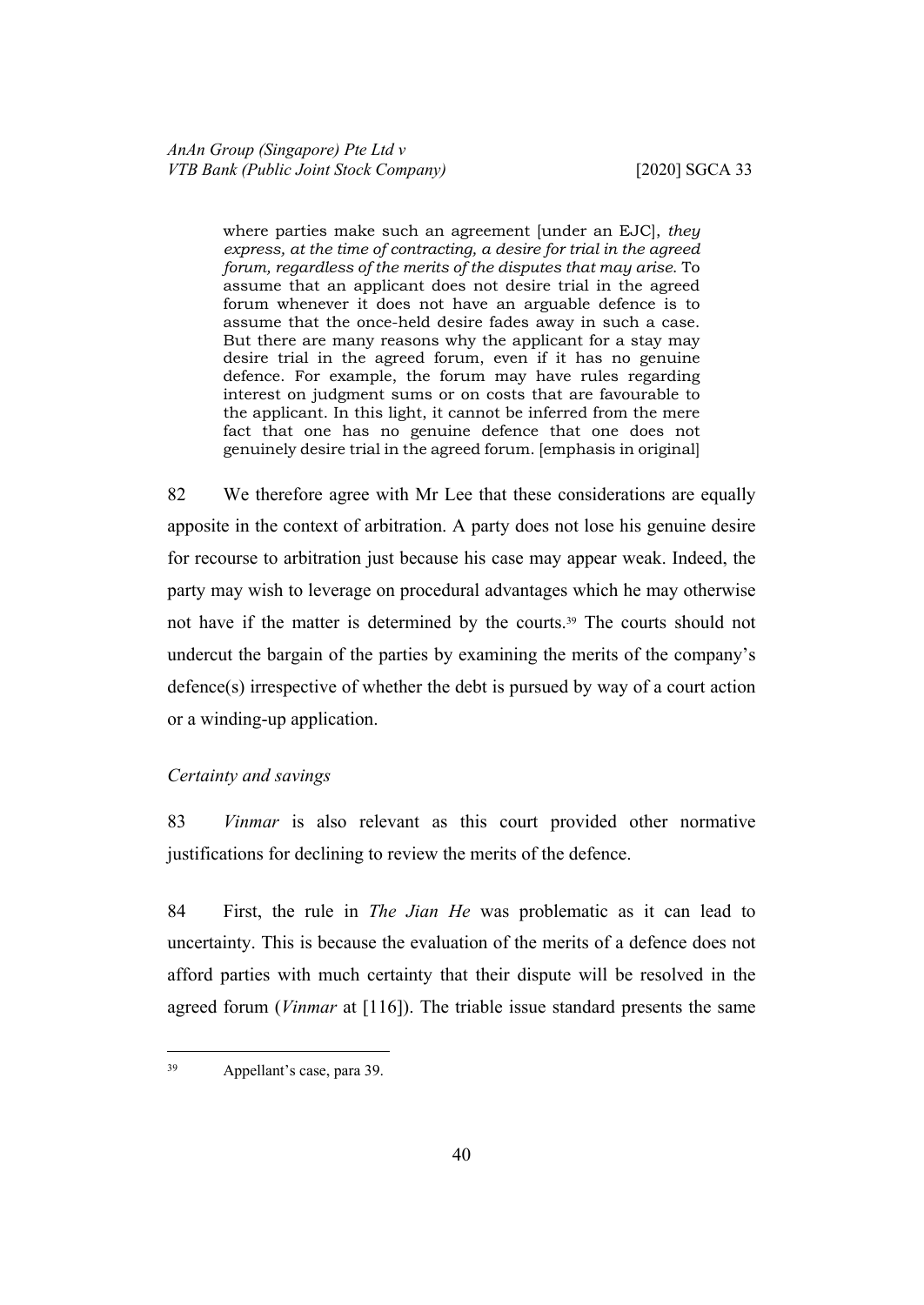uncertainty, as alleged debtors must convince the court on the merits that there is a substantial and *bona fide* dispute before they can stay or strike out the winding-up application in favour of arbitration.

85 Second, allowing parties to argue on the merits despite an EJC in favour of another jurisdiction can cause parties to expend significant costs at the interlocutory stage, and this delays the resolution of disputes (*Vinmar* at [117]). The same difficulty exists when parties are compelled to contest the merits of their dispute both before the court *and* the arbitral tribunal. The present case illustrates this – in attempting to show that their defence is not unmeritorious, AnAn had to apply by way of CA/SUM 33/2019 to adduce the Deloitte Report. Significant legal costs were undoubtedly incurred to adduce the Deloitte Report for the court's consideration. More costs were then incurred for the present appeal, which also delays the prompt resolution of the dispute between the parties. Had the dispute been resolved expeditiously by way of arbitration, which is the parties' agreed mode of dispute resolution resulting in an award in favour of VTB, the court would then be better placed to decide on the merits of the winding-up application.

86 Hence, to promote certainty in the law and costs savings, the triable issue standard ought to be replaced by the *prima facie* standard in cases where the dispute raised in a winding-up application is referable to arbitration.

#### <span id="page-44-0"></span>*Perceived entrenchment of the triable issue standard*

87 In arriving at our conclusion, we noted the Eastern Caribbean Court of Appeal's observation in *Jinpeng* ([[37\]](#page-22-0) *supra*) that the triable issue standard is too well-entrenched to be disturbed. However, we note that in *Hualon Corporation (M) Sdn Bhd (in receivership) v Marty Limited* (BVIHC (COM)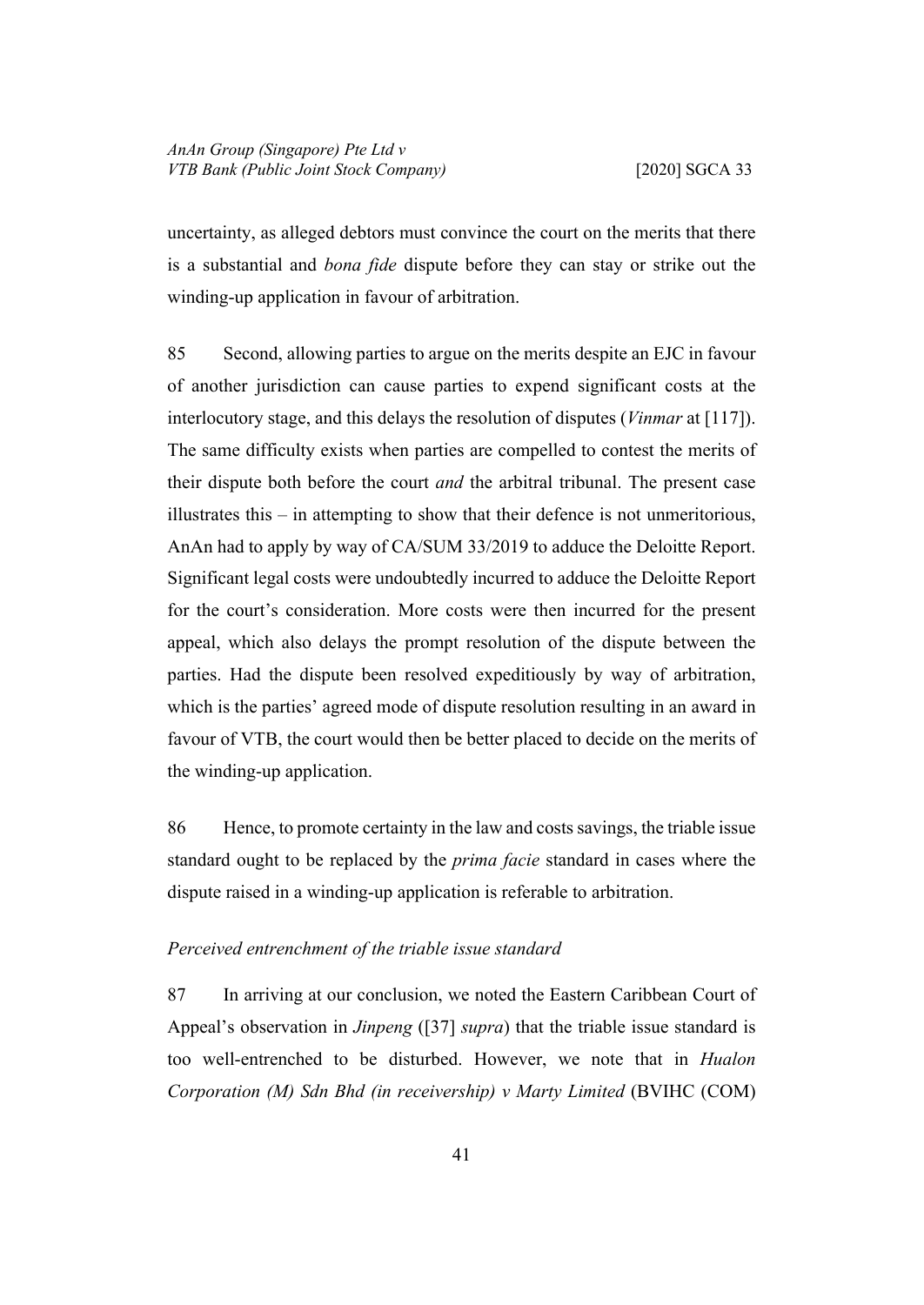2014/0090) ("*Hualon*"), the Eastern Caribbean High Court decided that the *prima facie* standard ought to apply when there is an application to stay court proceedings in favour of arbitration. The *prima facie* approach was adopted after the court's consideration of, *inter alia*, this court's decision in *Tomolugen*. However, we note that *Hualon* does not appear to have been considered in *Jinpeng*. As such, the benefits of promoting coherence in the law in the Eastern Caribbean, and preventing abuse of the winding-up jurisdiction of the courts were not specifically raised before the court in *Jinpeng*.

88 In any case, while it may well be that commercial practice would have to be adjusted if the standard of review is lowered to the *prima facie* standard, this would, in our judgment, be an adjustment in the right direction, as parties would be discouraged from bypassing the arbitration agreement by presenting a winding-up application. Ultimately, parties should be held to their bargains. There is no principled reason to depart from this settled position merely because the creditor elects to pursue his claim by way of a winding-up application. For similar reasons, unlike the judge in *Dayang* ([[39\]](#page-23-0) *supra* at [117])*,* we do not consider the perceived state of flux in the Commonwealth on this issue as a relevant factor pointing towards or against the *prima facie* standard of review. Ultimately, the court is required to make a principled decision on the appropriate standard of review. In this regard, the conflicting decisions across the Commonwealth serve as guideposts, in so far as the *reasoning* contained therein help direct this court to the appropriate standard of review to adopt. This is precisely the methodology that we have adopted in the course of this judgment; the state of flux in the law, *in and of itself*, is a wholly neutral factor that does not assist in our analysis.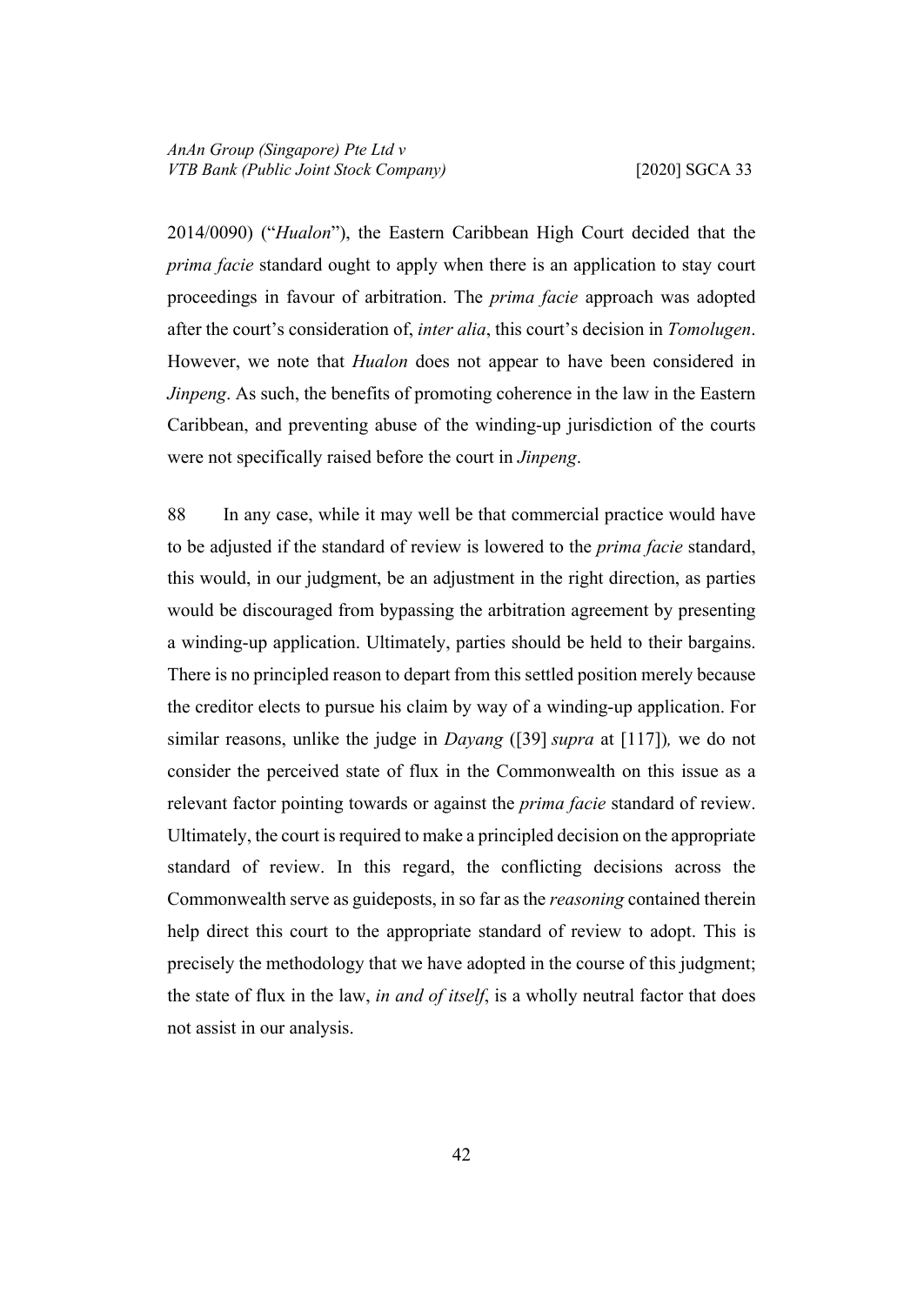#### <span id="page-46-0"></span>*The scope of the* **prima facie** *standard of review*

89 What then are the parameters of the *prima facie* standard of review? The Judge considered that there were two versions of the *prima facie* standard, namely (GD at [71]):

(a) Under the *Salford* approach, the debtor-company would need to show that there is a dispute over the debt which is governed by an arbitration agreement. Save in wholly exceptional circumstances, the court should then dismiss or stay the winding-up application.

(b) Under the *BDG* approach, the debtor-company would need to establish a *prima facie* case that there is a dispute between the parties which falls within the scope of the arbitration agreement, and that the debt is *bona fide* (or genuinely) disputed.

90 In *BWF* ([[51\]](#page-28-1) *supra*), Thean J expressed the relevant standard as that of a *bona fide prima facie* dispute. Under this approach, which expands on the meaning of "*bona fide*" espoused by Abdullah JC in *BDG* ([[16\]](#page-12-0) *supra*)*,* the court will decline to grant a stay where the debtor-company is guilty of an abuse of process in seeking such a stay (*BWF* at [38]–[39]).

91 We do not think that there is much to choose amongst these three approaches in respect of the *prima facie* standard of review. Fundamentally, the *prima facie* standard exhorts limited judicial intervention, such that the court is merely required to determine "whether it appears on a *prima facie* basis that there is an arbitration clause and that the dispute is caught by that clause" (*Sim Chay Koon* ([\[61](#page-32-1)] *supra*) at [5]). If so, unless there are exceptional circumstances (*Salford* approach) or an abuse of process (*BWF* approach) or if the debt is not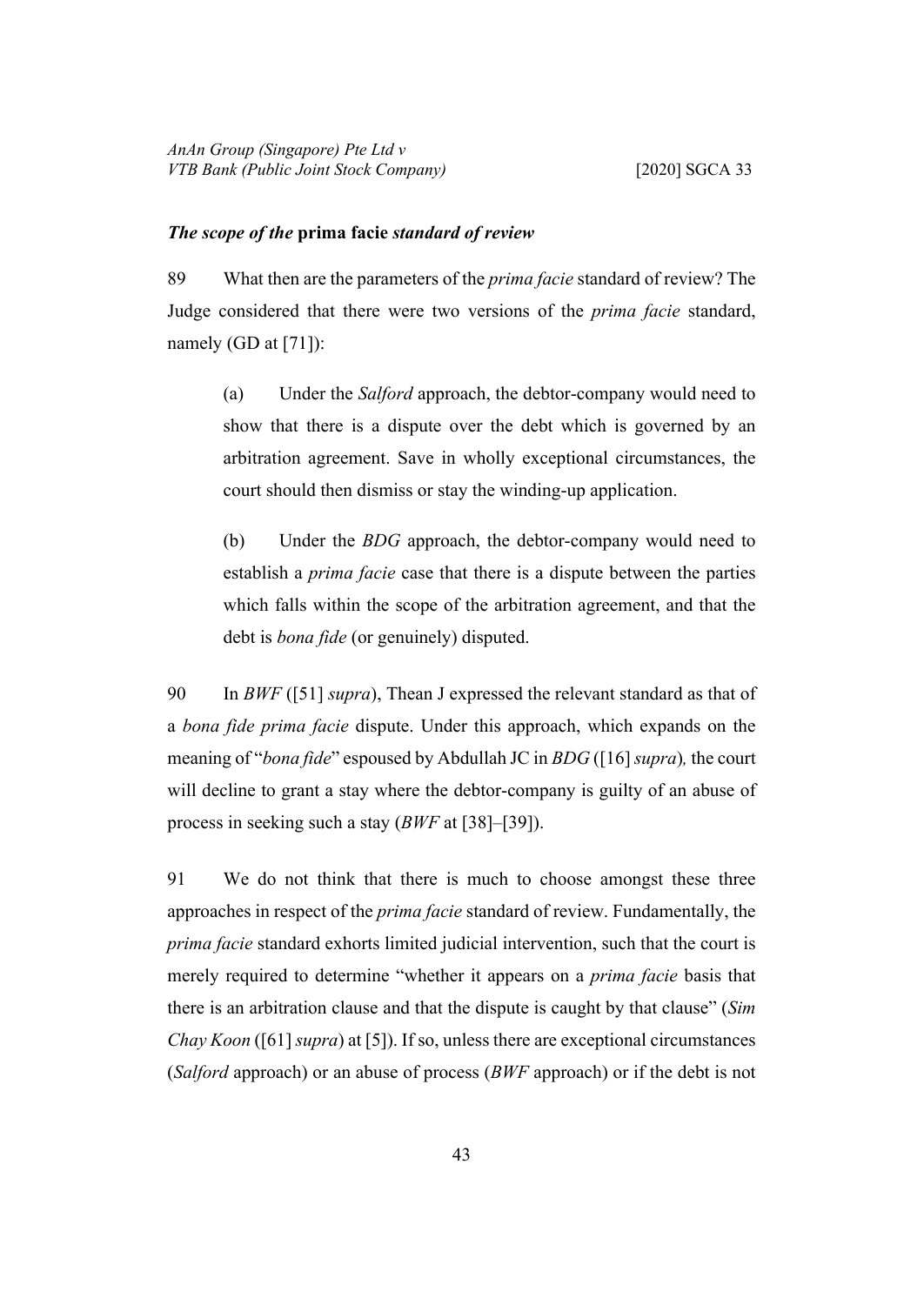genuinely disputed (*BDG* approach), the winding-up application ought to be dismissed or stayed.

92 Under all three approaches, the debtor-company is required to show on a *prima facie* basis that (a) there is a valid arbitration clause (b) which captures the dispute before the court (or any part thereof).

93 However, the question remains as to what the appropriate measure to check against abuses of this lower standard of review should be. Borrowing the words of Rogers J in *Hollmet* ([[38\]](#page-23-1) *supra*) (at 832), the *prima facie* standard may lend itself to abuse if a stay is *automatically* granted once a party puts up its hands and says "[y]ou, the court, have no jurisdiction because of my contract".

94 In our judgment, there is no question of an *automatic* stay. The *bona fides* of the debtor (*BDG* approach) in raising the dispute remains a relevant factor in determining whether there has been an abuse of process in attempting to obtain the stay or dismissal of the winding up application. However, it ought not to be the sole controlling factor against the abuse of the *prima facie* standard of review. This is because certain cases may not fall neatly under the *bona fides*  exception. For example, a debtor may genuinely dispute a debt which it had expressly and repeatedly admitted on previous occasions. In such a case, the debtor may appear *bona fide* in raising the 'dispute', but the court ought, in the absence of a clear and convincing reason for the change of position, to refuse a stay as it would amount to an abuse of process. As this court stressed in *Vinmar*  ([[74\]](#page-39-1) *supra*) at [131], while "the threshold for abusive conduct is very high … [o]ne example … was that of an applicant who has clearly admitted to the claim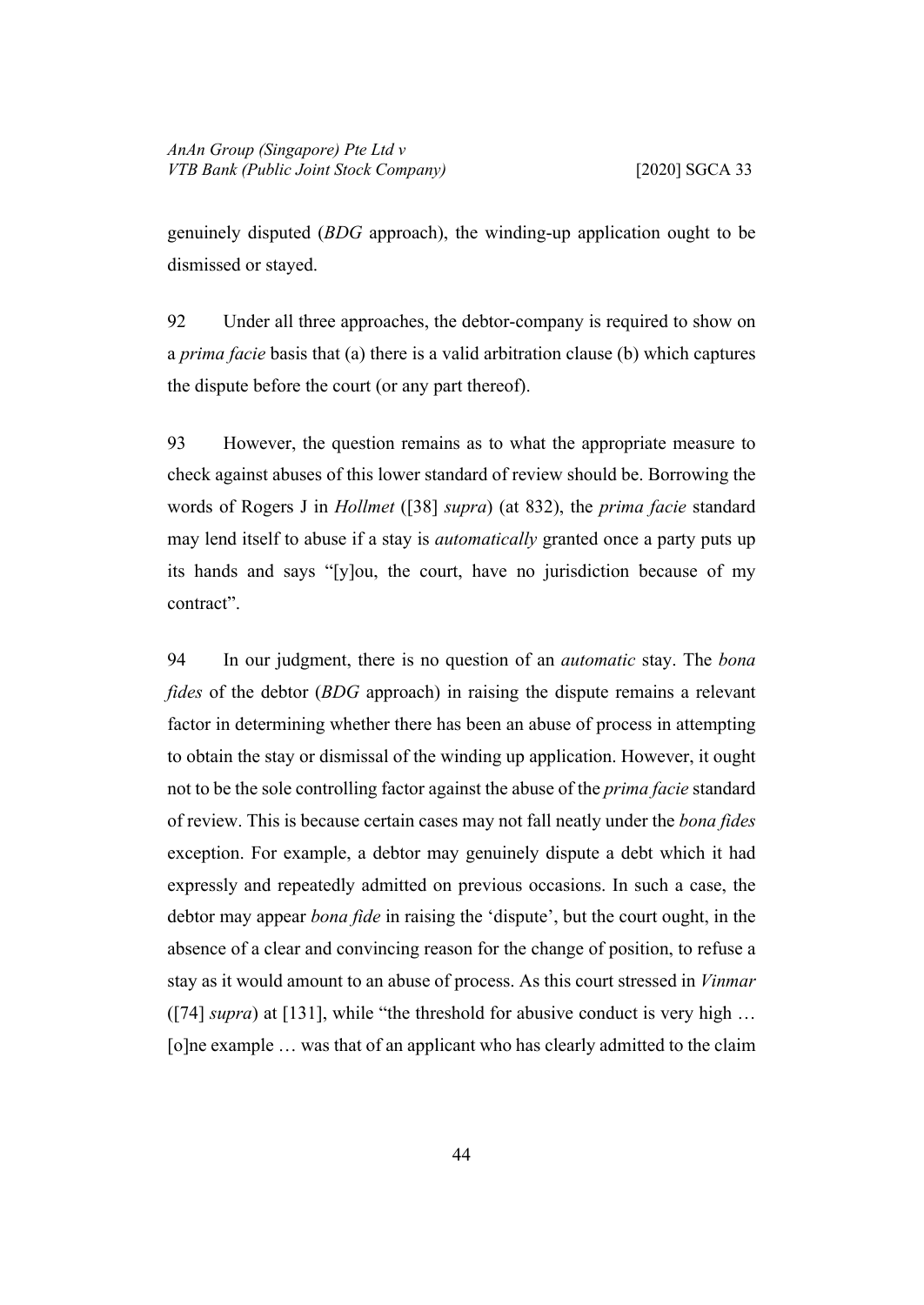as regards *both* liability and quantum, but seeks a stay for no reason other than its alleged inability to pay."

95 As for the "wholly exceptional circumstances" approach advocated in *Salford* ([\[30](#page-18-2)] *supra*)*,* what amounts to such exceptional circumstances may not be entirely clear, and the standard seems to be pitched extremely high. This can be seen in the case of *Fieldfisher* ([\[31](#page-19-0)] *supra*), where the court held that past admissions on a debt do not fall within the description of wholly exceptional circumstances (*Fieldfisher* at 704). This holding appears to be at odds with this court's example in *Vinmar*.

<span id="page-48-0"></span>96 In striking the right balance, the following observations in *Tomolugen*  ([[61\]](#page-32-1) *supra*) at [188] are apposite:

... The court must in every case aim to strike a balance between three higher-order concerns that may pull in different considerations: first, a plaintiff's right to choose whom he wants to sue and where; second, the court's desire to prevent a plaintiff from circumventing the operation of an arbitration clause; and third, the court's inherent power to manage its processes to prevent an abuse of process and ensure the efficient and fair resolution of disputes. The balance that is struck must ultimately serve the ends of justice. …

97 The first and second "higher-order concerns" are given weight by the *prima facie* standard, whereby the court grants significant leeway to the parties to determine their dispute by arbitration. The third "higher-order concern" would be adequately addressed by subjecting the *prima facie* standard to an overarching restriction, *ie*, that the court will *not* grant a stay notwithstanding that the *prima facie* standard has been met if the application for a stay amounts to an abuse of process. This closely mirrors Thean J's proposed approach in *BWF* ([[51\]](#page-28-1) *supra*) at [39].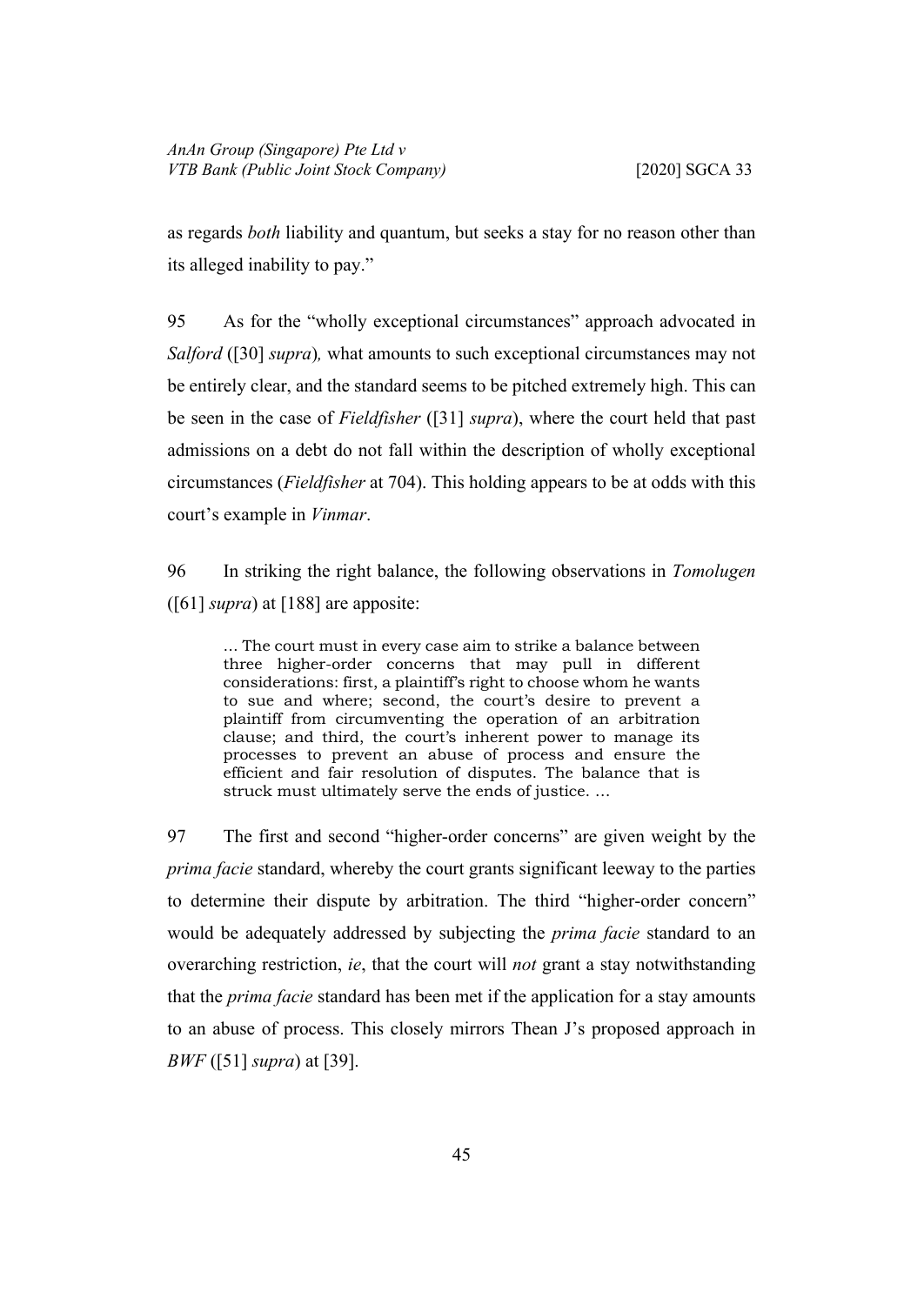98 Adopting the concept of abuse of process also better coheres with the whole law of civil procedure, including stay applications based on an EJC (*Vinmar*) or under s 6 of the IAA (*Tjong Very Sumito* ([\[75](#page-39-2)] *supra*)). As was held in *JTrust Asia Pte Ltd v Group Lease Holdings Pte Ltd and others* [2018] 2 SLR 159 at [99],

… the concept of abuse of process … pervades the whole law of civil (and criminal) procedure. As Lord Sumption observed in *Virgin Atlantic Airways Ltd v Zodiac Seats UK Ltd (formerly Contour Aerospace Ltd)* [2014] AC 160 at [25], "abuse of process is a concept which informs the exercise of the court's procedural powers". In particular, it is a concept by which the court ascertains whether the proceedings in question constitute an "improper use of its machinery" (*Gabriel Peter & Partners v Wee Chong Jin* [1997] 3 SLR(R) 649 at [22] per Yong Pung How CJ), and if they do, then the court in the exercise of its inherent jurisdiction will disallow their continuance without hesitation.…

99 Abuse of the court's process can manifest itself in a multitude of scenarios. As a control mechanism, it is "essentially targeted at addressing abusive conduct by the defendant" (*Vinmar* at [129]). It bears emphasis that the threshold for abusive conduct is very high. Examples of when such a high threshold is met would include the following:

(a) where the debt is admitted as regards *both* liability and quantum: *Vinmar* at [131];

(b) where the debtor has waived or may be estopped from asserting his rights to insist on arbitration, such as where the parties have agreed *subsequently* that disputes may be resolved by litigation: *Tjong Very Sumito* at [53]; and

(c) where the debtor-company is seeking to stave off substantiated concerns which justify the invocation of the insolvency regime.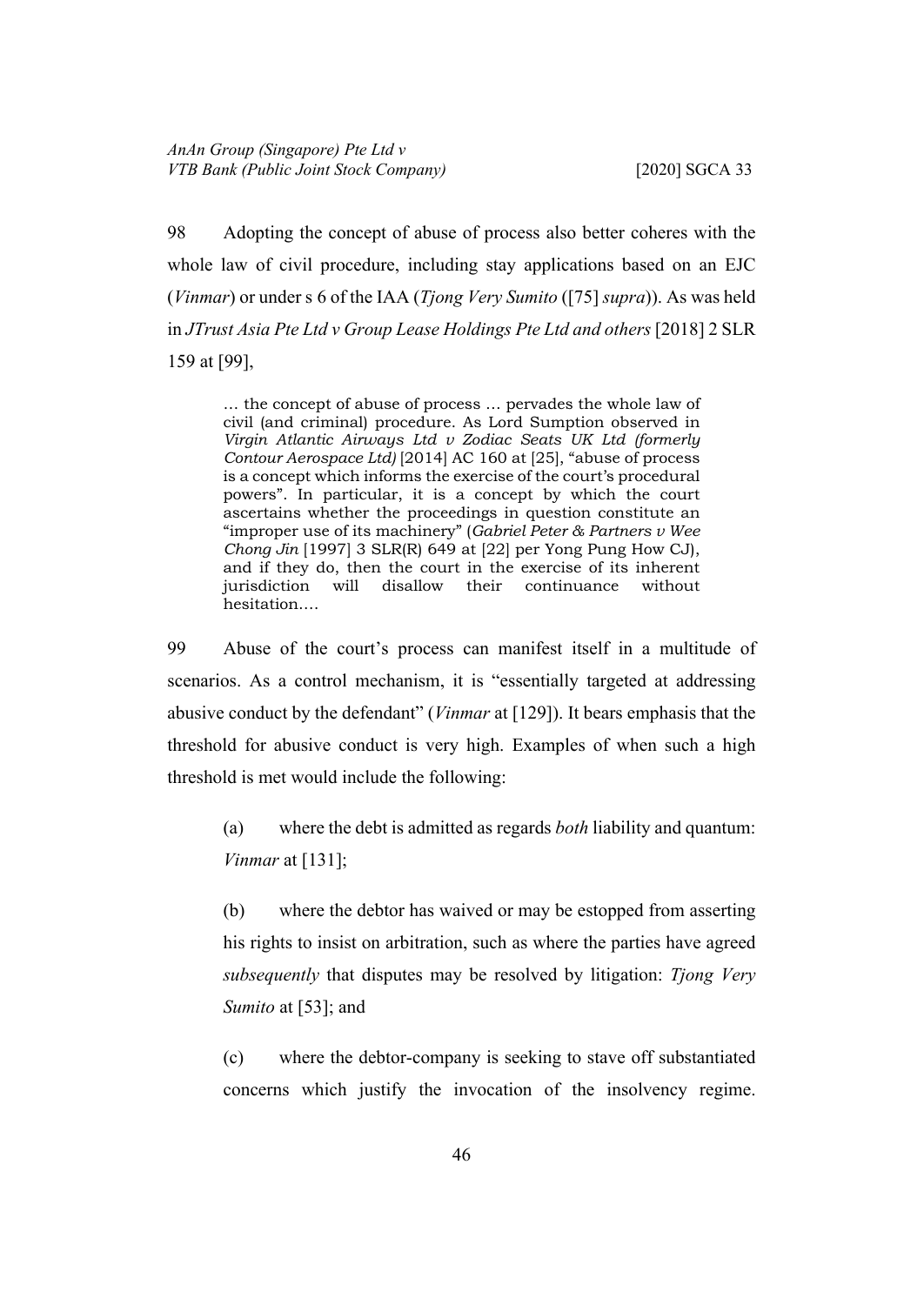Examples include instances when assets have gone missing and there is an urgent need to appoint independent persons to investigate with a view of recovering the company's assets, or when there is a proper basis to conclude that there had been fraudulent preferences or the need to engage the avoidance provisions in the Bankruptcy Act (Cap 20, 2009 Rev Ed): *Lasmos* ([[32\]](#page-20-2) *supra*) at [29]–[30].

While these are non-exhaustive examples, it must be emphasised that the abuse of process control mechanism cannot be used as a gateway for parties to introduce arguments on the merits of the underlying dispute, when such arguments are plainly irrelevant under the *prima facie* standard. Hence, the court will not be in the position to determine whether the defence is "so obviously lacking in merit", a concern raised by the Judge at [83] of the GD. In our view, that the defence is "so obviously lacking in merit" ought not to be a basis for the court to find abusive conduct on the part of the alleged debtor. If abuse of process can be established by demonstrating that the defence is plainly unmeritorious, parties would effectively be granted a backdoor to argue on the merits of the dispute, even though the *prima facie* standard precisely prevents such arguments from being raised or entertained.

100 Thus, in determining whether an applicant for a stay or dismissal of the winding-up application is guilty of an abuse of process, the court must be wary that it does not engage in examining the merits of the parties' dispute, since the court is not the proper forum to adjudicate the dispute between the parties. The adoption of such an approach gives deference to the parties' agreement to arbitrate, while the court retains its inherent powers to check against abuses of the court's processes. In our view, such an approach strikes the proper balance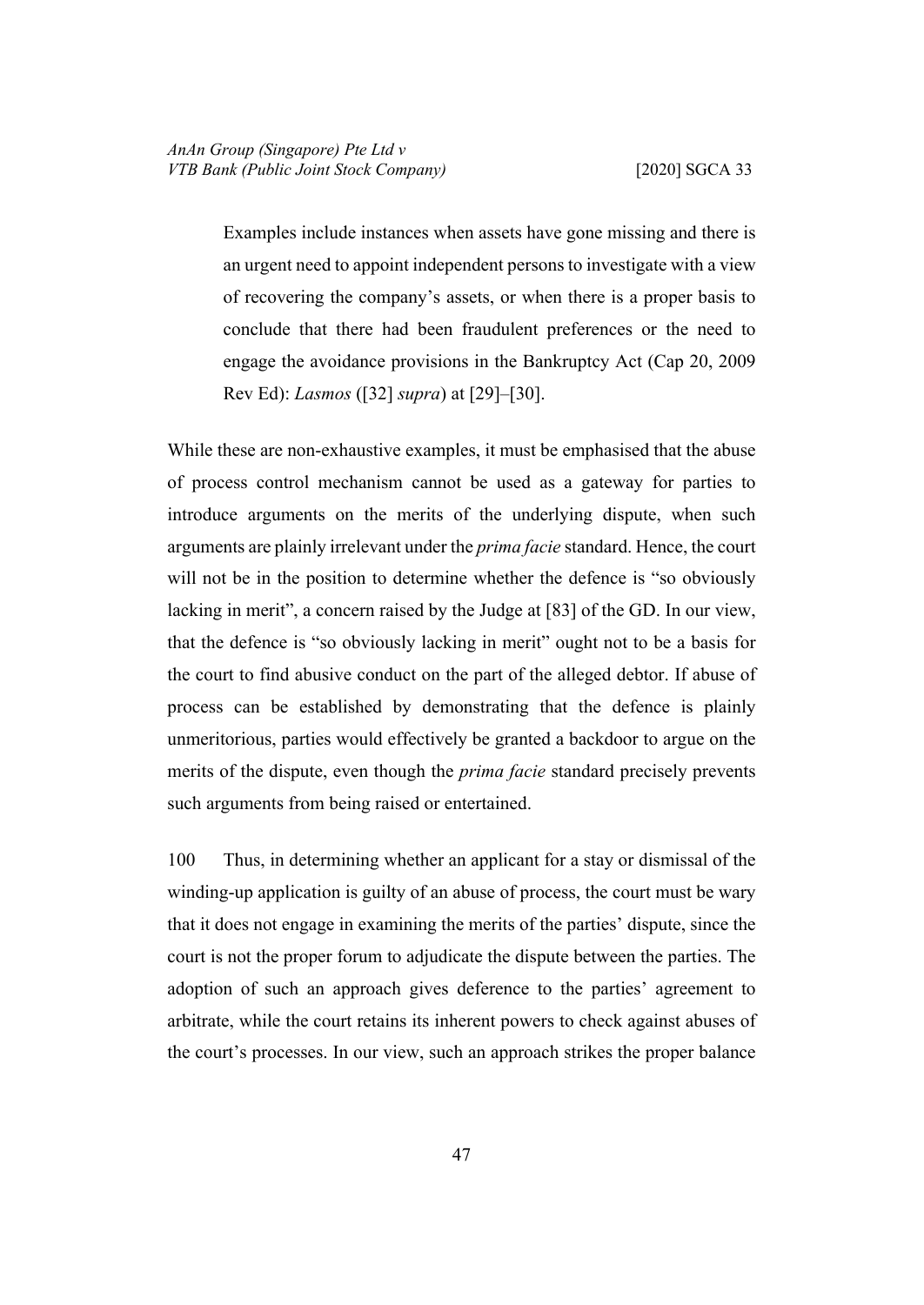between the competing interests identified in *Tomolugen* ([\[61](#page-32-1)] *supra*) at [188] (see [\[96](#page-48-0)] above).

# <span id="page-51-0"></span>**Application of the** *prima facie* **standard**

101 In our judgment, it is clear that there is a *prima facie* dispute in this case that would justify allowing the appeal and restraining the winding-up application presented by VTB. It is uncontroversial that AnAn has disputed that the Claimed Sum is due and owing, and that this dispute is governed by the arbitration clause in cl 15(b) of Annex 1 to the GMRA.

102 We are also satisfied that there was no abuse of process on AnAn's part. As far as the arguments on frustration and *force majeure* are concerned, we say no more of them since the arguments have been abandoned on appeal, save to point out that the mere fact that the arguments were misconceived or legally unsustainable does not in our judgment give rise to the inevitable conclusion that they were put forth in bad faith. As for the dispute in relation to the quantification of the Claimed Sum, we are of the view that AnAn's delay in particularising its case and in adducing information such as the Deloitte Report similarly does not rise to the level of an abuse of process. It is crucial to note that AnAn did not at any time expressly admit to its liability for the Claimed Sum. Even though AnAn could have raised its objections earlier and could have fleshed out its case on the quantification of the Claimed Sum in greater detail before the Judge, we do not think that this delay suffices to show an abuse of process. As noted in *Vinmar* at [131], "the threshold for abusive conduct is *very high*" [emphasis added], and it ought not to be met simply because a party has not raised its defence with sufficient expediency and diligence. In this connection, it should be noted that this is not a case where AnAn had ample time to refine its defence but deliberately chose to raise this defence on the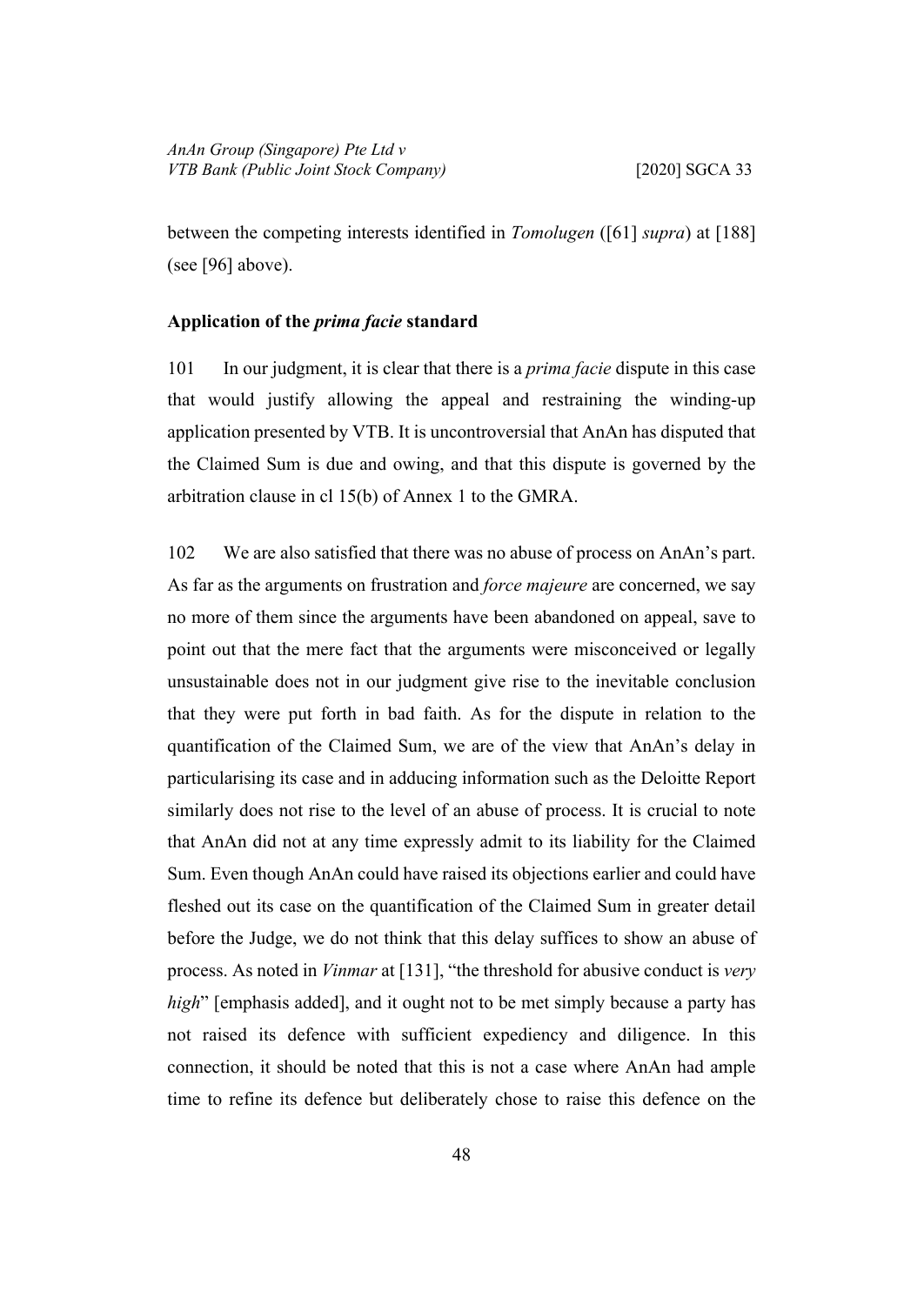quantification of the Claimed Sum as an afterthought. Rather, the short timelines in the proceedings below meant that AnAn had less than two months from the date of the statutory demand to prepare its defence for the hearing of the winding-up application. Further, we are unable to agree with the Judge that AnAn had deliberately omitted to particularise its case on the quantum of the debt as it knew that there would in any case be a substantial debt in excess of the statutory minimum of \$10,000. In our view, this is speculative and appears to be premised on an understanding that at least *some* debt is due and owing to VTB, when such is disputed and properly to be determined by arbitration.

# <span id="page-52-0"></span>**Appropriate order: Dismissal or stay of winding-up application**

103 In deciding on the appropriate order to be made, we agree with Mr Lee that the court should *ordinarily* dismiss the entire winding-up application, as a stay of the winding-up application carries in itself severe consequences for the company.40 A listed company, for instance, will be trading under the threat of being wound up, thereby possibly stifling critical capital injections into the company.

<span id="page-52-1"></span>104 However, balanced against the company's interests are the interests of its creditors, both individually and collectively. In this regard, we recognise that in rare situations, a debtor-company can strategically rely on the *prima facie* standard to forestall winding-up proceedings. In the hearing before us, we gave the example of a company which does not appear to be immediately insolvent, but which is faced with a substantial claim which could push the company to insolvency if the claim is subsequently proved to be legitimate; in relation to

<sup>40</sup> Transcripts (CA 174 of 2018) p 18 lines 6–13.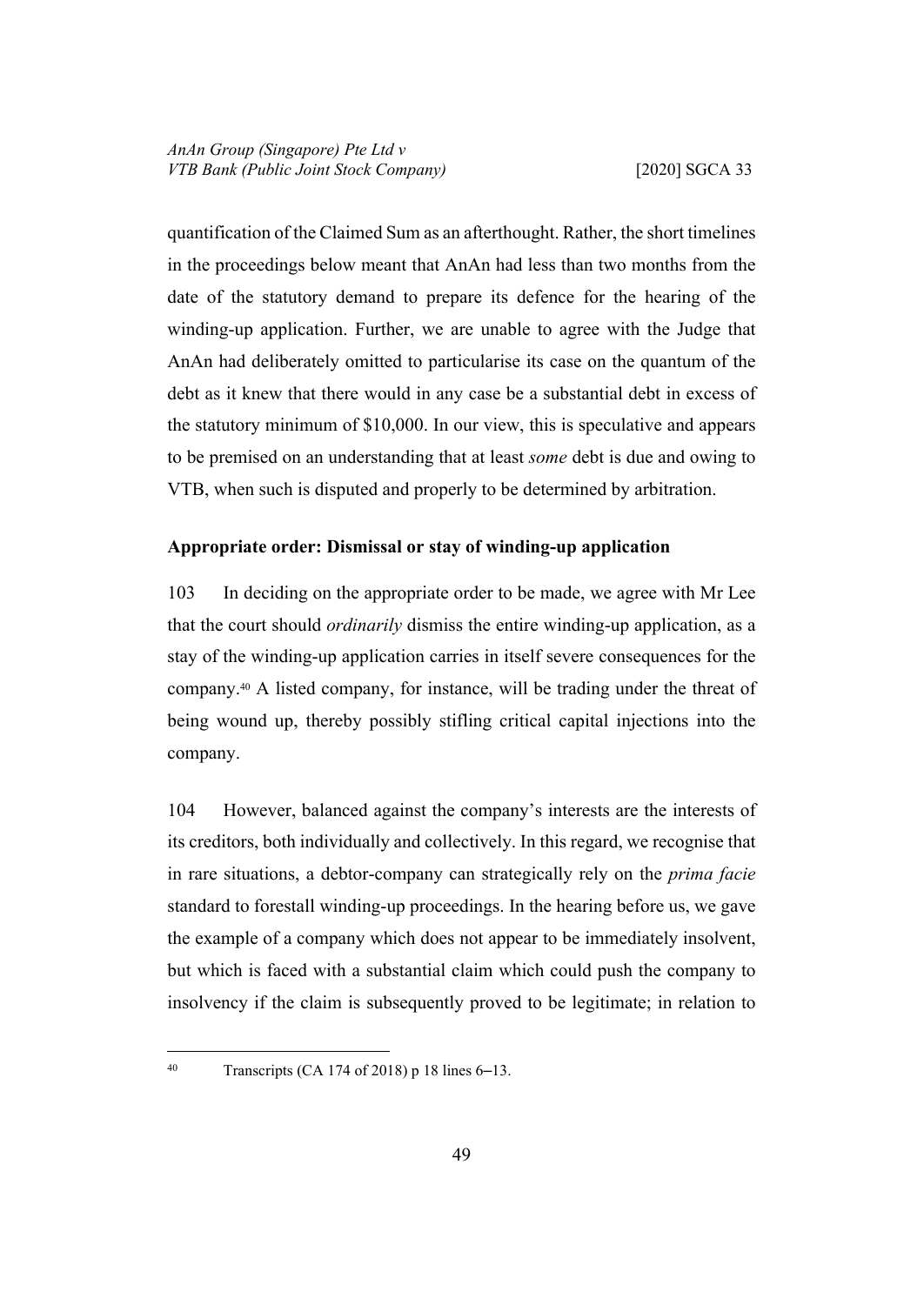this claimed debt, the debtor-company is able to raise a *prima facie* but not a triable dispute. If the court dismisses the winding-up application on the basis that the dispute is governed by an arbitration agreement and that the *prima facie*  standard of review is satisfied, subject to other applications to wind up the company, the potentially insolvent company would be given unrestrained freedom to continue trading and incurring ordinary business and legal expenses until the conclusion of the arbitration of the dispute. In the interim, the assets of the company could be further depleted, thereby reducing the pool of assets available to be distributed amongst the company's creditors should the company be eventually wound up.<sup>41</sup>

<span id="page-53-0"></span>105 Alternatively, a debtor-company may face many claims, with the large claims being subject to arbitration while the smaller claims are not subject to arbitration. Should the creditor of the substantial claim file a winding-up application, the company may easily stave off the application by demonstrating, on a *prima facie* standard, that there is a dispute relating to the debt, and that such dispute is subject to arbitration. In the meantime, the debtor-company may elect to pay off the smaller debts which are not subject to arbitration. The result could be that a company which is ridden by mounting debt may prefer, in a bid to avoid liquidation, to pay off smaller creditors who are not bound to arbitrate. This may work to the detriment of the creditors who are bound to arbitrate their disputes, but who may find the company's assets significantly depleted once the arbitration award is rendered, such that satisfaction of the award would become difficult.<sup>42</sup>

42 Transcripts (CA 174 of 2018) p 9 line 23 to p 10 line 16.

<sup>41</sup> Transcripts (CA 174 of 2018) p 9 lines 1–23; Transcripts (CA 12 of 2019) p 3 lines 1– 13.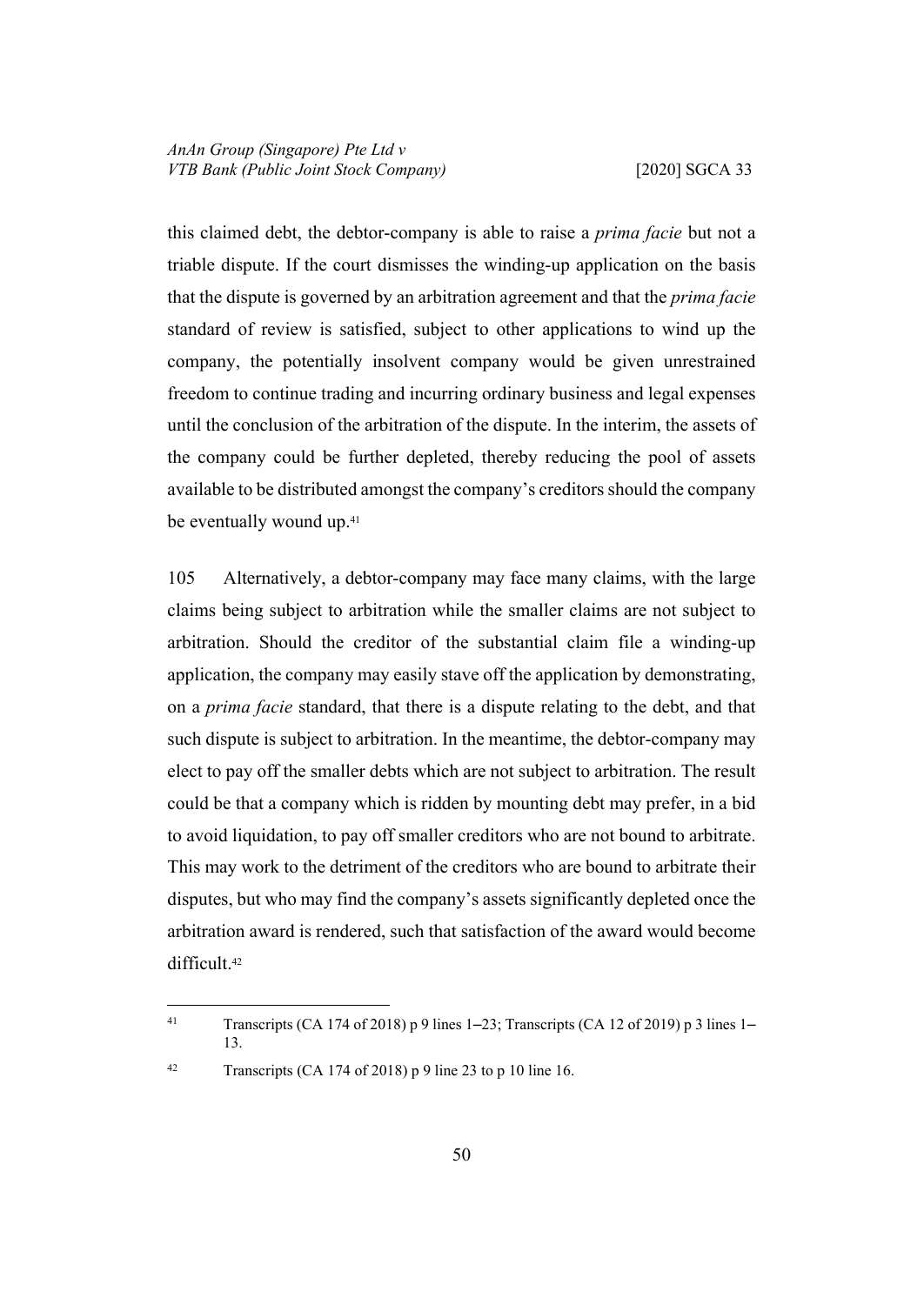106 We acknowledge that the law at present takes into account the interest of third-party creditors when a company is insolvent, or near the state of insolvency. In such a situation, directors owe a duty to consider the interests of creditors (*Liquidators of Progen Engineering Pte Ltd v Progen Holdings Ltd*  [2010] 4 SLR 1089 at [48]). Furthermore, should the company undertake transactions that are deemed to be unfair preferences or at an undervalue, the liquidator (if one is subsequently appointed) may set aside such acts pursuant to ss 98 and 99 of the Bankruptcy Act (Cap 20, 2009 Rev Ed) read with s 329 of the Companies Act if they occurred within the relevant period. The liquidator also has the power to initiate proceedings against errant directors for breaches of their fiduciary duties to the company. Such errant conduct would include a director's failure to act in the best interests of the company's creditors, if the company was in a state of near insolvency at the relevant time.

107 Nonetheless, in our judgment, the difficulties presented by the examples at [\[104](#page-52-1)] and [\[105](#page-53-0)] above are not insignificant. However, for the reasons given above, they do not displace our decision to adopt the *prima facie* standard in winding-up proceedings where the dispute is governed by an arbitration agreement. Any misuse of the *prima facie* standard to stay or dismiss windingup proceedings can be addressed by the abuse of process control mechanism. Furthermore, any *possible* misuse of the *prima facie* standard must be contrasted with the *real* possibility of abuse by creditors unilaterally choosing the insolvency route to bypass their obligation to refer the dispute to arbitration.

108 A possible middle ground may be to require the prompt resolution of the dispute which is to be referred to arbitration. Under the *Lasmos* approach, other than showing that there is a dispute which is subject to arbitration, the debtorcompany must also take steps to commence arbitration and to file an affirmation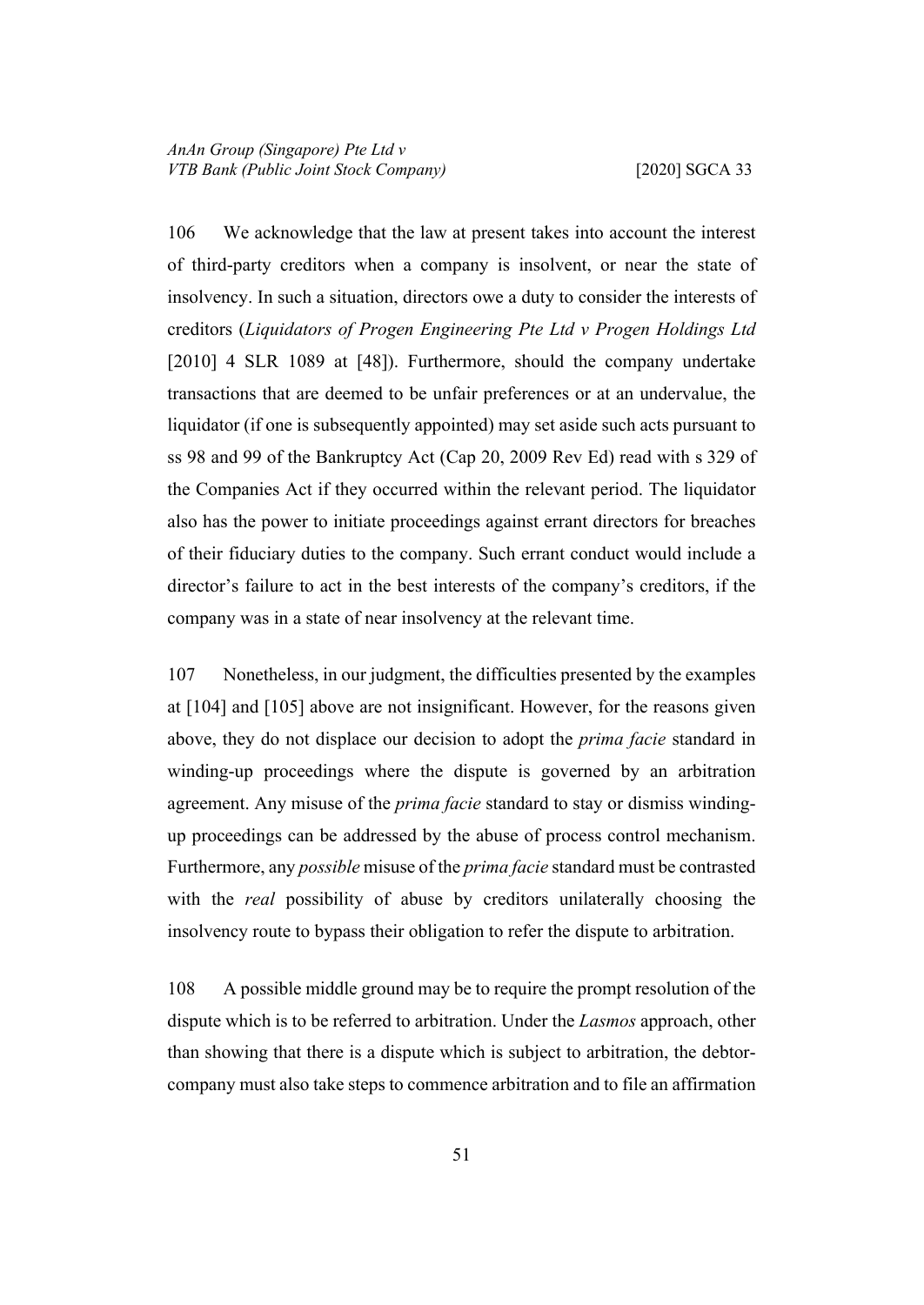to the court demonstrating this (*Lasmos* ([[32\]](#page-20-2) *supra*) at [31(3)]). This is broadly consistent with the approach mooted in *But Ka Chon* ([[35\]](#page-21-0) *supra*) at [71], which draws from the example in *Hollmet* ([\[38](#page-23-1)] *supra*), whereby a debtor who has not satisfied the court that there are triable issues "can only expect a short adjournment to enable it to commence the arbitration and then, if sufficient evidence to establish a genuine dispute is still absent it can expect to have to give an undertaking to proceed with the arbitration with all due dispatch."

<span id="page-55-0"></span>109 Such an approach is attractive, as it would significantly militate against any undue delay which could stifle the prompt recovery of a legitimate debt. However, it may not always be workable as it would have the effect of compelling the *defendant* to initiate arbitration proceedings and seek a declaration of non-liability in respect of the creditor's claims. As the Privy Council observed in *Anzen Limited and others v Hermes One Limited* [2016] 1 WLR 4098 ("*Anzen*")*,* there are several issues with requiring a debtor to seek "mirror image declarations of non-liability":

(a) First, the requirement for a defendant to commence arbitration seeking a declaration of non-liability "might prove a substantial obstacle" as, for example,

> (i) the International Chamber of Commerce ("ICC") Arbitration Rules postulate that a person requesting arbitration is a claimant making claims, to which the respondent will have to respond. To request ICC arbitration of the creditor's claim, the putative debtor would have to specify why such claims should be rejected, and to seek negative declaratory relief (*Anzen*  at [11]); and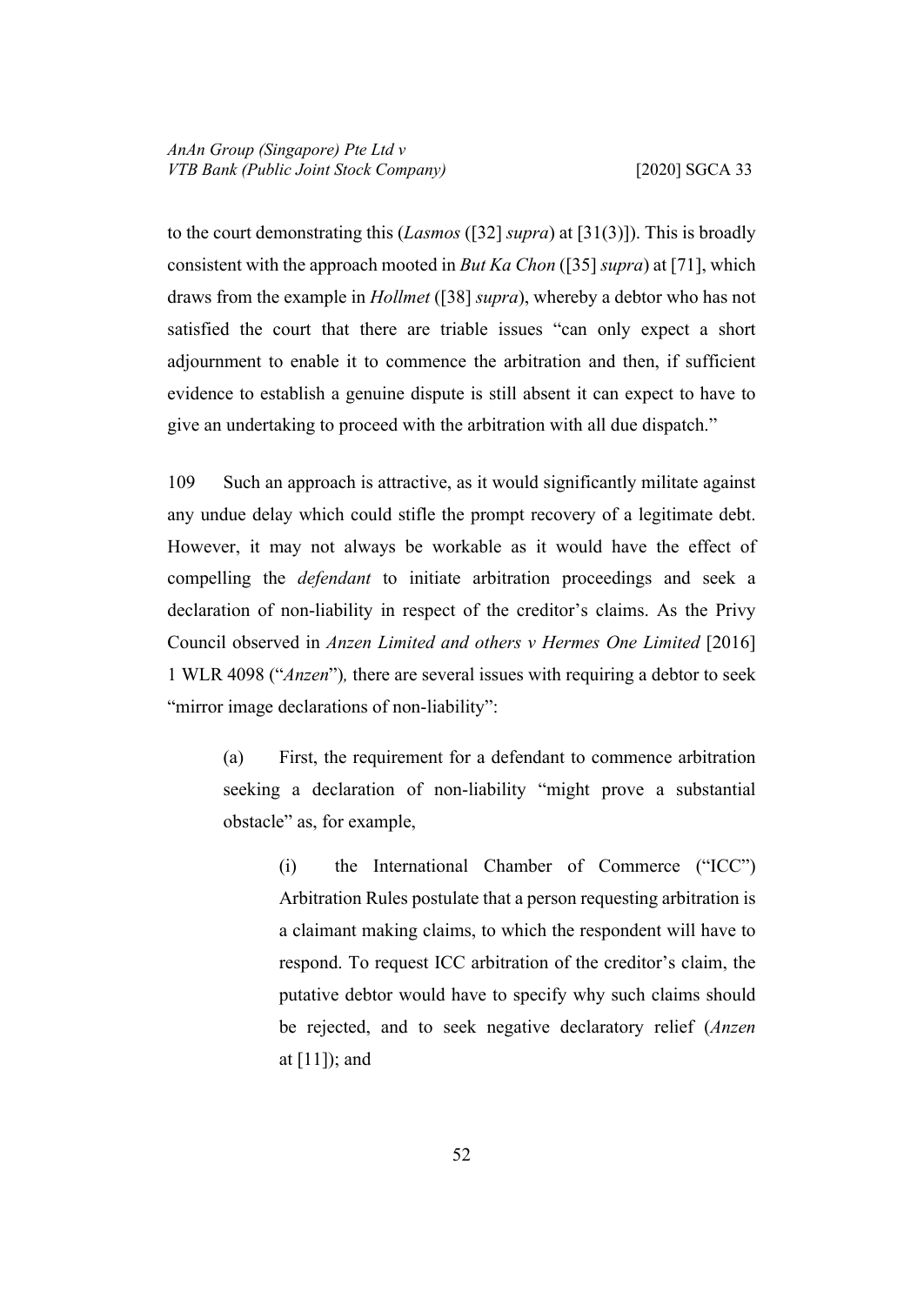(ii) the debtor would have to pay a non-refundable filing fee, and any advance to cover the costs of the arbitration (*Anzen*  at [11]).

(b) Secondly, the party commencing litigation may have no interest in pursuing or ability to pursue arbitration. If it is unable to litigate, it might let matters lie. Nonetheless, the defendant would be required to commence arbitration to bring the litigation to an end, even though in commencing such arbitration it would simply be seeking a declaration of non-liability in respect of any claim made by the party in the litigation. Such an approach might not "make much commercial sense" (*Anzen* at [32]), and could lead to wasted costs.

110 In our view, the appropriate middle ground to be struck may be reflected in the order granted by the court, once it is satisfied that there is a *prima facie*  dispute that is governed by an arbitration agreement between the applicant creditor and the alleged debtor. In most cases, once this threshold is met, the court will dismiss the winding-up application, provided that the dispute is not raised by the debtor in abuse of the court's process.

111 However, in cases where the applicant creditor is able to demonstrate legitimate concerns about the solvency of the company as a going concern, *and*  that no triable issues are raised by the debtor, the court can grant a stay (as opposed to a dismissal) of the winding-up proceedings. The creditor will then be given liberty to apply to the court to proceed with the winding up if, for example, it can be shown that the debtor-company has no genuine desire to arbitrate the dispute, and that it is taking active steps to stifle the arbitration. We should emphasise that such an assessment can be undertaken without entailing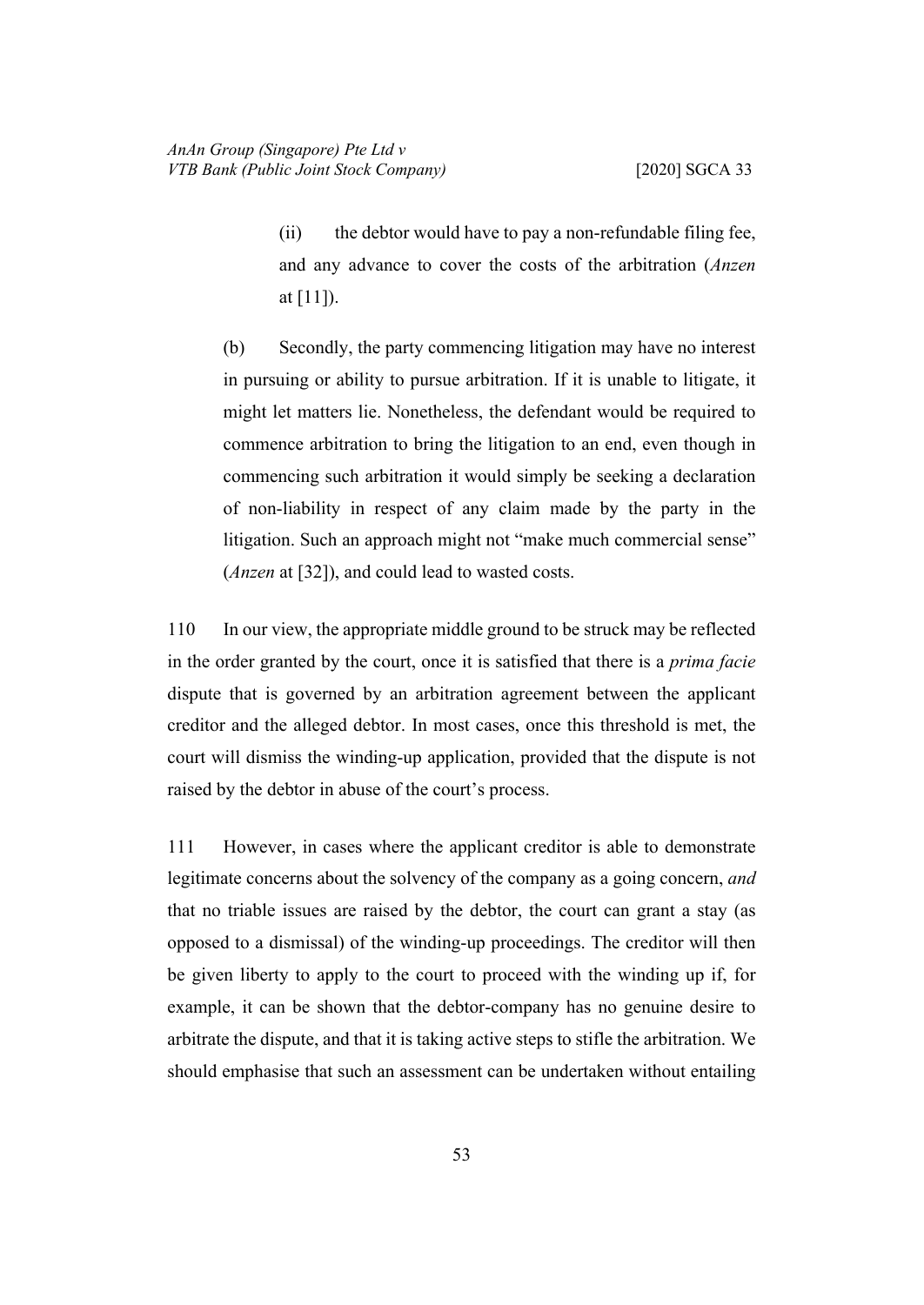the court directing the defendant-debtor to commence arbitration proceedings given our reservations at [[109\]](#page-55-0) above. Another instance would be when there is evidence to show that the debtor-company is paying off other creditors to stave off other winding-up proceedings, to the detriment of the applicant creditor, and there is no legitimate explanation for the different treatment of the creditors.

112 We must stress however that these examples are not to be utilised as a backdoor for creditors to resort to the triable issue standard. The *prima facie*  standard is the applicable standard, and the merits of the dispute are irrelevant, save in the exceptional case where there are *legitimate concerns* about the solvency of the company as a going concern. Such legitimate concerns may be raised by the balance sheet of the company, which is another marker of insolvency (*Encus International Pte Ltd (in compulsory liquidation) v Tenacious Investment Pte Ltd and others* [2016] 2 SLR 1178 at [53]), or by the fact that there are other winding-up applications against the company by other independent creditors, and there are substantiated concerns that the company is simply seeking to rest on the arbitration clauses to delay payment of legitimate debts.

113 In the present case, no evidence has been tendered before us to show that there are legitimate concerns relating to the solvency of AnAn. Indeed, apart from VTB's winding-up application, we have not been referred to any other winding-up application or claim that is pending against AnAn. Further, there is also no evidence to suggest that AnAn is balance sheet insolvent, *independent*  of VTB's claim. As AnAn has demonstrated on a *prima facie* basis that it has a dispute in relation to VTB's claimed debt which is governed by an arbitration agreement, this suffices for us to dismiss the winding-up application in its entirety.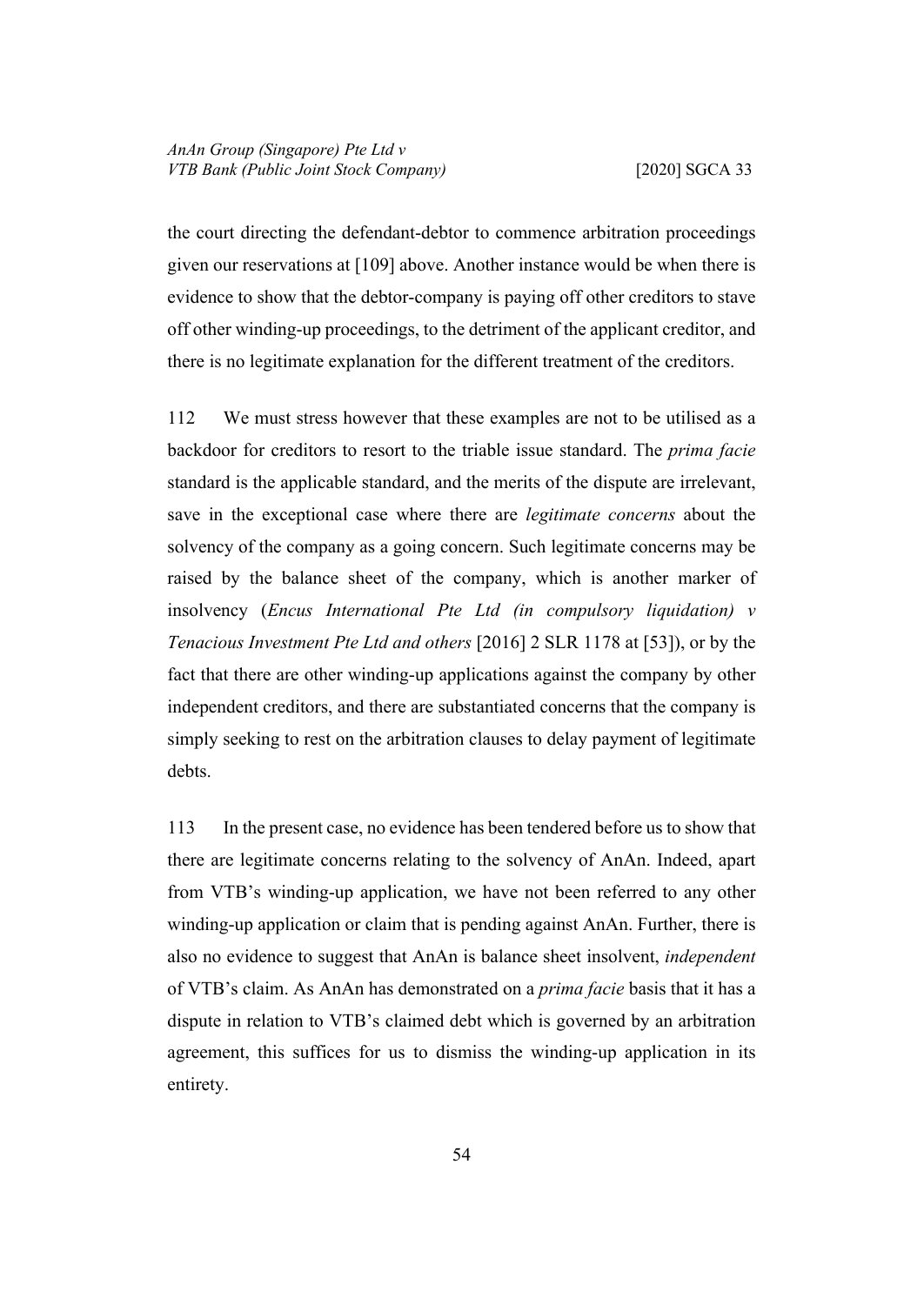# <span id="page-58-0"></span>**The parties' arguments on the GMRA and the relevance of the Deloitte Report**

114 As the parties had expended considerable time before us on the dispute in relation to the Claimed Sum and the valuation of the GDRs in the Deloitte Report, we shall briefly address them for completeness to show that the winding-up application would have been dismissed in any event even if we had adopted the higher triable issue standard.

115 As discussed at [\[21](#page-15-1)] above, the basis for AnAn's dispute of the Claimed Sum rests on two levels. We are satisfied that each of these areas of dispute, whether taken individually or together, raise triable issues, notwithstanding our conclusion that the *prima facie* standard ought to apply. First, it is unclear to us whether VTB's obligations under cl 10(f) of the GMRA have been complied with. VTB had purported to proceed under the third "route" pursuant to cl 10(f)(iii), which permits the non-defaulting party to determine the Net Value of the GDRs based on the definition of Net Value in cl 10(e)(iii) of the GMRA. However, it is clear from cl  $10(f)(iii)$  that certain prerequisites must be met *before* that route can be invoked, namely that the non-defaulting party must have either endeavoured but failed to sell the GDRs in accordance with cl 10(f)(i), and must have determined that it would not be commercially reasonable to sell the GDRs at the prices bid or to obtain such quotations, or that it would not be commercially reasonable to use quotations obtained under cl 10(f)(ii). Without making any findings on this issue, we observe that VTB's approach in seeking quotations in accordance with cl  $10(f)(ii)$ , and thereafter using the same quotations and no more as the basis for the calculation of Net Value under cl  $10(f)(iii)$ , appears to be at odds with the three clearly delineated routes contemplated by cl 10(f). Even though VTB's expert Mr Franck Risler has opined that VTB's approach was in compliance with either cl  $10(f)(ii)$  or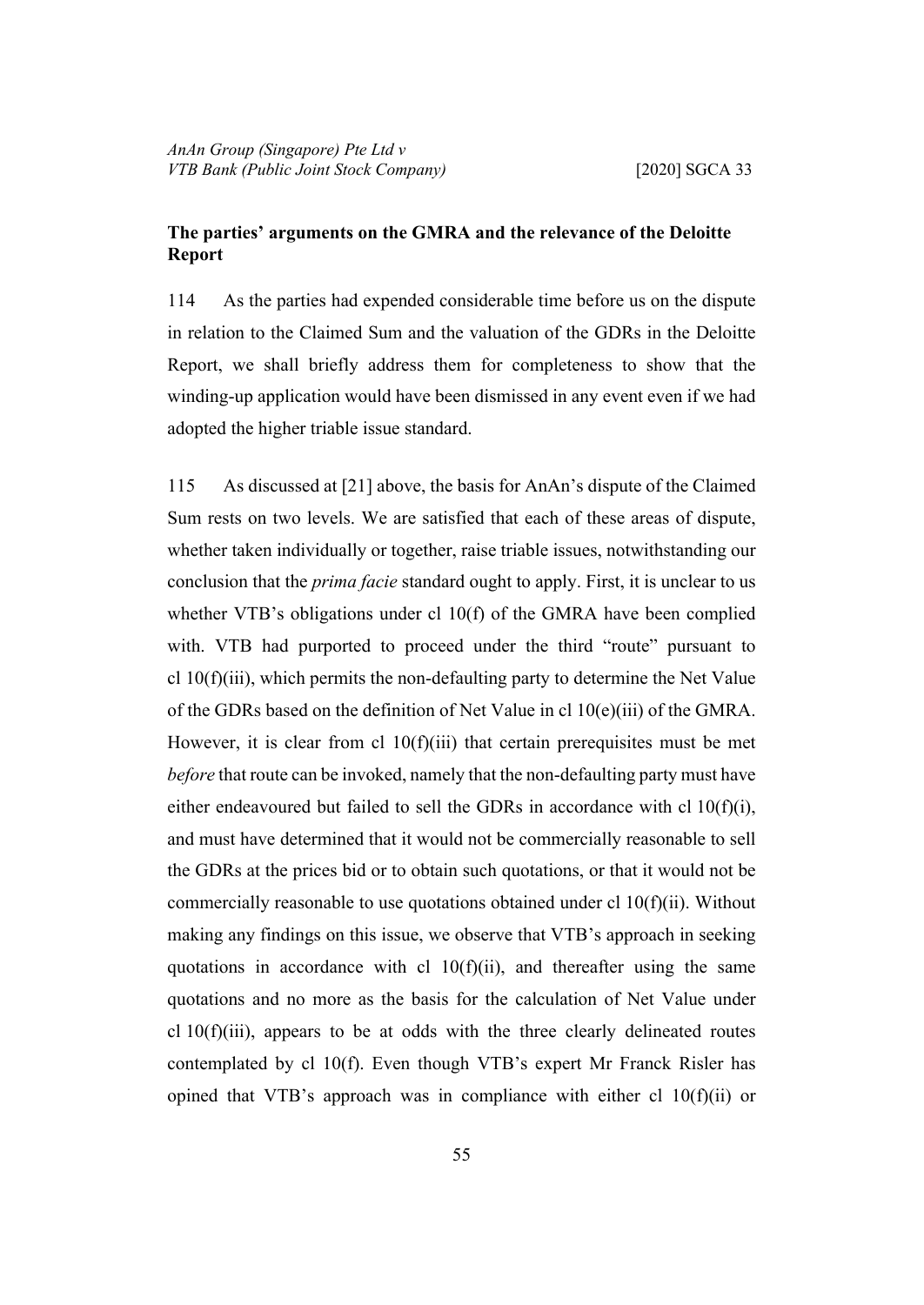cl  $10(f)(iii)$ ,<sup>43</sup> AnAn's complaint as we understand it is not simply that the prerequisites for invoking cl 10(f)(iii) have not been met, but rather that VTB cannot purport to obtain quotations in accordance with cl 10(f)(ii), decide that it is not commercially reasonable to use those quotations, and yet use those exact quotations to determine the Net Value under cl  $10(f)(iii)$ . This appears to us at the very least to raise triable issues as to whether the obligations under cl  $10(f)$ of the GMRA have been complied with, and is clearly a dispute that ought to be resolved by arbitration. Further, the very fact that the Deloitte Report and the report prepared by Mr Franck Risler had arrived at opposing positions, seems to point to the presence of triable issues for determination at the arbitration.

116 Secondly, AnAn's dispute with the Claimed Sum pertains also to the valuation method adopted by VTB in arriving at the Net Value of US\$2.50 per GDR. VTB argued that AnAn's submissions are misconceived and that the Deloitte Report's valuation of the GDRs is irrelevant, because cl 10(e)(iii) of the GMRA clearly contemplates that it is VTB as the non-defaulting party who has the right to determine the appropriate valuation of the GDRs. Even though cl 10(e)(iii) does provide VTB significant leeway in arriving at the Net Value, we are not convinced that the dispute is entirely baseless, as it is equally clear that cl  $10(e)(iii)$ , and specifically the language of "reasonable opinion" contained therein, does place some objective restraints on the valuation adopted by the non-defaulting party. In this regard, the fact of the sheer disparity between the valuation of the GDRs adopted by VTB and that stated in the Deloitte Report, together with the fact that the indicative quotes obtained by VTB which formed the basis of its calculations similarly showed a considerable

<sup>43</sup> Franck Risler's affidavit at para 2.6.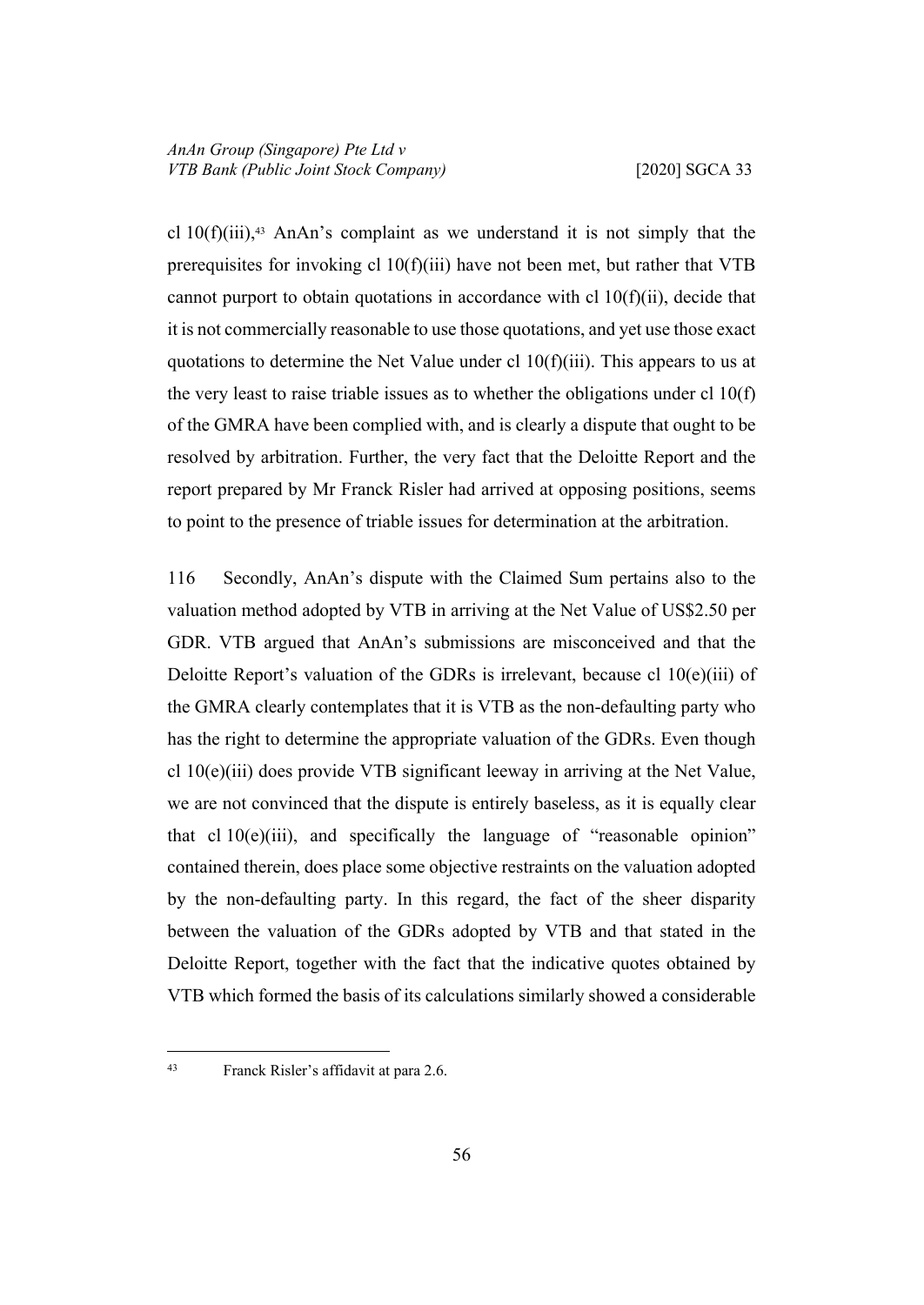variance, are significant in indicating that a dispute exists on a triable issue standard. Again, the fact that the experts engaged by both parties are unable to agree on the proper valuation of the GDRs suggests that there are triable issues.

117 VTB submitted that the GMRA is governed by English law, and that under English law, the lender's rights under the GMRA are well-established in cases such as *LBI EHF v Raiffeisen Bank International AG* [2018] EWCA Civ 719 ("*LBI*"). Like the present case, *LBI* involved a sale and repurchase agreement with securities provided as collateral for what was in essence a loan. The version of the GMRA used in *LBI* stipulated that in the event of a default where the non-defaulting party fails to serve a default valuation notice within a specified time, the default market value of the securities was to be equal to the net value determined by the non-defaulting party, defined as "the amount which, in the reasonable opinion of the non-Defaulting Party, represents their fair market value, having regard to such pricing sources and methods […] includ[ing], without limitation, available prices for [similar] Securities […] as the non-Defaulting Party considers appropriate". This was broadly identical to cl 10(e)(iii) of the GMRA in the present case. In *LBI,* an event of default occurred on the borrower's insolvency, and the lender did not serve a default valuation notice on time. As it was common ground that the lender did not adopt the correct valuation process, the issue that arose for determination at the trial was what the default market value would have been if the lender had acted in accordance with the GMRA, and specifically what the meaning of "fair market value" in the definition of net value was. On appeal, the borrower's sole ground of appeal was that the judge had erred in finding that the assessment of "fair market value" could be based on quotations obtained in a distressed or illiquid market. In rejecting this argument, the English Court of Appeal emphasised that the quoted clause in the GMRA gave a wide discretion to the non-defaulting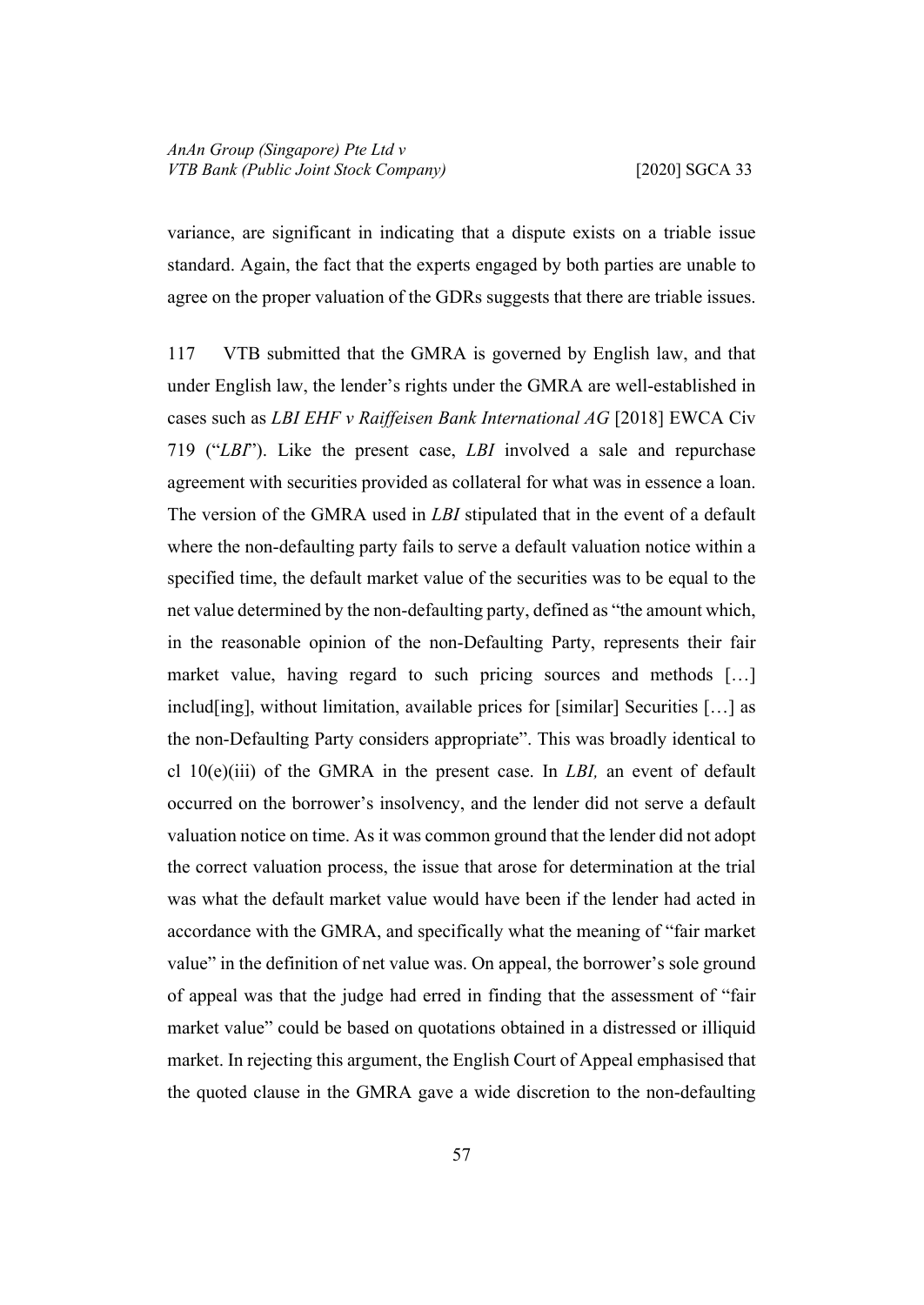party in determining the "fair market value", and that in the absence of some express or implied limitation in the contract on the exercise of that discretion, the only limitation is that the decision-maker must have acted rationally and not arbitrarily or perversely (*LBI* at [38]). The argument that the assessment of "fair market value" must be by reference to a price agreed between a willing buyer and willing seller under no compulsion to trade, so that any illiquidity or distress in the market is not taken into account, is thus contrary to the express terms of the GMRA and the wide discretion conferred on the non-defaulting party.

118 In our judgment, *LBI* does not assist VTB for two reasons. First, it has no bearing with regard to VTB's alleged non-compliance with the three routes available under cl 10(f) of the GMRA. Secondly, even though *LBI* did find that a clause such as cl 10(e)(iii) confers a wide discretion on VTB in determining the net value of the GDRs, it does not allow us to conclude that VTB's approach in the circumstances of the present case would have necessarily crossed the threshold of rationality. Whether a contractual clause has been complied with would certainly require a contextual analysis of the facts of each case, notwithstanding that the clause is found in a standard contract that has been interpreted widely. In this regard, we note that the issue in *LBI* was determined at a *trial* and not summarily in a winding up setting.

# <span id="page-61-0"></span>**Conclusion**

119 For the foregoing reasons, we allow the appeal, and reverse the order for AnAn to be wound up.

120 Costs should follow the event. We note from the parties' respective costs schedules that the bulk of the costs relate to their experts' fees. AnAn's expert fees amounted to approximately \$230,000 while VTB's expert fees amounted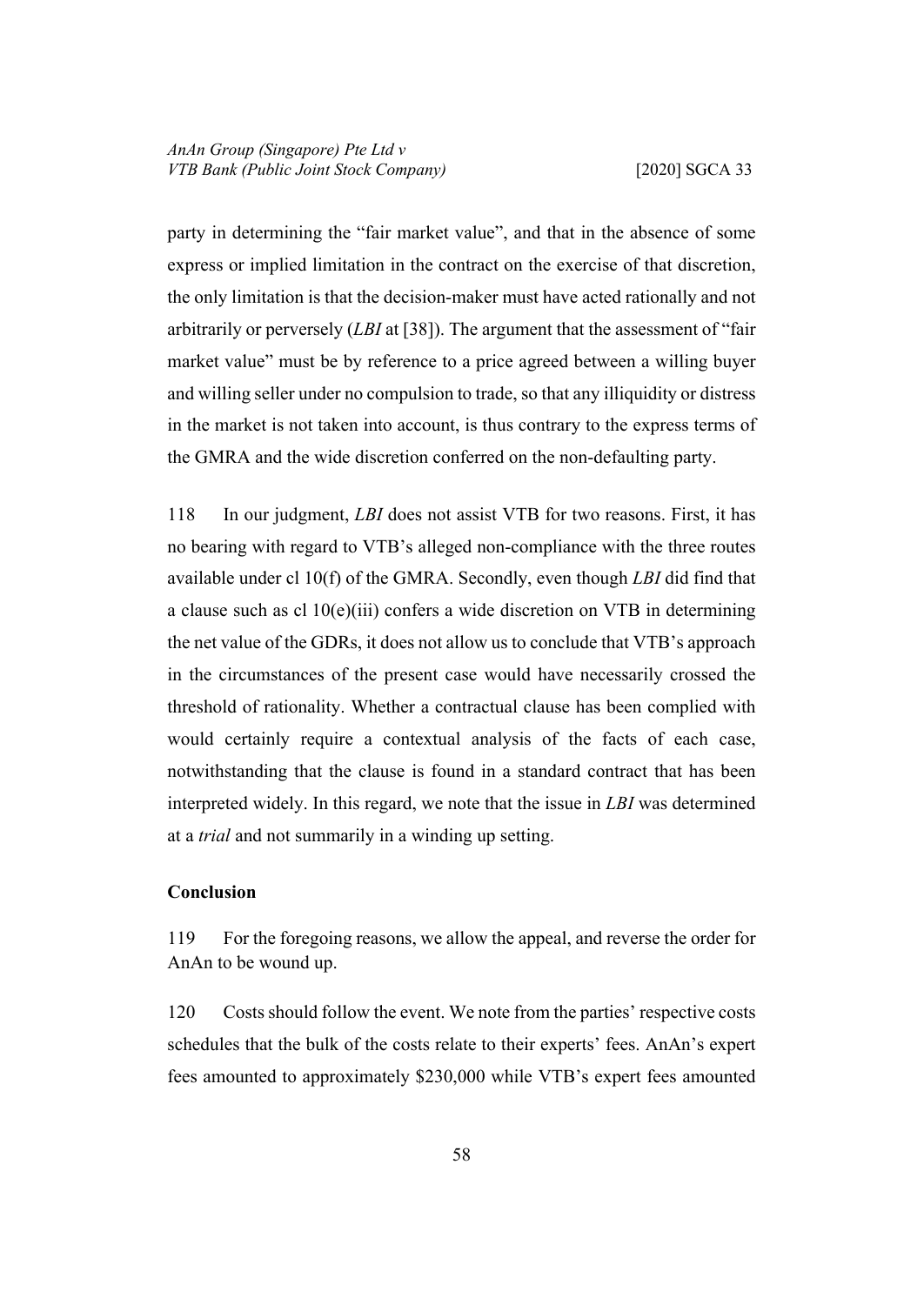to about \$436,000. In our view, it would be premature to award the expert fees at this stage. It seems to us that the expert fees would have been incurred in any event for the purposes of the arbitration or at the very least will be relied on by the parties in the arbitration in the light of our order striking out the winding-up application in favour of arbitration.